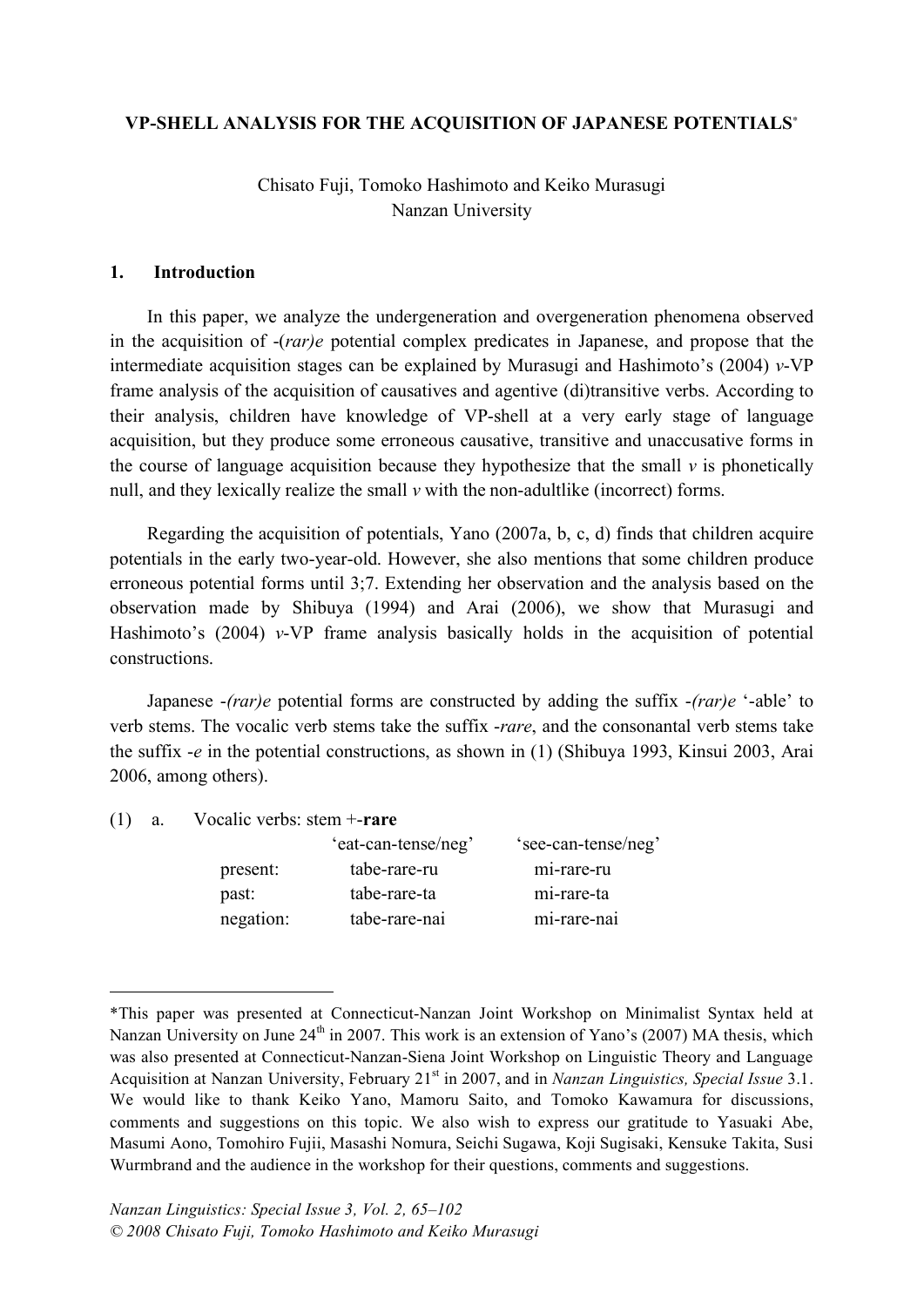| b. | Consonantal verbs: $stem + -e$ |  |  |  |
|----|--------------------------------|--|--|--|
|----|--------------------------------|--|--|--|

|           | 'go-can-tense/neg' | 'make-can-tense/neg' |
|-----------|--------------------|----------------------|
| present:  | ik-e-ru            | tukur-e-ru           |
| past:     | ik-e-ta            | tukur-e-ta           |
| negation: | ik-e-nai           | tukur-e-nai          |

As seen in (1a), *tabe-ru* 'eat' and *mi-ru* 'see' are vocalic verbs, whose stems end with vowels, and the suffix *-rare* is attached to the verb stems to derive the potential forms, *tabe-rare-ru* 'can eat' and *mi-rare-ru* 'can see.' In (1b), *ik-u* 'go' and *tukur-(r)u* 'make' are consonantal verbs, whose stems end with consonants, and the suffix *-e* is attached to the verb stems to derive the potential forms, *ik-e-ru* 'can go' and *tukur-e-ru* 'can make.' The typical potential constructions are as follows: 1

(2) a. Taroo-wa hitoride sono to -o ake -**rare** -ru -Top by oneself the door -Acc open-can -Pres 'Taroo can open the door by himself.'

b. Hanako -wa hitoride gakkoo-ni ik-**e** -ru -Top by oneself school -Dat go-can -Pres

'Hanako can go to school by herself.'

c. Taroo-wa hitoride sono to -o ake -**rare**-nai -Top by oneself the door -Acc open-can -Neg

'Taroo cannot open the door by himself.'

d. Hanako -wa hitoride gakkoo-ni ik -**e** -nai -Top by oneself school -Dat go-can -Neg

'Hanako cannot go to school by herself.'

Since *ake-ru* 'open' is a vocalic verb, *-rare* is chosen as in (2a). In (2b), the suffix -*e* attaches to the stem of the consonantal verb *ik-u* 'go.' The examples in (2c) and (2d) indicate that the same phonological rule is applied to the negated case, yielding *ake-rare-nai* 'cannot open' and *ik-e-nai* 'cannot go.'

It has been reported that children at around 2 to 4 years old make some "errors" in the acquisition of -*(rar)e* potentials (Okubo 1967, Ito 1990, Shibuya 1994, Arai 2006, Yano 2007a, b, c, d, among others). Some typical "errors" are given in  $(3)$ .

Abbreviations used in the glosses are as follows: Acc=accusative Case, Cause=causative, Dat=dative Case, Gen=genitive Case, Int=interjection, Nom=nominative Case, Nomz=nominalizer, Pres=present, Past=past, Prog=progressive, Q=question marker, Req=request, Sug= suggestion, Top=topic

<sup>&</sup>lt;sup>2</sup> We use italics in bold face to indicate non-adultlike usage.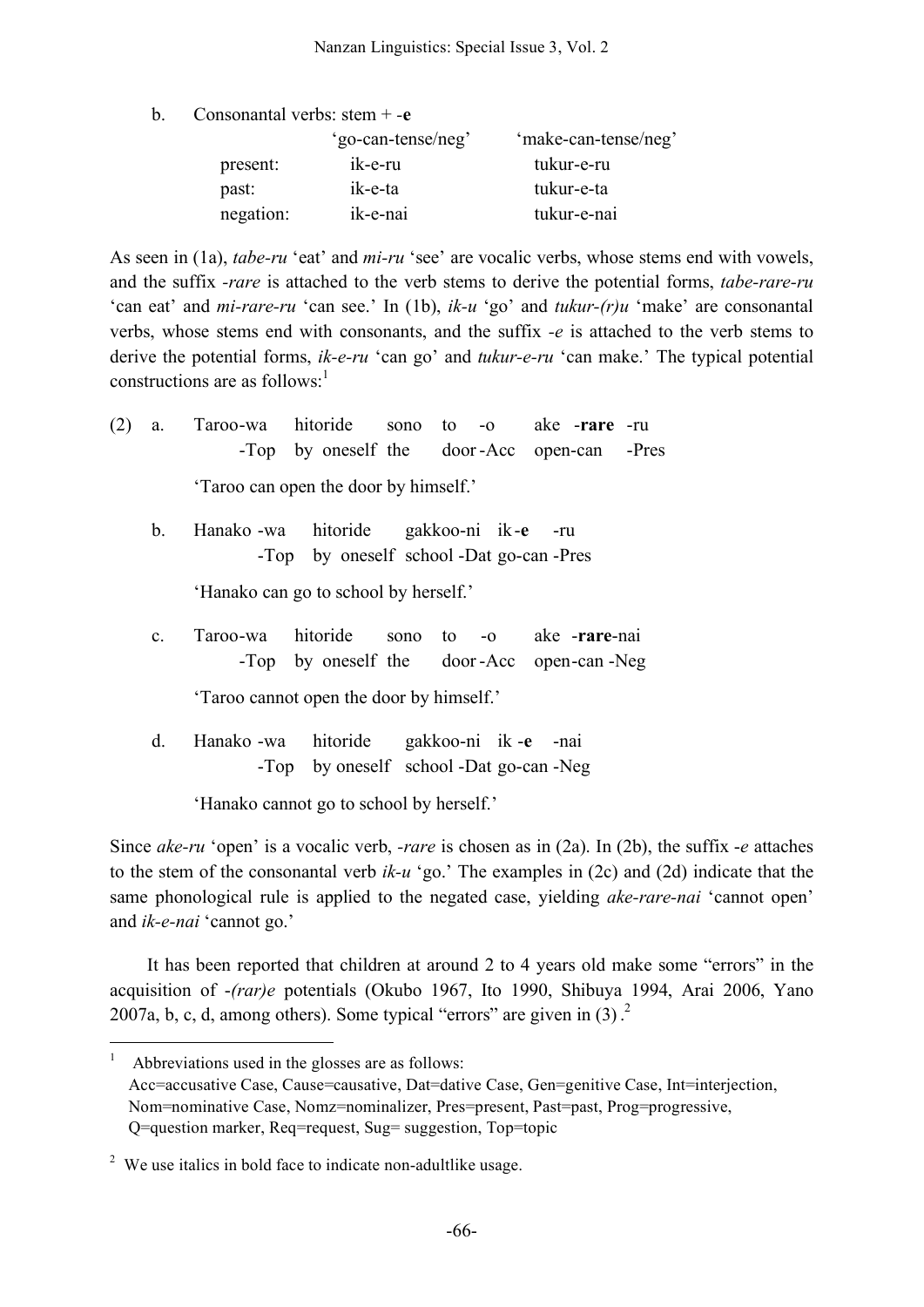(3) a. Mother: Zenbu tabe -rare-ru kara ne. all eat -can -Pres as Int 'You can eat all.' Child: Zenbu *tabe*-φ -ru ne. (2;1) (adult form: **tabe-rare-**ru) all eat -Pres Int Literal meaning: '(I) eat all.' Intended meaning: '(I) can eat all.' Father's comment: 'When he replied to his mother, he failed to repeat "tabe-rare-ru" correctly but uttered "tabe-ru ne" instead.' (Noji 1974-77 II; 144 [our translation]) b. *Sime*-φ -nai wa yo. (2;3) (adult form: **sime**-**rare**-nai) close -Neg Int Int Literal meaning: '(I) don't close (it).' Intended meaning: (I) cannot close (it).' (Okubo 1967) c. Taakun hitoride tukur*-(r)are*-ta. (3;0) (adult form: tukur**-e-**ta) by onself make-can -Past 'Taakun (I) could make (this) by myself.' (Arai 2006) d. Yar -*(r)are* -nai. (3;5) (adult form: yar-**e**-nai) do -can -Neg 'I cannot do.' (Arai 2006) e. Ik -e -*rare* -nai. (3;8) (adult form: ik-**e**-nai) go -can -can -Neg '(I) cannot go.' (Okubo 1967) f. Zyoozuni mot -*e* -*rare* -ta. (4;2) (adult form: mot-**e**-ta) well have-can -can -Past 'I could bring (this) up very well.' (Arai 2006) g. *Narabe*-φ-ru kana, narabe -*re* -*rare*-ru kana, narabe -**rare**-ru line -Pres Q line -can -can -Pres Q line -can -Pres kana. (2;9) (adult form: narabe**-rare**-ru) Q Intended meaning: 'Could (I) line (them) up?' (Shibuya 1994)

(3a) is an example of -*rare* omission errors. The observer, Sumihare's father, describes that in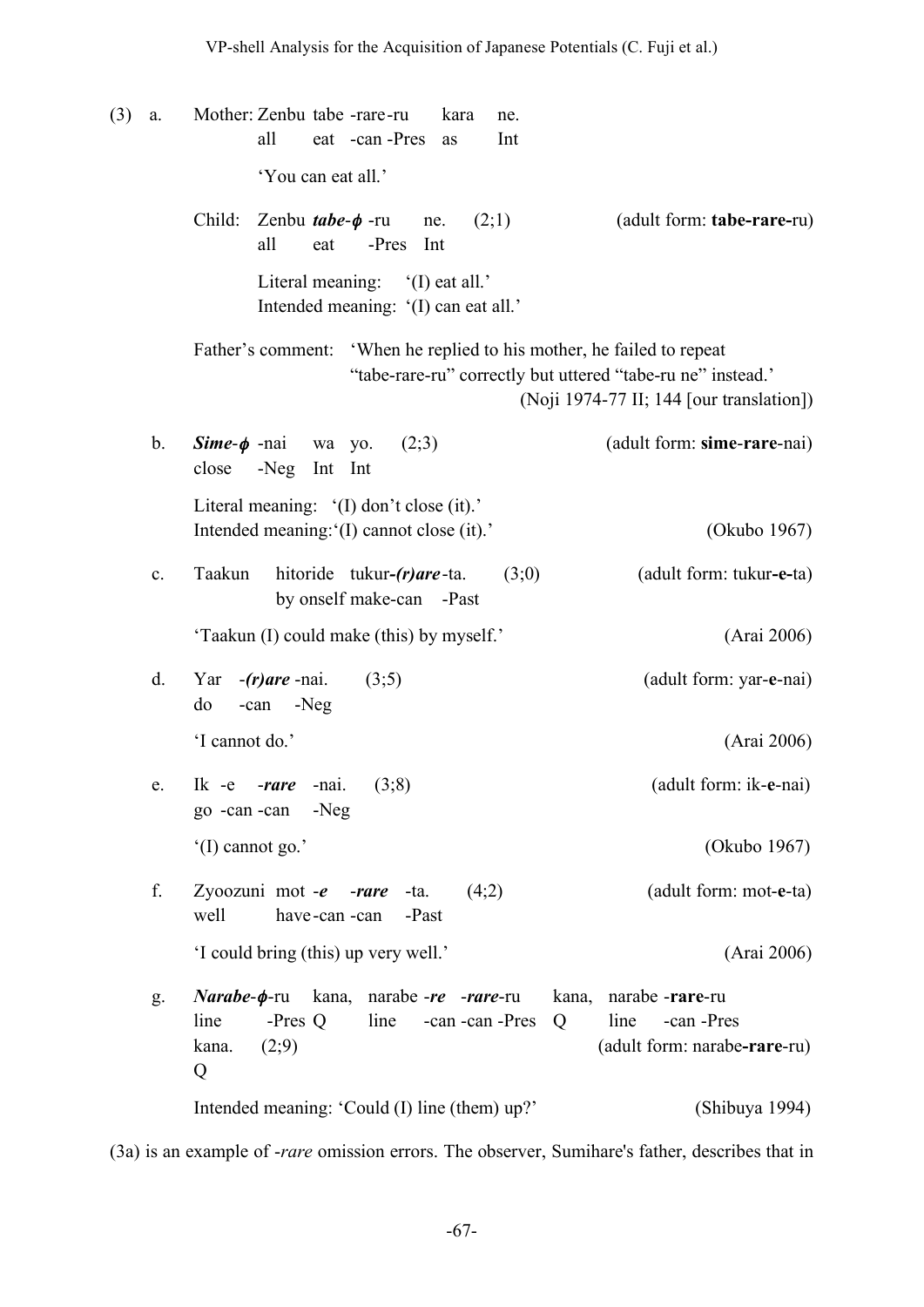the context of (3a), the child repeats his mother's utterance without using the -*rare* form (Noji 1974-1977). According to Noji's comment, the child fails to produce *tabe-rare-ru*, but rather, the child employs the plain form *tabe-ru*. (3b) is another example of the -*rare* omission. For (3b), Okubo (1967) reports that the child intends to say *sime-rare-nai* 'cannot close,' but in the actual speech, he omits -*rare*, yielding *sime-*φ*-nai* 'don't close.' The examples in (3c) through (3f) show the erroneous potential forms. The child intends to say that he can make it by himself in (3c) and that he cannot do something in (3d). Since *tukur-(r)u* 'make' and *yar-(r)u* 'do' are consonantal verbs, *-e* should be put on the stems. However, the child puts -*rare* on them, and erroneous forms are produced. In (3e-f), instead of attaching the suffix *-e*, the children attach -*erare*, yielding the unacceptable potential forms *ik-erare-nai* in (3e) or *mot-erare-nai* in (3f). In (3g), it seems that the child is trying several possible suffixes. First, he omits *-rare*, employing the plain verb *narabe-ru* 'put in line.' Then, he attaches the erroneous suffix *-erare*, producing *narabe-re-rare-ru*, and finally he succeeds in producing the correct adult form *narabe-rare-ru*.

The purpose of this paper is to give an explanation for these undergeneration and overgeneration phenomena observed in the acquisition of -(*rar)e* potential constructions in (3). We introduce Murasugi and Hashimoto's (2004) VP-shell analysis on the intermediate acquisition stages of -*(s)ase* causatives and agentive (di)transitive verbs. We show that the similar intermediate stages are also observed in the acquisition of potential constructions, and discuss that the *v*-VP frame analysis will provide an elegant explanation for the under/overgeneration phenomena of potential constructions.

In Section 2, we overview the structure of the Japanese -*(rar)e* potential construction in the adult grammar we assume. Passing by, we also mention that there are not a few of dialectical and idiolectal variations in morphological realization of -*(rar)e* in Japanese adult usage. Section 3 overviews Murasugi and Hashimoto's (2004) VP-shell analysis for the acquisition of causatives and agentive (di)transitive verbs. In Section 4, we review the longitudinal acquisition studies of potentials in the previous literature, and we reanalyze their descriptive findings under the VP-shell analysis. We show that the acquisition of -*(rar)e* potentials proceeds in the same way as -*(s)ase* causatives with the parallel intermediate stages, and supports Murasugi and Hashimoto's (2004) analysis for the acquisition of complex predicates. Section 5 concludes this paper.

# **2. Potentials in the Japanese Adult Grammar**

# **2.1. The Variations in Morphological Realization**

In this subsection, we show how the potential suffix *-(rar)e* is realized in the adult grammar.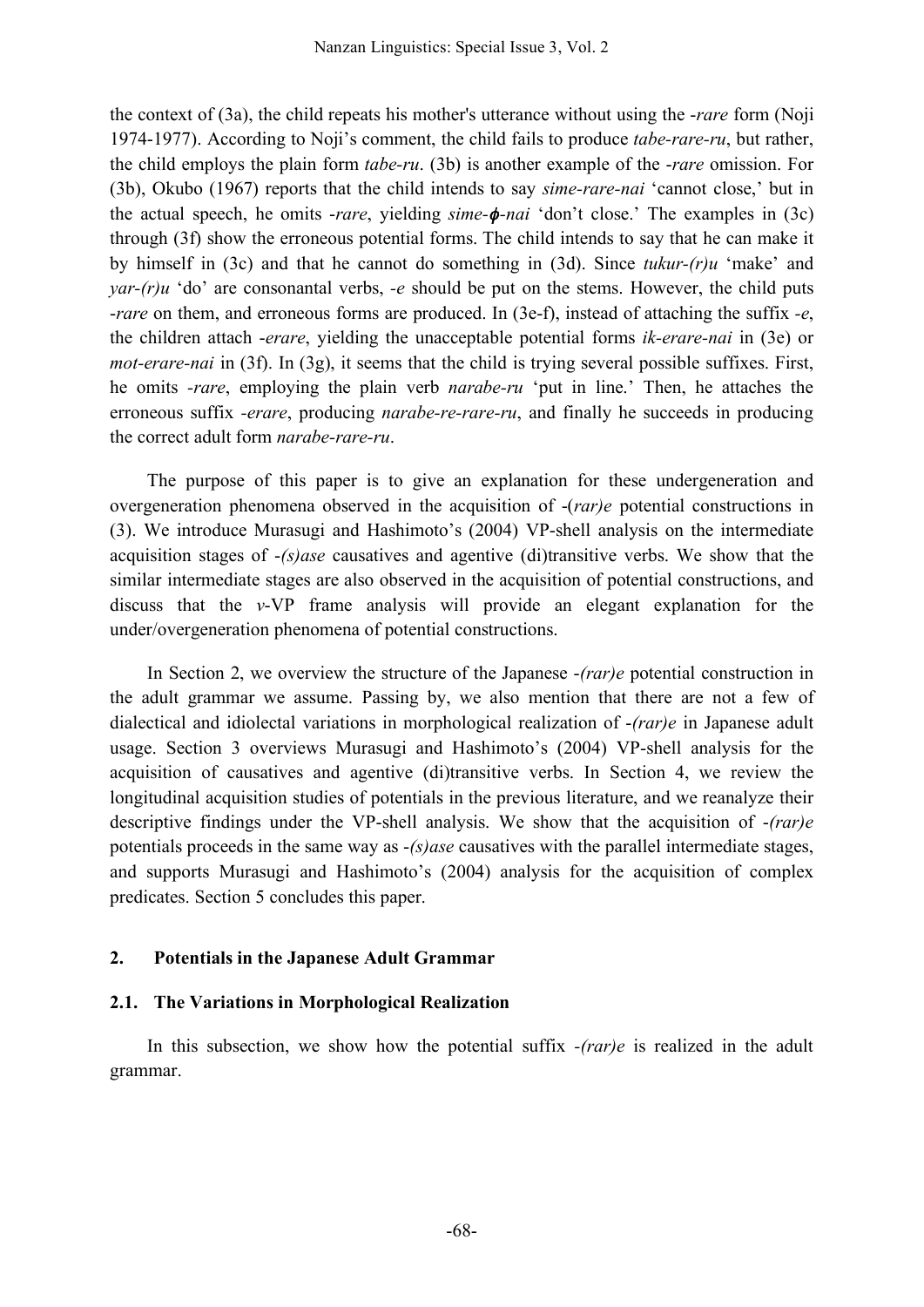As we mentioned briefly in Section 1, the suffix -*rare* attaches to a vocalic verb stem, and the suffix -*e* attaches to a consonantal verb stem in "standard" Japanese (Shibuya 1993, Kinsui 2003, Arai 2006 among others).

In some Japanese dialects and idiolects, the other type of -*(rar)e* potentials, which we call "*Ra*-omission Type," are widely observed. As shown in (4a), the suffix -*re* instead of *-rare* attaches to the vocalic verb stems. While the potential form of *tabe-ru* is *tabe-rare-ru* in "standard" Japanese, it is pronounced as *tabe-re-ru* in these dialects. The potential form of a consonantal verb is identical in "standard" Japanese and the "*Ra*-omission" dialects.

| (4) | a. | Vocalic verbs: stem +-re       |                     |                      |  |  |  |
|-----|----|--------------------------------|---------------------|----------------------|--|--|--|
|     |    |                                | 'eat-can-tense/neg' | 'see-can-tense/neg'  |  |  |  |
|     |    | present:                       | tabe-re-ru          | mi-re-ru             |  |  |  |
|     |    | past:                          | tabe-re-ta          | mi-re-ta             |  |  |  |
|     |    | negation:(nai)                 | tabe-re-nai         | mi-re-nai            |  |  |  |
|     | b. | Consonantal verbs: stem $+$ -e |                     |                      |  |  |  |
|     |    |                                | 'go-can-tense/neg'  | 'make-can-tense/neg' |  |  |  |
|     |    | present:                       | ik-e-ru             | tukur-e-ru           |  |  |  |
|     |    | past:                          | ik-e-ta             | tukur-e-ta           |  |  |  |
|     |    | negation: (nai)                | ik-e-nai            | tukur-e-nai          |  |  |  |
|     |    |                                |                     |                      |  |  |  |

Examples in (5) indicate *Ra*-omission Type potentials. The phonological rule in (4) is applied to negatives as in (5c) and (5d) as well.

| (5)                                   | a.             | Taroo-wa hitoride sono to -o ake -re -ru<br>-Top by oneself the door-Acc open-can-Pres  |  |  |  |  |  |  |  |
|---------------------------------------|----------------|-----------------------------------------------------------------------------------------|--|--|--|--|--|--|--|
|                                       |                | 'Taroo can open the door by himself.'                                                   |  |  |  |  |  |  |  |
|                                       | b.             | Hanako -wa hitoride gakkoo-ni ik -e -ru<br>-Top by oneself school -Dat go-can -Pres     |  |  |  |  |  |  |  |
| 'Hanako can go to school by herself.' |                |                                                                                         |  |  |  |  |  |  |  |
|                                       | $\mathbf{c}$ . | Taroo-wa hitoride sono to -o ake -re -nai<br>-Top by oneself the door-Acc open-can -Neg |  |  |  |  |  |  |  |
|                                       |                | 'Taroo cannot open the door by himself.'                                                |  |  |  |  |  |  |  |
|                                       | d.             | Hanako -wa hitoride gakkoo-ni ik-e -nai<br>-Top by oneself school -Dat go-can -Neg      |  |  |  |  |  |  |  |
|                                       |                | 'Hanako cannot go to school by herself.'                                                |  |  |  |  |  |  |  |

The *Ra*-omission Type potentials are found in several dialects. Potentials in both the Kyoto and the Osaka dialects, for example, can be basically categorized as *Ra*-omission Type.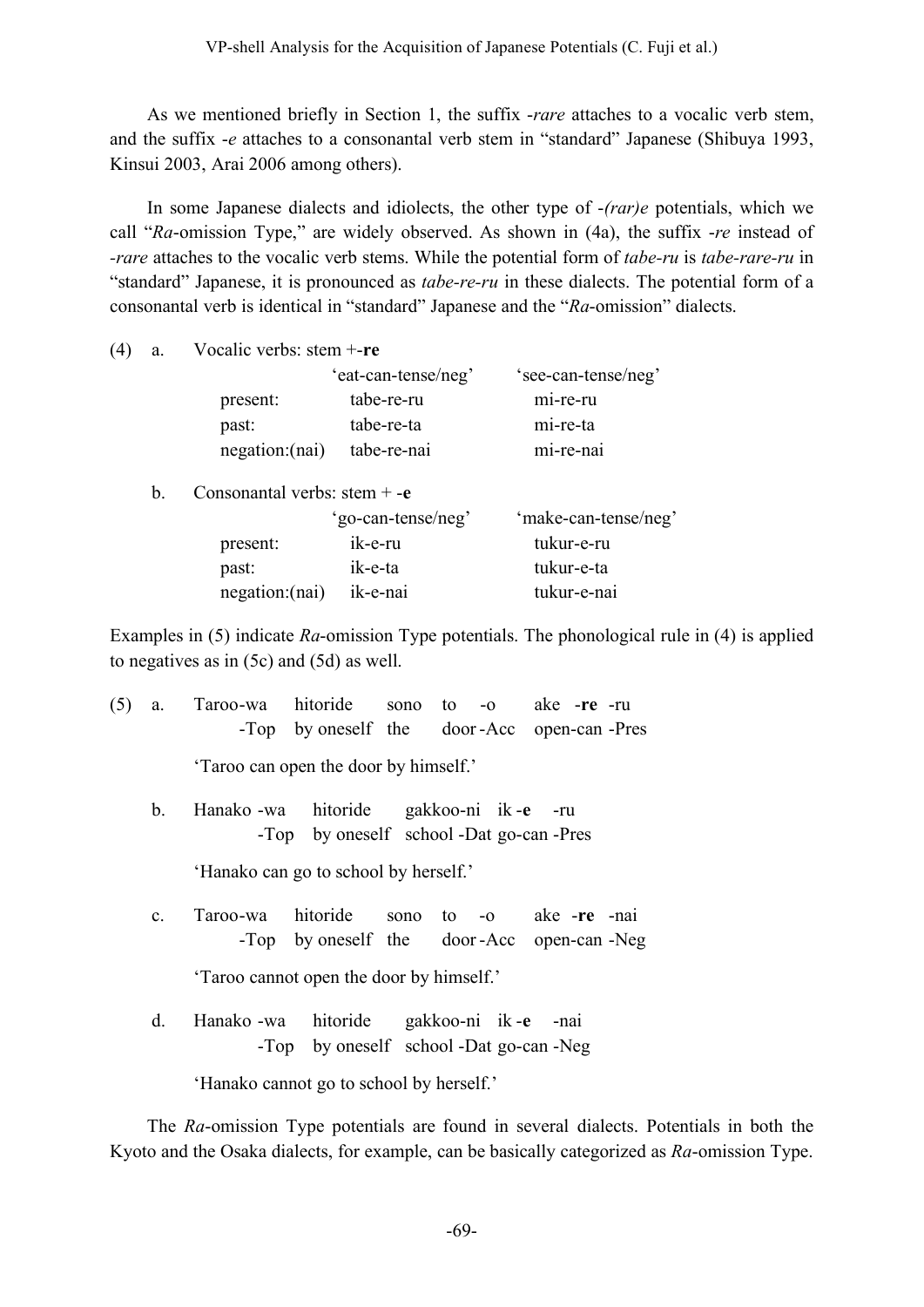However, when the negative marker *-hen* 'not,' a negative form used in the Kansai dialects, attaches to a potential verb, these two dialects show slight differences.

The Kyoto dialect is of the *Ra*-omission Type as shown in (6) and (7).

(6) a. Vocalic verbs: stem+-**re**

|    |                                | 'eat-can-tense/neg' | 'see-can-tense/neg'  |                |
|----|--------------------------------|---------------------|----------------------|----------------|
|    | present:                       | tabe-re-ru          | mi-re-ru             |                |
|    | past:                          | tabe-re-ta          | mi-re-ta             |                |
|    | negation:(nai)                 | tabe-re-nai         | mi-re-nai            |                |
|    | negation: (hen)                | tabe-re-hen         | mi-re-hen            | $[-hen = not]$ |
| h. | Consonantal verbs: stem $+ -e$ |                     |                      |                |
|    |                                | 'go-can-tense/neg'  | 'make-can-tense/neg' |                |

| present:                | ik-e-ru  | tukur-e-ru  |                |
|-------------------------|----------|-------------|----------------|
| past:                   | ik-e-ta  | tukur-e-ta  |                |
| negation:(nai)          | ik-e-nai | tukur-e-nai |                |
| negation:(hen) ik-e-hen |          | tukur-e-hen | $[-hen = not]$ |

In the Kyoto dialect, the -*hen* negative potential form of *ake-ru* 'open' is *ake-re-hen*, and that of *ik-u* 'go' is *ik-e-hen,* as shown in (7).

| (7) | a.      | Taroo-wa hitoride sono to -o ake -re -hen | -Top by oneself the door-Acc open-can-Neg |  |  | $[-hen = not]$ |
|-----|---------|-------------------------------------------|-------------------------------------------|--|--|----------------|
|     |         | 'Taroo cannot open the door by himself.'  |                                           |  |  |                |
|     | $b_{-}$ | Hanako -wa hitoride gakkoo-ni ik-e -hen   | -Top by oneself school -Dat go-can -Neg   |  |  | $[-hen = not]$ |

'Hanako cannot go to school by herself.'

The Osaka dialect is also basically of the *Ra*-omission Type, putting the suffix -*re* to a vocalic verb stem and -*e* to a consonantal verb stem. However, the crucial difference between the Osaka dialect and the Kyoto dialect is found in the negative forms; i.e., in the Osaka dialect,  $-ra$  is <u>not</u> omitted when it is associated with the negative *-hen*, as in (8) and (9).<sup>3</sup>

<sup>&</sup>lt;sup>3</sup> We thank Seichi Sugawa and Masashi Nomura for their discussion of the dialectical properties of the potential forms. Masashi Nomura (p.c.) pointed out to us that negative forms in (8) and (9) are also acceptable for some speakers of the Kyoto dialect.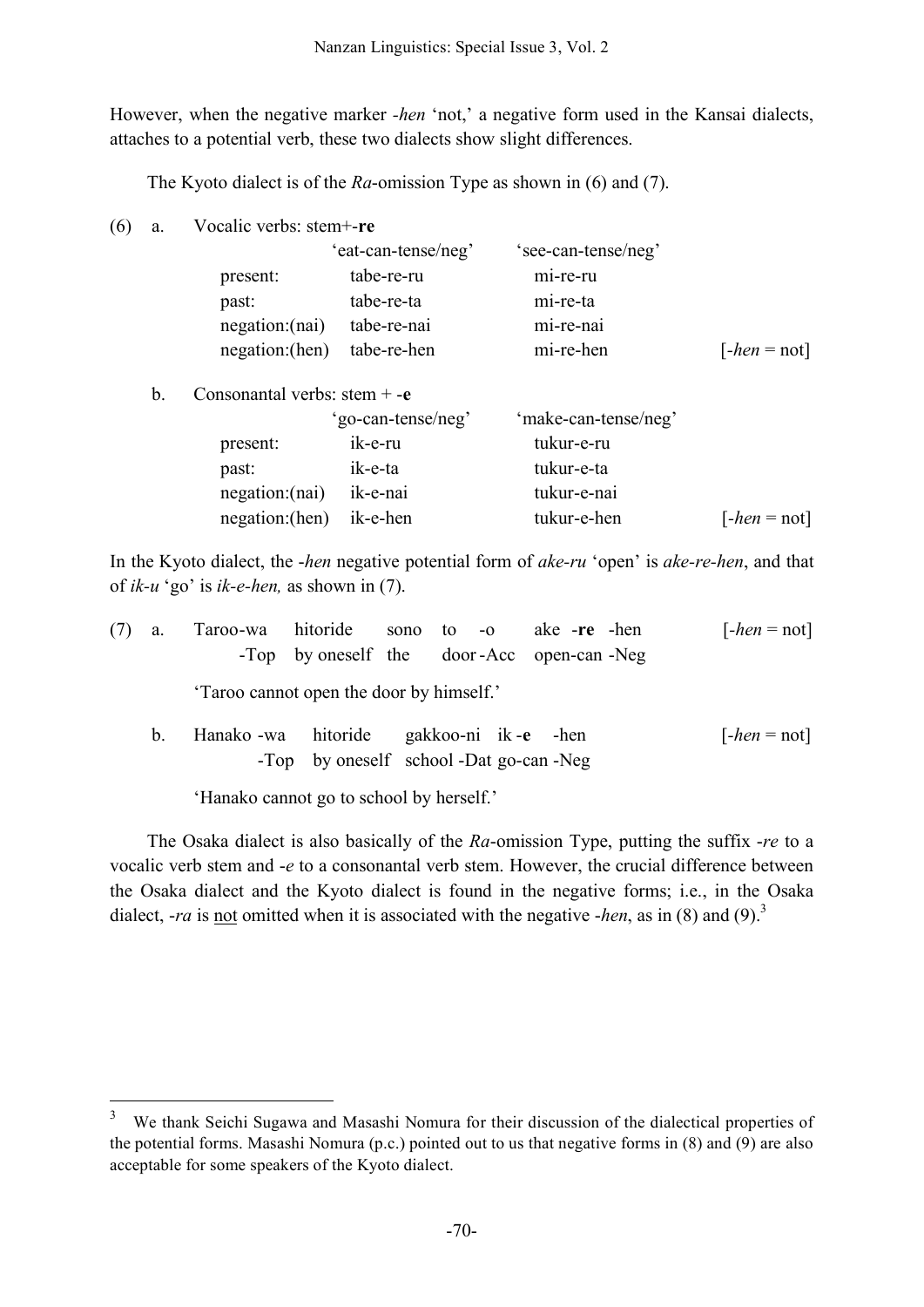#### VP-shell Analysis for the Acquisition of Japanese Potentials (C. Fuji et al.)

- (8) a. Vocalic verbs: stem +-**re**, stem + -**rare**-**hen** 'not' 'eat-can-tense/neg' 'see-can-tense/neg' present: tabe-re-ru mi-re-ru past: tabe-re-ta mi-re-ta negation:(nai) tabe-re-nai mi-re-nai negation:(hen) tabe-rare-hen mi-rare-hen [*-hen* = not]
	- b. Consonantal verbs: stem + -**e**, stem+-**are**-**hen** 'not'

|                           | 'go-can-tense/neg' | 'make-can-tense/neg'                                 |                |
|---------------------------|--------------------|------------------------------------------------------|----------------|
| present:                  | ik-e-ru            | tukur-e-ru                                           |                |
| past:                     | ik-e-ta            | tukur-e-ta                                           |                |
| negation:(nai)            | ik-e-nai           | tukur-e-nai                                          |                |
| negation:(hen) ik-are-hen |                    | tukur-are-hen                                        | $[-hen = not]$ |
|                           |                    | (Sanada 1995, Shibuya 1993, Arai 2006, among others) |                |

(9) a. Taroo-wa hitoride sono to -o ake -**re** -ru /-nai -Top by oneself the door -Acc open-can -Pres -Neg

'Taroo can open the door by himself.'

b. Hanako -wa hitoride gakkoo-ni ik-**e** -ru /-nai -Top by oneself school -Dat go-can -Pres-Neg

'Hanako can go to school by herself.'

c. Taroo-wa hitoride sono to -o ake -**rare** -hen [*-hen* = not] -Top by oneself the door -Acc open-can -Neg

'Taroo cannot open the door by himself.'

d. Hanako -wa hitoride gakkoo-ni ik -**are** -hen [*-hen* = not] -Top by oneself school -Dat go-can -Neg

'Hanako cannot go to school by herself.'

In (9a), the suffix *-re* attaches to the stem, yielding *ake-re-ru* 'can open' and *ake-re-nai* 'cannot open,' just as in *Ra*-omission dialects. However, when the sentence is negated with the negative marker -*hen*, -*rare*, but not *-re/-e*, attaches to the stem, yielding the negative potential form *ake-rare-hen* 'cannot open' in (9c). Similarly, in (9b), the suffix -*e* is attached to the stem, yielding *ik-e-ru* 'can go' and *ik-e-nai* 'cannot go,' just as in *Ra*-omission Type. Once the sentence is negated with the negative marker -*hen*, however, -*are* is attached, yielding *ik-are-hen* 'cannot go' as in (9d)*.* Thus, potentials in the Osaka dialect are categorized as "Mixed Type" being slightly distinguished from *Ra*-omission Type. (See Arai (2006) also for the morphological differences between the Kyoto dialect and the Osaka dialect.)

There are some other interesting cases. For example, in the Ehime dialect, *Ra*-omission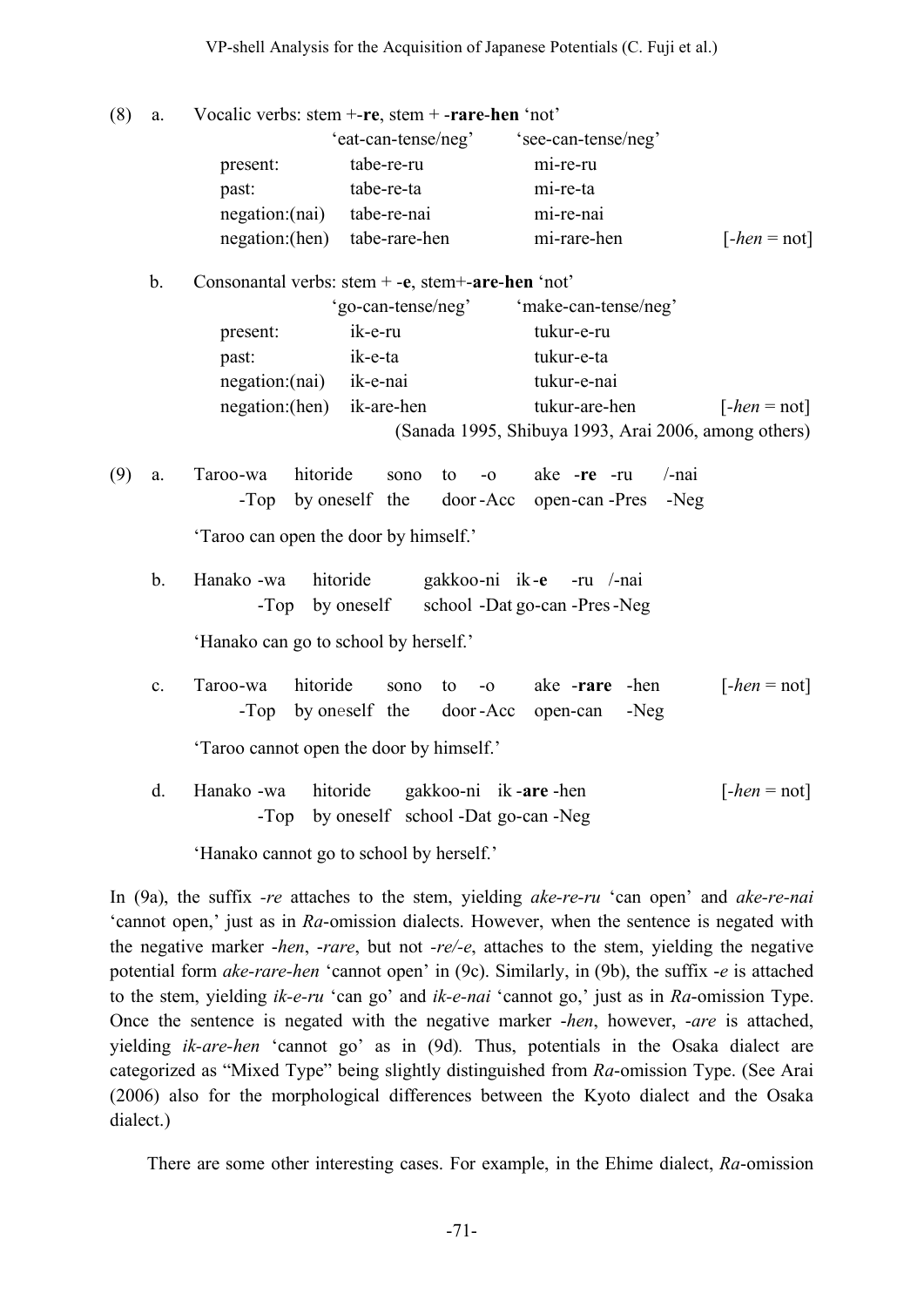Type potentials are used. Hence, the suffix -*re* attaches to vocalic verbs. According to Shibuya (2006) and Masumi Aono (an Ehime dialect speaker, p.c.), they put -*rere* to a verbal stem to emphasize the potential meaning. Compare (10a) and (10b).

(10) a. (after trying to open the window which had seemed not to be opened) Att, kono mado ake -**re** -ta Int this window open-can -Past 'Oh, I could open this window.' b. (after trying to open the window again and again) Kono mado yatto ake -**rere**-ta

this window finally open-can -Past

'Finally I could open this window.' (Shibuya 2006, 64; Masumi Aono p.c.)

Although the past potential form of the verb *ake-ru* 'open' is *ake-re-ta* 'could open' in an ordinary meaning in (10a) for the phonological rule of *Ra*-omission Type, the meaning, "Finally I could open," is expressed by doubling of -*re*, or –*rere*, as shown in (10b).

According to Kinsui (2003), the morphological variations do not affect the actual meaning of a sentence *per se*. <sup>4</sup> However, the empirical facts we saw above clearly show that Japanese potential morphemes are realized in various ways even in the adult usage.

 <sup>4</sup> Interestingly, however, Shibuya (1993, 2006), Inoue (1998), Shin (2002) and Takeda (2006) claim that there are two types of interpretation of -(*rar)e* potentials; potentials for person's ability and potentials for situations. The examples are given in (i).

| (i) | a.                                      |                                                                                                              | Potentials for person's ability                                                   |           |        |                                 |       |         |            |  |  |
|-----|-----------------------------------------|--------------------------------------------------------------------------------------------------------------|-----------------------------------------------------------------------------------|-----------|--------|---------------------------------|-------|---------|------------|--|--|
|     |                                         | Uti-no                                                                                                       | mago                                                                              | Z1<br>-wa | $-0$   | oboe-ta                         | node  | hon -ga | $\sqrt{0}$ |  |  |
|     |                                         | book-Nom/Acc<br>our-Gen grandchild-Top letter-Acc<br>learn-Past<br>because<br>yom-e<br>-ru<br>read-can -Pres |                                                                                   |           |        |                                 |       |         |            |  |  |
|     |                                         |                                                                                                              | 'Since our grandchild has learned how to read letters, (he/she) can read a book.' |           |        |                                 |       |         |            |  |  |
|     | b.                                      | Potentials for situations                                                                                    |                                                                                   |           |        |                                 |       |         |            |  |  |
|     |                                         | Dentoo-ga                                                                                                    | akarui node                                                                       |           | sinbun | $-\mathbf{g}a$ /o               | yom-e | -ru     |            |  |  |
|     |                                         | light                                                                                                        | -Nom bright because                                                               |           |        | newspaper-Nom/Accread-can -Pres |       |         |            |  |  |
|     |                                         | Since the light is well-lighted, the newspaper is readable.                                                  |                                                                                   |           |        |                                 |       |         |            |  |  |
|     | (Takeda 2006: 52-53, slightly modified) |                                                                                                              |                                                                                   |           |        |                                 |       |         |            |  |  |

In (ia), the potential phrase *yom-e-ru* 'can read' expresses the grandchild's ability. In (ib), the potential phrase *yom-e-ru* 'can read' that the newspaper is readable. According to Takeda (2006), some dialects distinguish (ia) and (ib) by using different morphological forms. In this paper, however, we do not go into this issue in detail.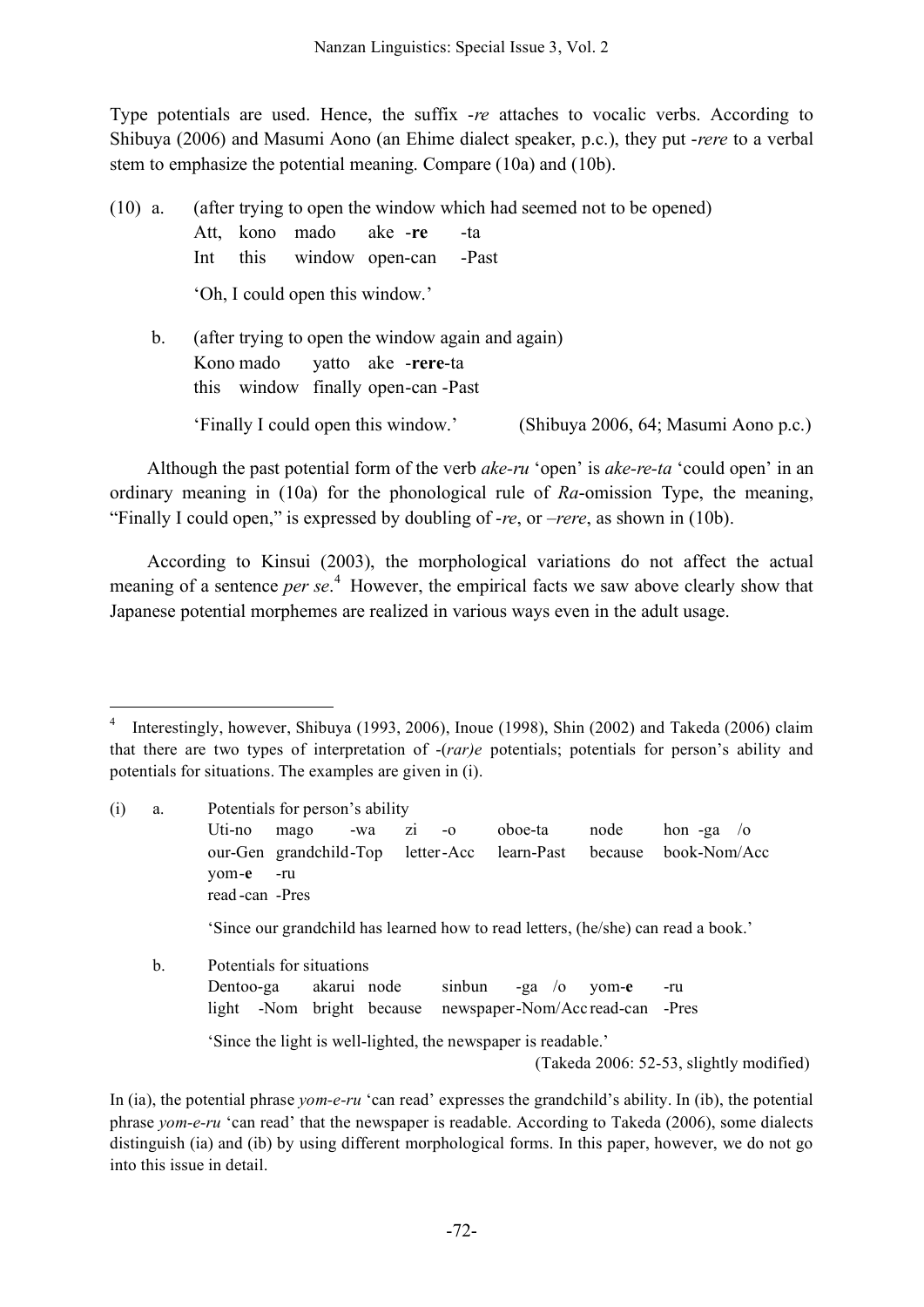#### **2.2. The Syntax of Potentials**

We now turn to the syntactic structure of -*(rar)e* potentials.

In the Japanese transitive construction, it has been observed that non-stative predicates take accusative objects in (11a) and stative predicates take nominative objects in (11b).

(11) a. John -ga rosiago  $-o$ <sup>\*</sup>-ga yom -(r)u -Nom Russian -Acc/\*-Nom read -Pres 'John reads Russian.' b. John -ga rosiago -ga/\*-o wakar -(r)u -Nom Russian -Nom/\*-Acc understand -Pres 'John understands Russian.' (Kuno 1973)

When the predicate is non-stative, such as *yom-(r)u* 'read' in (11a), the object is marked with the accusative Case. Crucially, it cannot be marked with the nominative Case. When the predicate is stative, such as *wakar-(r)u* 'understand,' however, the object is not marked with the accusative Case, but is marked with the nominative Case as in (11b).

Now, when a stative suffix -*(rar)e* '-able' attaches to a non-stative verb stem, the object can be marked either with the accusative Case or with the nominative Case as in  $(12)$ .<sup>5</sup>

|                          | $(12)$ John -ga rosiago -ga/-o |  |                                       | vom-e -ru |  |             |
|--------------------------|--------------------------------|--|---------------------------------------|-----------|--|-------------|
|                          |                                |  | -Nom Russian -Nom/-Acc read-can -Pres |           |  |             |
| 'John can read Russian.' |                                |  |                                       |           |  | (Kuno 1973) |

In (12), the potential suffix -*e* attaches to the stative predicate *yom-(r)u* 'read,' and the object *rosiago* 'Russian' can get either the nominative Case -*ga* or the accusative Case -*o*.

It has been argued that a nominative object and an accusative object take different scope (Sano 1985, Tada 1992, Koizumi 1995, Saito and Hoshi 1998, Takano 2003, Nomura 2005, Bobaljik and Wurmbrand 2007). Compare (13a) and (13b).

<sup>&</sup>lt;sup>5</sup> When the subject is marked with the dative Case, the object must be marked with the nominative Case.

<sup>(</sup>i) John -ni rosiago -ga/\*-o yom-**e** -ru -Dat Russian-Nom/\*-Acc read-can -Pres

<sup>&#</sup>x27;John can read Russian.'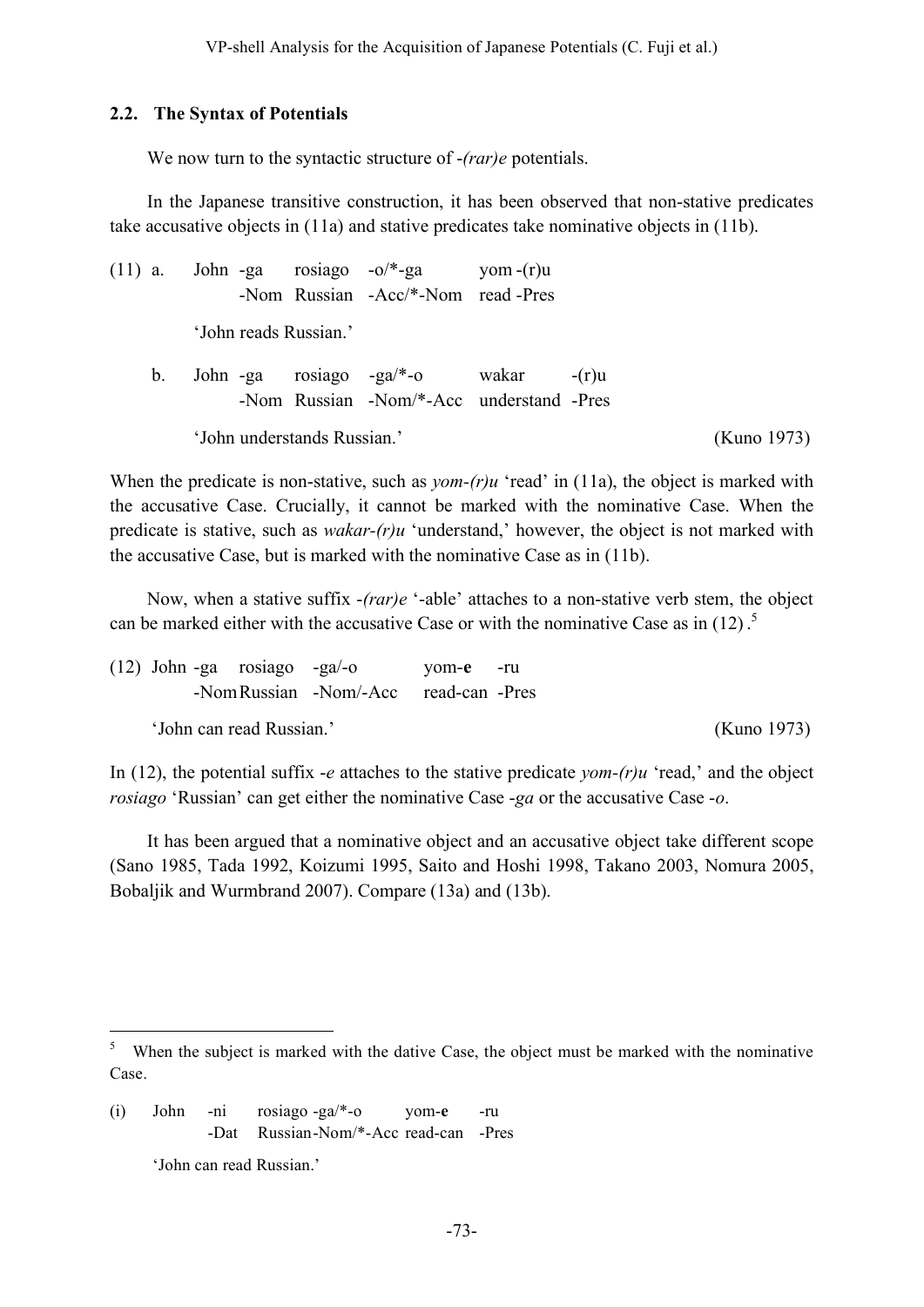| $(13)$ a. | John-ga<br>John-Nom                 |        | right eye only -Nom open-can | migime dake-ga ake -rare -ru                                 | -Pres |                                             |
|-----------|-------------------------------------|--------|------------------------------|--------------------------------------------------------------|-------|---------------------------------------------|
|           | 'John can only open his right eye.' |        |                              |                                                              |       | only $>$ can, $*$ can $>$ only <sup>6</sup> |
| b.        | John-ga                             | migime | dake-o                       | ake <b>-rare</b> -ru<br>John-Nom right eye only-Acc open-can | -Pres |                                             |
|           | 'John can open only his right eye.' |        |                              |                                                              |       | only $>$ can, can $>$ only                  |

The nominative object must take scope over -*(rar)e* as in (13a) while the accusative object may take either wide scope or narrow scope as in (13b). Two interpretations are given in (14).

(14) only>can: He cannot open his left eye for some reason and he can open only his right eye. can>only: He has "special ability" to open only his right eye (closing his left eye).

These scopal differences between the nominative object and the accusative object are observed with the *Ra*-omission Type potentials, as in (15).

| $(15)$ a. |    | John-ga                                              | migime                              | dake-ga ake-re-ru<br>John-Nom right eye only -Nom open-can -Pres |                                |
|-----------|----|------------------------------------------------------|-------------------------------------|------------------------------------------------------------------|--------------------------------|
|           |    | 'John can only open his right eye.'                  |                                     |                                                                  | only $>$ can, $*$ can $>$ only |
|           | b. | John-ga<br>John-Nom right eye only-Acc open-can-Pres | migime                              |                                                                  |                                |
|           |    |                                                      | 'John can open only his right eye.' |                                                                  | only $>$ can, can $>$ only     |

In (15), *-re* attaches to the verb stem for the phonological rule of *Ra*-omission Type. As shown in (15a) and (15b), the sentences have the same interpretations as (13a) and (13b), respectively. This fact indicates that the variation of morphological realization of -(*rar)e* does not affect its interpretation.

There are several important proposals regarding the structure of potentials (see Tada

 <sup>6</sup> Contrary to the generalization that <sup>a</sup> nominative object cannot take low scope, Matsumoto (1996) and Nomura (2005) observe that a nominative object can take low scope.

<sup>(</sup>i) Taro-ga koyubi-dake-ga mage-rare -ru no -wa sit -te -Nom pinkie -only-Nom crook-can -Pres Nomz -Top know-Prog -ita -ga, (kare-ga) kusuriyubi-dake-ga mage-rare-ru no -ni -wa -Past-Nom (he -Nom) ring finger-only -Nom crook-can-Pres Nomz-Dat-Top odoroi -ta surprise-Past

<sup>&#</sup>x27;I had known that Taro could crook only his pinkie but I was surprised that he could also crook only his ring finger.' (Nomura 2005)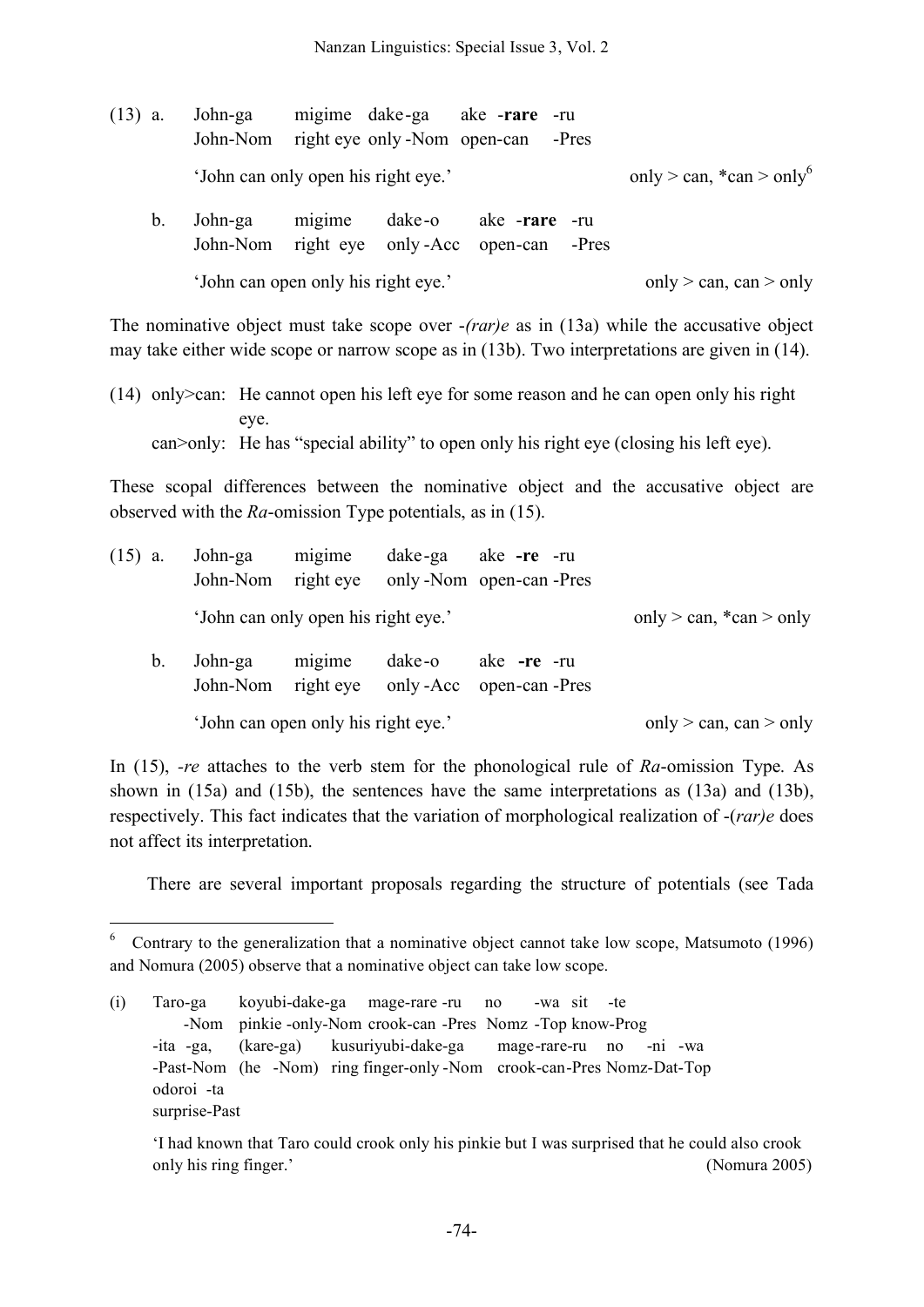(1992) and Koizumi (1995) for the AGR-based approach, Saito and Hoshi (1998) for the Head-Head Merger approach, and Takano (2003) for the Prolepsis approach). In this paper, we assume Bobaljik and Wurmbrand's (2007) analysis.

Bobaljik and Wurmbrand (2007) propose two different structures for each interpretation of -*(rar)e* potential construction; the structure (16a) for (13a) and (15a), and the structure (16b) for (13b) and (15b).



Bobaljik and Wurmbrand (2007) argue that the nominative-accusative alternation on the embedded object depends on whether -*(rar)e* takes a VP complement or a *v*P complement, and with which morpheme the small  $\nu$  is realized in each structure. Given that the small  $\nu$  is realized with one of the potential morphemes -*(rar)e*, -*re*, or -*rere* in the adult grammar as we have seen in 2.1, it is plausible to consider that children also use various morphemes for the position of the small *v* at some intermediate acquisition stages.

Given Bobaljik and Wurmbrand's (2007) analysis, the children's "errors" of potential constructions are assimilated to Murasugi and Hashimoto's (2004) VP-shell analysis of children's errors on -(*s)ase* causatives and the agentive (di)transitive verbs. In the next section, we overview Murasugi and Hashimoto (2004) and see how causative acquisition data can be analyzed under their VP-shell analysis.

#### **3. The Acquisition of Causatives**

Several researches have worked on the acquisition of Japanese -*(s)ase* causatives (Ito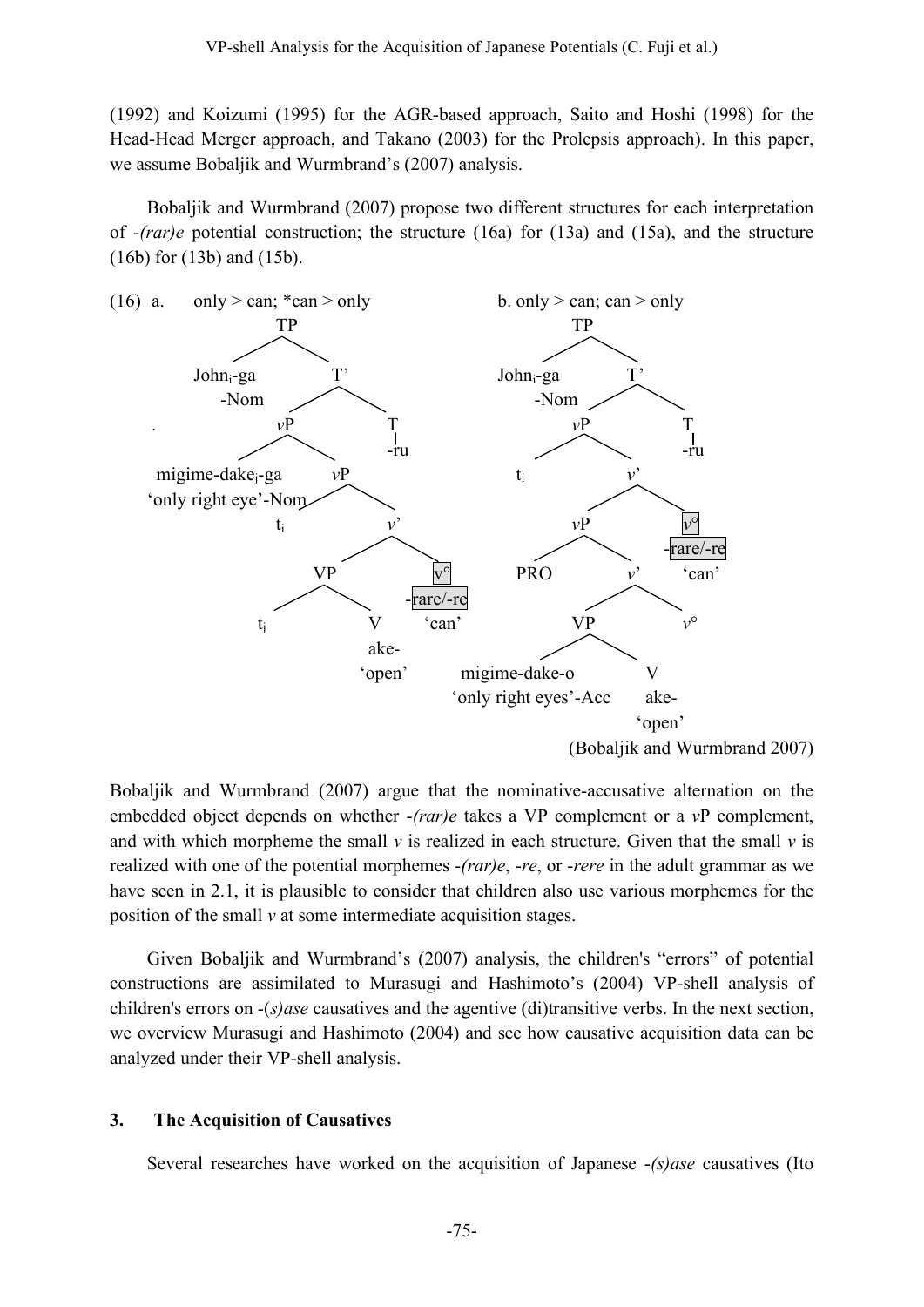1990, Morikawa 1997, Murasugi, Hashimoto and Kato 2003, Murasugi and Hashimoto 2004, Fuji 2006a, b, Okabe 2007, Murasugi, Hashimoto and Fuji 2007, among others).

Murasugi and Hashimoto (2004), based on their 6-year longitudinal study, propose the VP-shell analysis, which uniformly accounts for the acquisition of lexical causatives, syntactic causatives and agentive (di)transitive verbs.

It has been observed that Japanese -*(s)ase* causatives are ambiguous (Matsumoto 2000, Murasugi, Hashimoto and Kato 2003, Murasugi and Hashimoto 2004, among others). (17), for example, has two meanings in (18).

(17) Taroo -ga Hanako-ni pan -o tabe -sase -ta -Nom Hanako-Dat bread -Acc eat -Cause -Past

'Taro made Hanako eat some bread.'

- (18) a. Taro gave an order to Hanako and Hanako ate some bread.
	- b. Taro fed Hanako with some bread.

When (17) is interpreted as in (18a), both the causer *Taroo* and the causee *Hanako* are agent. This suggests that the sentence has the biclausal structure as in (19a). In contrast, in the interpretation of (18b), the causee *Hanako* is not an agent but a goal. This indicates that the sentence has the mono-clausal structure in (19b).



Causatives which have the biclausal structure in (19a) are called syntactic causatives, and causatives which have the mono-clausal structure in (19b) are called lexical causatives.<sup>7</sup>

<sup>&</sup>lt;sup>7</sup> See Matsumoto (2000), and Murasugi, Hashimoto and Kato (2003) for detailed argument about two types of causatives.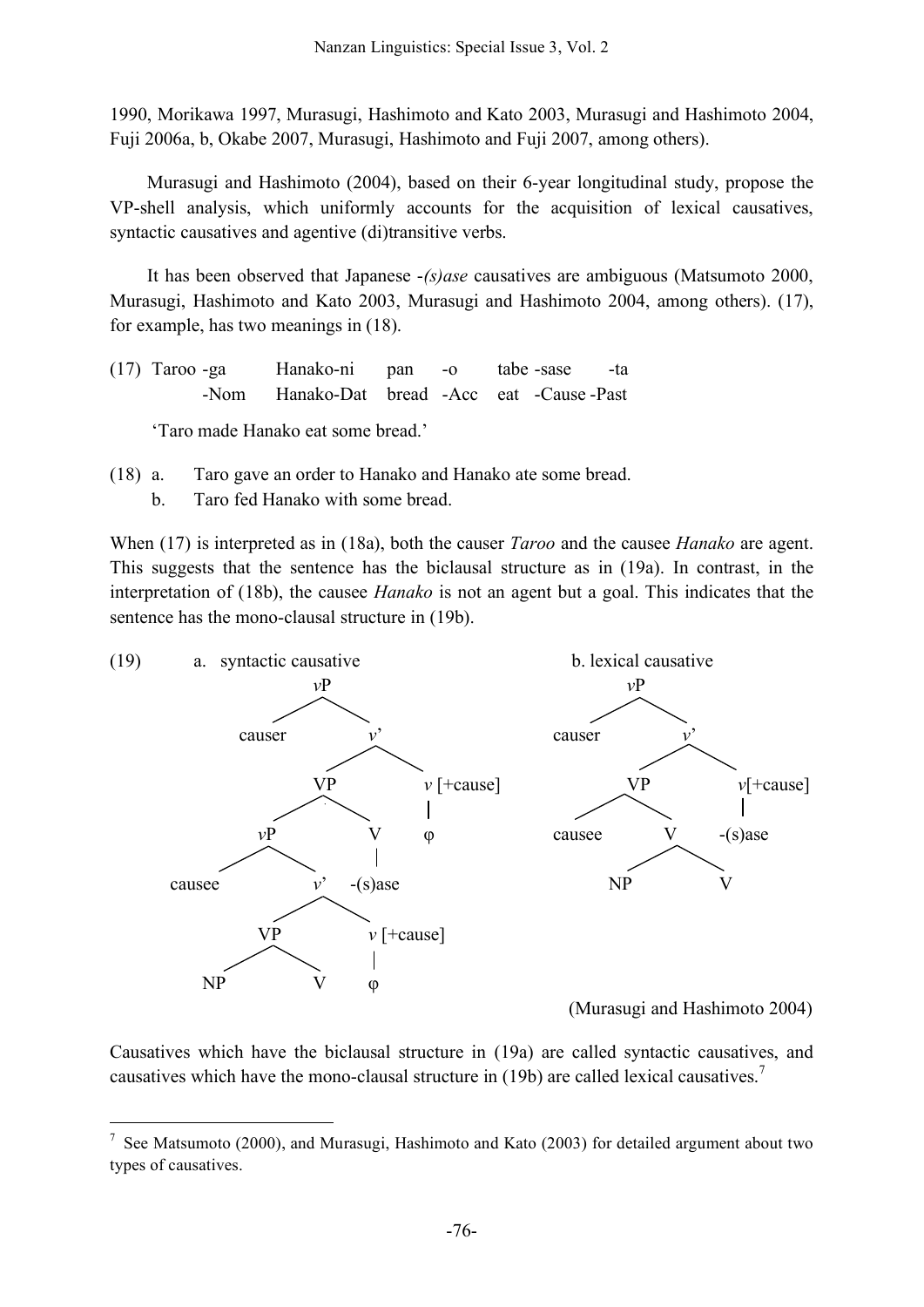The longitudinal studies of Murasugi and Hashimoto (2004), Murasugi, Hashimoto and Fuji (2007), and Arai (2003) indicate that there are four stages in the acquisition of -*(s)ase* causatives. These four stages and Pre-stage I are illustrated in (20).

|              | (20) Pre-Stage I: the small v is $t$ <i>iyu</i> /tita/tite 'do/did/doing' |
|--------------|---------------------------------------------------------------------------|
| Stage I:     | the small $\nu$ is null                                                   |
| Stage $II$ : | a verb (preverbal form) + -sase                                           |
| Stage III:   | a causative verb $+$ -sase                                                |
| Stage $IV:$  | the adult form                                                            |
|              |                                                                           |

In the following subsections, we will show typical examples observed in each stage, and overview the analysis for it.

# **3.1. Pre-Stage I: No Overt Verbs or the Small** *v Tiyu* **'do'**

According to Murasugi and Hashimoto (2004), their subject, Akkun, first produces a sentence without pronouncing an overt ditransitive verb until 2;5 to express giving action, though he really intends to say that he wants to give something to someone or something. We call this stage as Pre-Stage I in this paper. An example is given in (21).

(21) Motto koe buubu  $\varphi$  (2;1) more this water '(I will give) more water to this.' (Murasugi and Hashimoto 2004)

In (21), the verb *age-ru* 'give' is missing. Later, Akkun starts putting *tiyu/tita/tite* 'do/did/doing' at the end of sentences as in (22).

(22) Mama Akkun hai doozyo *tiyu* (2;5) mommy yes please do 'Akkun (/I) will give it to Mommy.' (*Ibid.*)

The phrase 'Hai doozyo,' or 'Hai doozo' in adult speech, is used when one gives something to someone, just like the English phrase 'Here you are.' Akkun utters *hai doozyo* and *tiyu/tita/tite* 'do/did/doing' instead of a ditransitive verb. Murasugi and Hashimoto (2004) propose that the small *v* is realized as *tiyu/tita/tite* and that it assigns an agent role to a subject. The structure proposed by Murasugi and Hashimoto (2004) is given in (23).

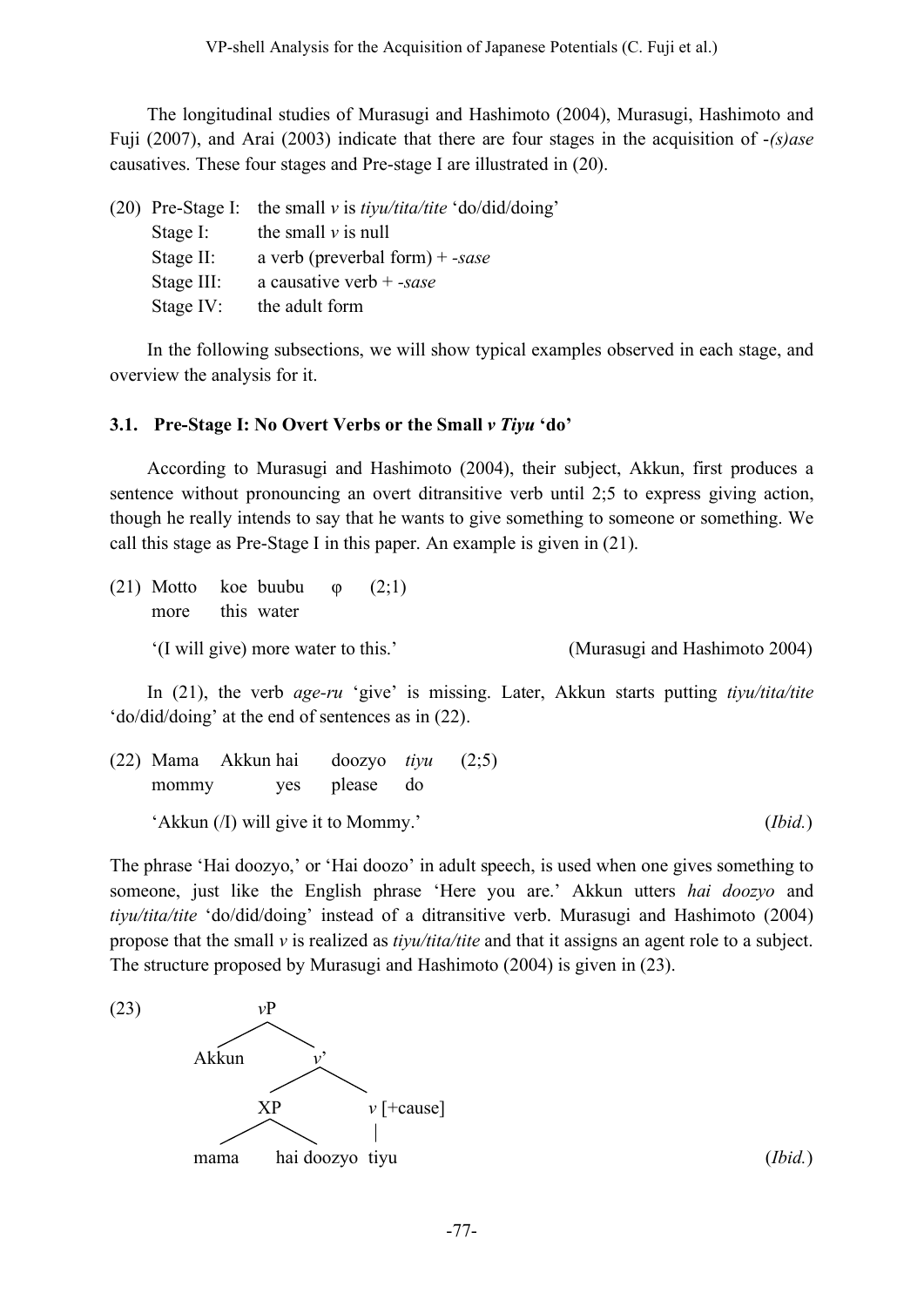Their analysis shows that a child acquires the VP-shell structure at the very early stage of language acquisition.

## **3.2. Stage I: The Null Realization of the Small** *v*

In Stage I, Akkun starts using the verbs correctly, but at the same time he also produces some "errors," alternating unaccusative and transitive.

| $(24)$ a.   | Mama  | tvotto | agevu<br>mommy a little give (Pres)      | (2;7) |       |     |      |                               |  |
|-------------|-------|--------|------------------------------------------|-------|-------|-----|------|-------------------------------|--|
|             |       |        | 'Mommy, (I will) give you a little bit.' |       |       |     |      | (Murasugi and Hashimoto 2004) |  |
| $b_{\cdot}$ | Dango | -ga    | uta pakan                                | tite, | dango | -ga | atta | (2:9)                         |  |

dumpling -Nom lid *onomatopoeia* doing dumpling -Nom there-be(Past)

'There was a dumpling (when I) opened the lid of the dumpling (box).' (*Ibid.*)

In (24a), the ditransitive verb *age-yu* 'give,' or *age-ru* in adult speech, is correctly used, and in (24b), the past form of the unaccusative verb *a-ru* 'be' is correctly used. Nevertheless, Akkun produces some erroneous verbal forms as in (25).

| $(25)$ a. |    | Kore, <i>ai</i>                                    | -toku | kara saa                                              | (4:5)                                   |                               |
|-----------|----|----------------------------------------------------|-------|-------------------------------------------------------|-----------------------------------------|-------------------------------|
|           |    | open (unaccusative)-keep<br>this                   |       | Int<br>as                                             |                                         |                               |
|           |    | '(I will) open this and keep it open.'             |       |                                                       |                                         | (Murasugi and Hashimoto 2004) |
|           | b. | <i>Todok</i> -ok-ka, ano<br>arrive -let's<br>that  |       | hito ni <i>todok</i> -(y)oo<br>person to arrive-let's | <i>todok</i> - $(y)$ 00<br>arrive-let's | (4:8)                         |
|           |    | 'Let's send (it). Let's send (it) to that person.' |       |                                                       |                                         | (Ibid.)                       |

In (25a), the transitive verb *ake-ru* 'open' must be used in this context. However, Akkun erroneously uses the preverbal form of the unaccusative verb *ak-(r)u* 'be open,' *ai*. The similar error is found in (25b). The transitive form *todoke-ru* 'deliver something' should be used in the adult usage, but Akkun uses the unaccusative form *todok-(r)u* 'be delivered' instead.

Murasugi and Hashimoto (2004) report that lexical causatives without the causative suffix -*(s)ase* are observed in the same period. A couple of examples are given in (26).

(26) a. Mama Akkun *non -de*. (2;8) mommy drink -Req Literal meaning: 'Mommy, drink Akkun(/me).' Intended meaning: 'Mommy, please feed Akkun(/me) (with milk).' (*Ibid.*)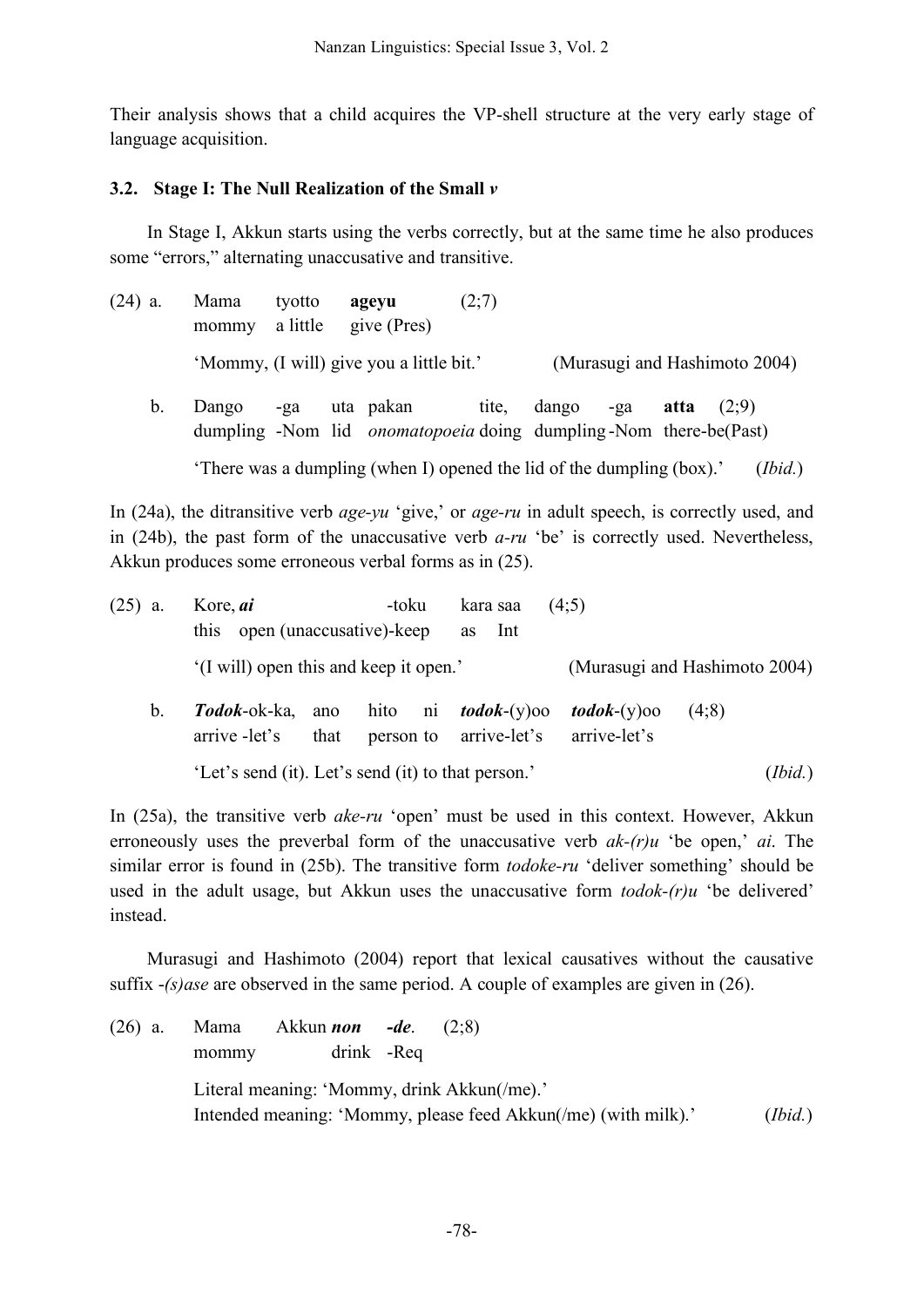VP-shell Analysis for the Acquisition of Japanese Potentials (C. Fuji et al.)

b. Mama-ga pantyu *nui -da* toki. (3;2) mommy-Nom underpants undress -Past when Literal meaning: '(I hurt) when Mommy took her underpants off.' Intended meaning: '(I hurt) when Mommy took my underpants off me.' (*Ibid.*)

In (26a), the causative form *nom-(s)ase-te* should be used in this context, but Akkun omits *-(s)ase* and produces *non-de* instead. He intends to say 'Mommy, please feed me,' but the meaning of what actually he says is 'Mommy, drink Akkun.' Similarly, in (26b), the causative form *nug-(s)ase-ta* should be used in this context, but Akkun omits *-(s)ase* and produces *nui-da* instead. He intends to say 'I hurt when Mommy undressed my underwear,' but (26b) means 'I hurt when Mommy took off her underwear.'

For the unaccusative and transitive alternation "errors" and the -*(s)ase* omission "errors," Murasugi and Hashimoto (2004) provide an elegant account. They propose that children assume the  $[\pm \text{cause}]$  *v* to be phonetically null at Stage I.

Now, take (27) into consideration. (27a) and (27b) are the verb pair of transitive and unaccusative in adult grammar. The syntactic structures proposed by Murasugi and Hashimoto (2004) under the *v*-VP frame are given in (28a) and (28b), respectively.

- (27) a. Taroo-ga Hanako-o syasin-ni utu-s -(r)u. (transitive) -Nom -Acc picture-Dat photograph -Pres 'Taro takes a picture of Hanako.'
	- b. Hanako -ga syasin -ni utu-r -(r)u. (unaccusative) -Nom picture -Dat photograph -Pres

'Hanako appears in a picture.' (*Ibid.*)



In (28a), which has a transitive verb, the [+cause] *v* is realized as the transitive suffix -*s*, while in (28b), which has an unaccusative verb, the  $\lceil$ -cause $\rceil v$  is realized as the unaccusative suffix -*r.* If a child hypothesizes that the [±cause] *v* is phonetically null and does not distinguish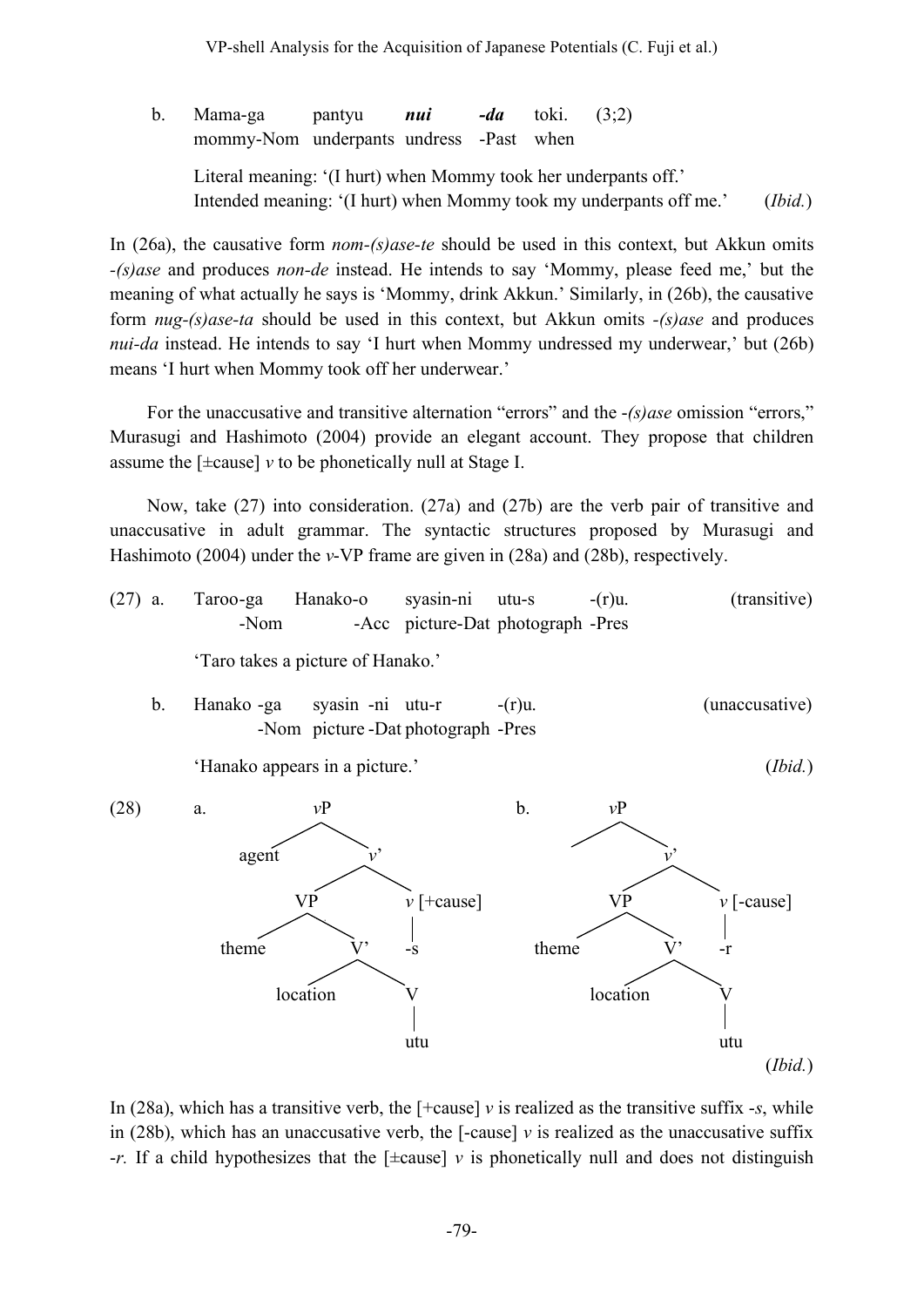(28a) from (28b), the structures s/he has in mind are (29a) and (29b) instead of (28a) and (28b).



Note here that a child probably notices that either -*s* or -*r* must be attached to the verb, because verbs without the morphemes -*s*/-*r* are never heard in the input. Under this *v*-VP frame analysis, since the child assumes that the  $[\pm \text{cause}]$  *v* is null, the "erroneous" morphemes are attached to V, and "errors" of the unaccusative-transitive alternation take place. Similarly, the -*(s)ase* omission "errors" take place, since the suffix -*(s)ase* is in the position of the small *v* in lexical causatives as shown in (19b), which is repeated in (30) below. Here, since a child hypothesizes that the [±cause] *v* is null, s/he would omit -*(s)ase*.



According to Murasugi and Hashimoto (2004), since a child assumes that the  $[+cause]$  *v* is null, s/he omits the overt suffix *-(s)ase* and still thinks s/he can express causative meaning.

Fuji (2006a, b) and Murasugi, Hashimoto and Fuji (2007) provide supportive empirical evidence for Murasugi and Hashimoto's (2004) analysis, based on Sumihare's data (Noji 1974-1977) in CHILDES database (MacWhinney 2000).

The -*(s)ase* omission errors are also found in Sumihare's data.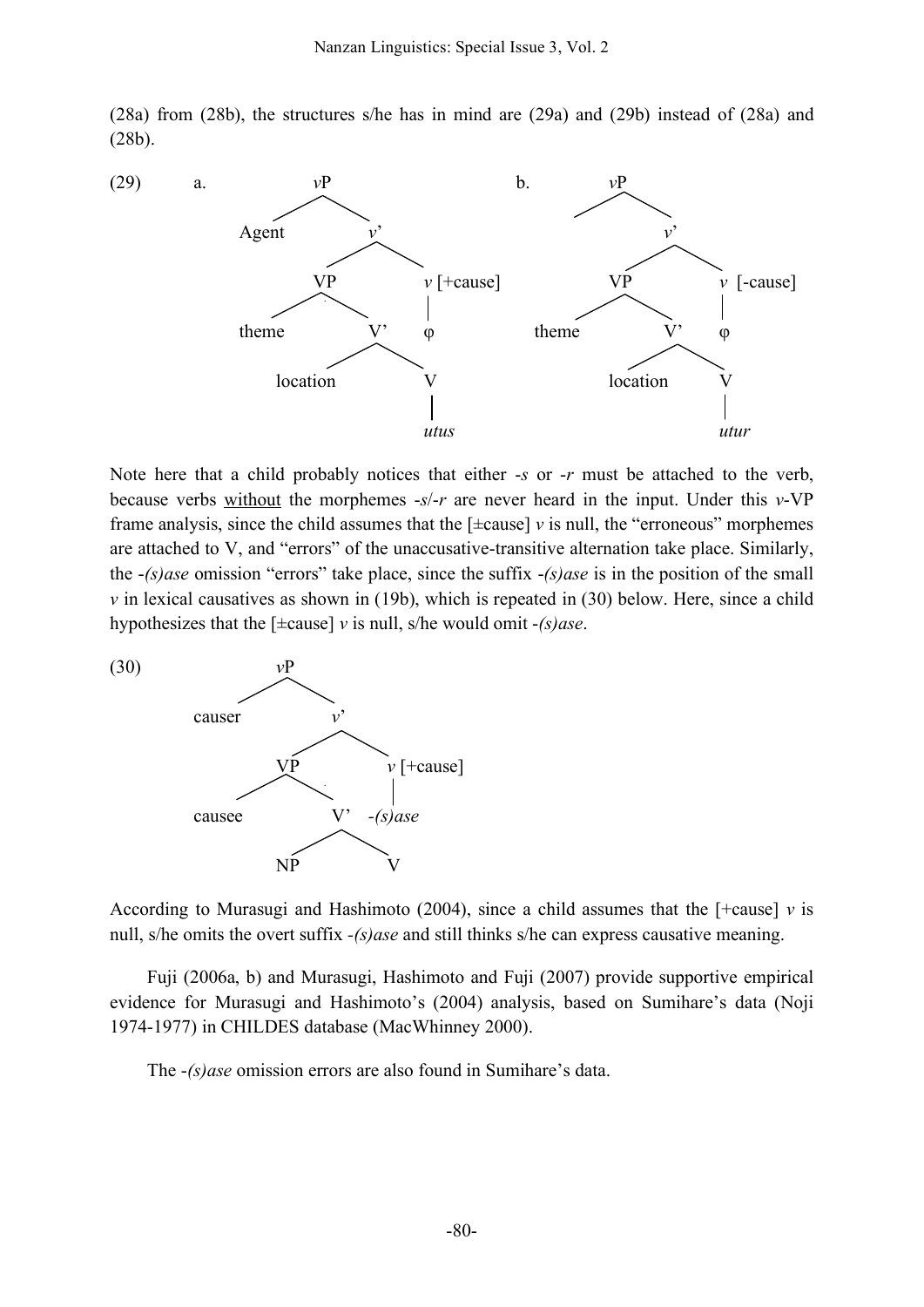(31) Kutyu *hai -te*. (2;1) a pair of shoes put on -Req Intended meaning: '(Please) put on (your) pair of shoes.' Literally meaning: '(Please) put a pair of shoes on me.' (Murasugi, Hashimoto and Fuji 2007)

In the context of (31), the causative form *hak-(s)ase-te* 'shoe me please' should be used. However, Sumihare omits the causative suffix *-(s)ase*, and produces *hai-te* 'put on please.' This type of "errors" indicates that Sumihare initially hypothesizes that the [+cause] *v* is null.

As in (32), Sumihare also produces some "errors" of unaccusative and transitive alternation.

(32) a. Kaatyan *ai -te*. (2;1) mother be open -Req Literal meaning: '(Please) be open, mother.' Intended meaning: '(Please) open (the door), mother.' (*Ibid*.) b. *Nui*-ta koko. (2;1) pull-Past here Literal meaning: 'I pulled (this) here.' Intended meaning: '(This) is out from here.' (*Ibid*.)

In (32a), an adult would use the transitive verb, *ake-ru* 'open,' but Sumihare uses the unaccusative verb *ak-(r)u*. In (32b), inversely, the unaccusative verb *nuk-e-ta* 'came off' must be used in the adult grammar. However, Sumihare uses the transitive form *nui-ta* 'pulled' "by mistake." The data like (32b) is crucial because it indicates that not only the  $[+c_0, b_0, b_0, b_0, c_0, d_0]$ the [-cause] *v* is also null at one point of language acquisition.

# **3.3. Stage II: A Verb (Preverbal Form) + -***sase* **(Acquisition of Lexical Causatives, Transitives, and Unaccusatives)**

In Stage II, Akkun starts producing lexical causatives correctly in (33). In this stage, the small  $\nu$  is considered to be lexically realized, and the "erroneous" alternation of unaccusative-(di)transitive / causative drastically decreases in number.

(33) Akkun-ni tabe -**sase** -tee. (3;6) -Dat eat -Cause -Req 'Please feed Akkun (/me) (with food).' (Murasugi and Hashimoto 2004)

In (33), *Akkun* is not the agent but the goal since he is asking his mother to put some food directly into his mouth. Thus,  $(33)$  is an example of lexical causatives, where the  $[+cause]$  *v* is phonetically realized as -*(s)ase*.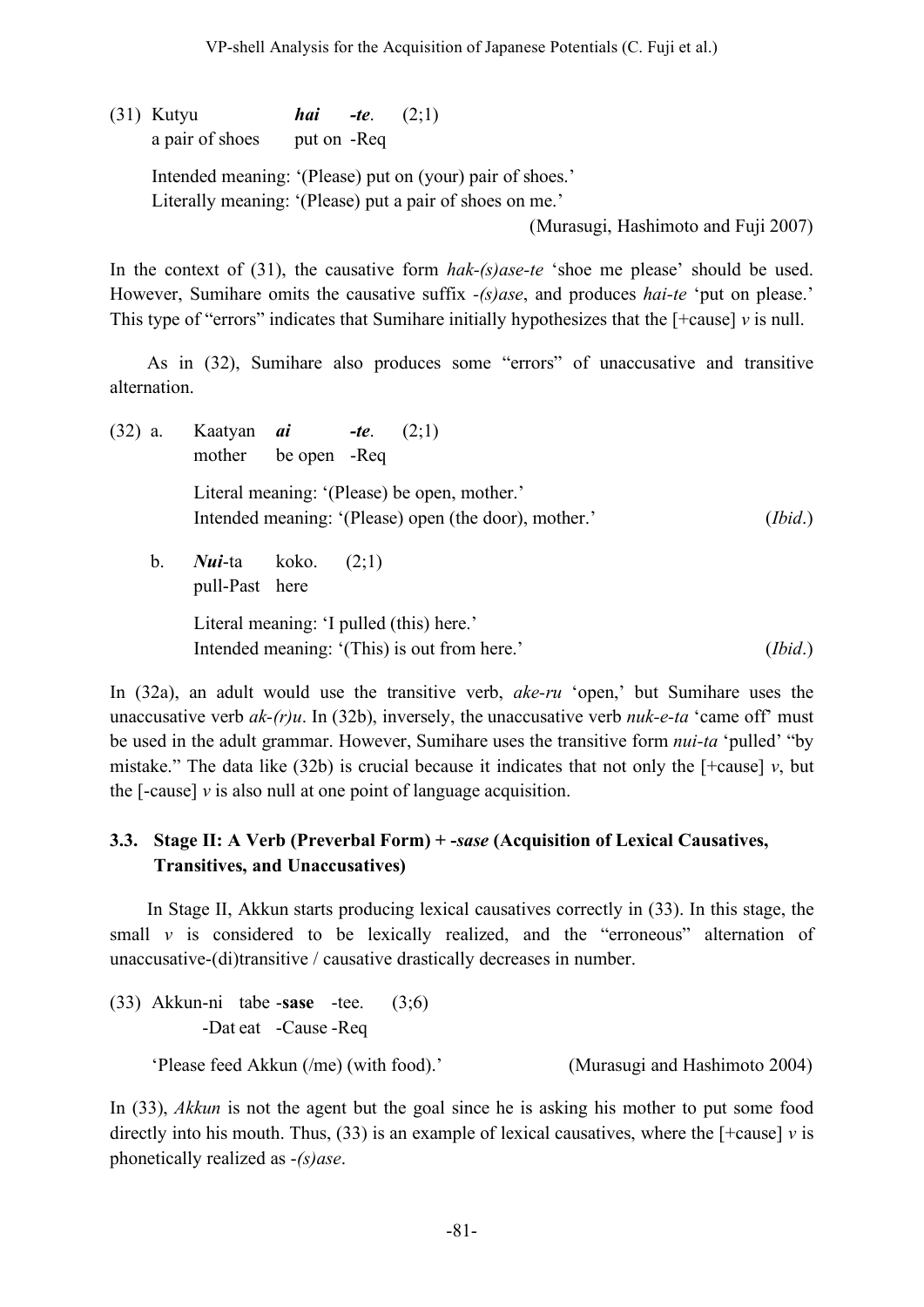However, at the same time, Akkun and other children produce the erroneous lexical causatives as in (34).

| $(34)$ a.      | <b>Nomi-tyatye</b> -te. $(-t \text{value} = -s \text{ase})$ $(Akkun, 3,7)$ $(adult form: nom-(s)ase-te)$<br>drink - Cause - Req |        |                               |  |  |  |
|----------------|---------------------------------------------------------------------------------------------------------------------------------|--------|-------------------------------|--|--|--|
|                | 'Please feed (me with miso soup.)'                                                                                              |        | (Murasugi and Hashimoto 2004) |  |  |  |
| $b_{\cdot}$    | Gyunyu <i>nomi-sase</i> -te. $(Taatyan (B)^8, 2;9)$<br>$($ adult form: $\mathbf{nom-(s)}$ ase-te $)$<br>drink-Cause-Req<br>milk |        |                               |  |  |  |
|                | 'Please feed (me) with milk.'                                                                                                   |        | (Arai 2003)                   |  |  |  |
| $\mathbf{c}$ . | Boku-no<br>ringo tabe $-si$ -te ageru.<br>apple eat -Cause-Req give<br>$\mathbf{I}$<br>-Gen                                     | (3;10) | (adult form: tabe-sase-te)    |  |  |  |
|                | 'I'll let (you) eat my apple.'                                                                                                  |        | $($ Ito 1990 $)$              |  |  |  |

In (34a), the correct causative form of the verb *nom-(r)u* 'drink' is *nom-(s)ase-ru*. However, Akkun "erroneously" attaches -*tyatye*, or -*sase* in adult speech, to its preverbal form *nomi*, and produces *nomi- tyatye-te*. The same type of "errors" is reported by Arai (2003), as in (34b). In (34c), -*sase* must be attached to the stem of the verb *tabe-ru* 'eat', but the child puts the erroneous suffix -*si* to it instead.

These data indicate that even after children acquire the adult form of lexical causatives, they are still confused by the choice of appropriate morphemes in the small *v*.

# **3.4. Stage III: A Causative Verb + -***sase*

In Stage III, children produce another type of "errors": a causative verb +*-sase*, as given in (35).

| $(35)$ a. |       |                                         | Kuruma-o <i>toos</i> -(s)i -sase -ru. $(3;10)$ |                |  |        |  | (adult form: $\mathbf{toos}-(r)u$ ) |  |
|-----------|-------|-----------------------------------------|------------------------------------------------|----------------|--|--------|--|-------------------------------------|--|
|           | car   | -Acc pass -Cause-Cause -Pres            |                                                |                |  |        |  |                                     |  |
|           |       | 'I'll pass a car through.'              |                                                |                |  |        |  | (Arai 2003)                         |  |
| b.        | Kondo | mi-se<br>next time see-Cause -Cause let | -si-te                                         | ageru kara ne. |  | as Int |  | $(4,6)$ (adult form: mi-se-te)      |  |
|           |       | 'I'll show you next time.'              |                                                |                |  |        |  | (Arai 2003)                         |  |

In (35a), although the transitive verb, *toos-(r)u* 'pass through' itself can be a causative verb, the child further puts the additional causative suffix -*sase* to it, and produces the unacceptable form *toos-(s)i-sase-ru*. (35b) is another doubled causative example. The correct causative form must be *mi-se-ru* 'show,' but the child adds the causative suffix -*si* and produces

<u>.</u>

<sup>8</sup> See fn.12 for Taatyan (B).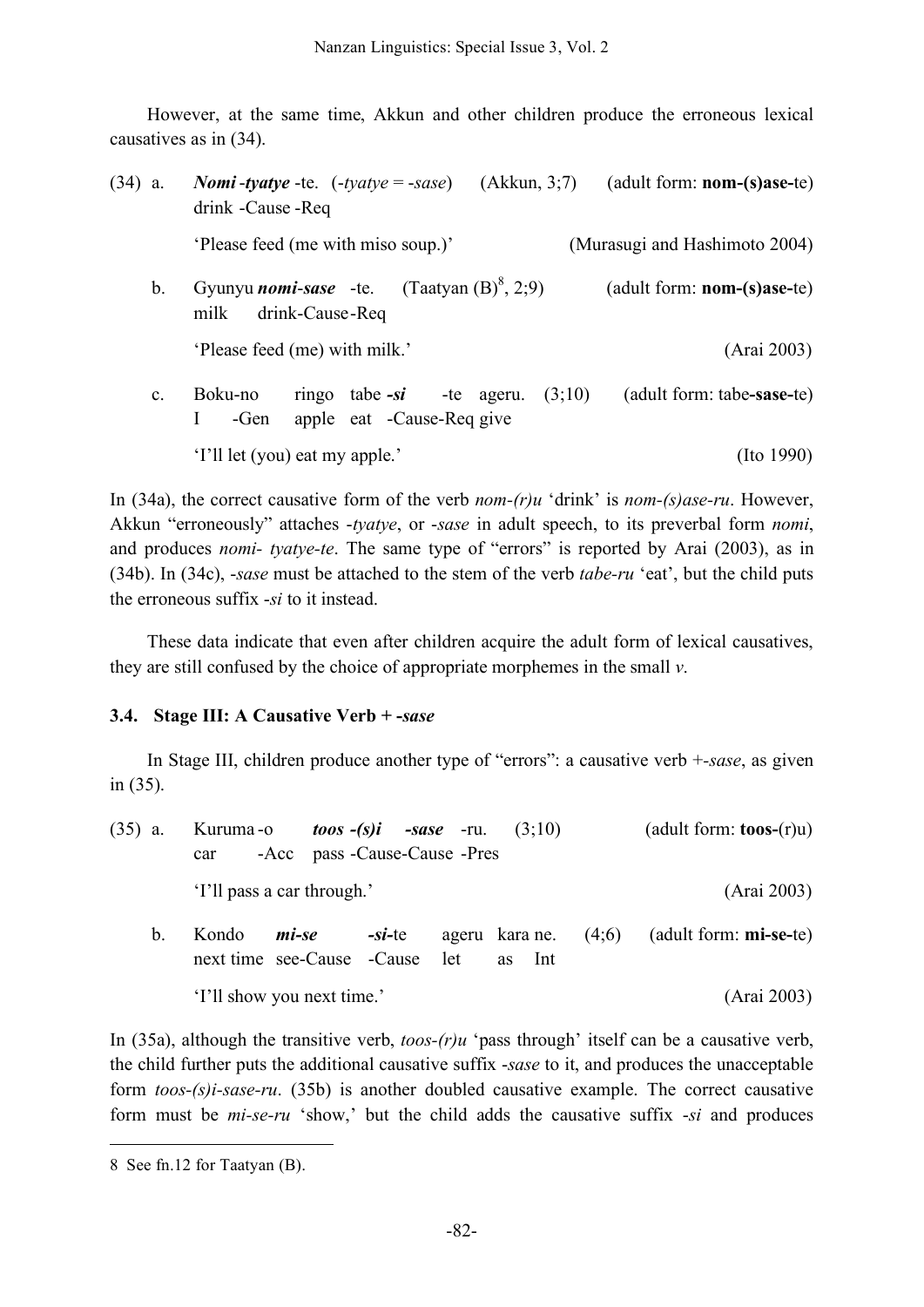*mi-se-si-te* "by mistake." (See Fuji, Hashimoto and Murasugi (in preparation) for the analysis of the doubled causative forms.) While some children, like Akkun and Taatyan (B) erroneously realize the small  $\nu$  in Stage II and III, overgenerating two types of forms associated with –*sase*, some children, like Sumihare, never do so.

# **3.5. Stage IV: Adult Forms**

Stage IV is the stage where all children start producing the "correct" adult form for all verbs. As for Sumihare, as far as Yano (2007a, b, c, d) and we examine, all of the lexical causatives he produces conform to the adult usage as in (36).

| $(36)$ a. | Okaatyan hak -asi -te.<br>Mommy | put on -Cause -Req |  | (3:0)                                                         |                          |     |                                     |
|-----------|---------------------------------|--------------------|--|---------------------------------------------------------------|--------------------------|-----|-------------------------------------|
|           |                                 |                    |  | 'Mommy (please) put (a pair of shoes) on me.'                 |                          |     | (Murasugi, Hashimoto and Fuji 2007) |
| $b_{-}$   |                                 |                    |  | Seizi-kun boku -ga ne nak-asi<br>-Nom Int cry-Cause -Past not | -tan janaino yo. $(2,7)$ | Int |                                     |

'It is not me who made Seiji cry.' (*Ibid*.)

In (36a), Sumihare asks his mother to put a pair of shoes directly on him. In (36b), Sumihare wants to explain that it is not Sumihare who made Seizi cry. In both cases, Sumihare produces the correct causative forms with an appropriate morpheme -*ase*; *hak-asi-te* 'shoe me please' in (36a) and *nak-asi-ta* 'made him cry' in (36b).<sup>9</sup>

Syntactic causatives are acquired later than lexical causatives. Akkun starts producing syntactic causatives around the age of 5. Sumihare's syntactic causatives appear around 2;7, and become productive around the age of 4.

# **3.6. Summary**

In this section, we have shown four acquisition stages of causatives. These four stages are repeated in (37) with actual verbs, *nom-(r)u* 'drink' and *toos-(r)u* 'pass through.'

Under the *v*-VP frame analysis (Murasugi and Hashimoto 2004), we can make the following analysis. Stage I is the stage of undergeneration. In Stage I, children hypothesize that  $[\pm \text{cause}]$  *v* is null. Hence, they produce unaccusative-transitive alternation "errors" and causative sentences without -*(s)ase*. In Stage II, the small *v* is lexically realized, and the correct verbal forms are observed productively. Hence, this stage contains the adult forms (Stage IV) as well. However, in Stages II and III, the overgeneration of -*sase* is also observed because the lexical realization of the small  $\nu$  is not still fully acquired. It takes some time to acquire the complete adult forms of causatives, which we will call the Stage IV.

 <sup>9</sup> In Sumihare's dialect, *hak-ase-te* and *nak-ase-ta* are often pronounced as *hak-asi-te* and *nak-asi-ta*.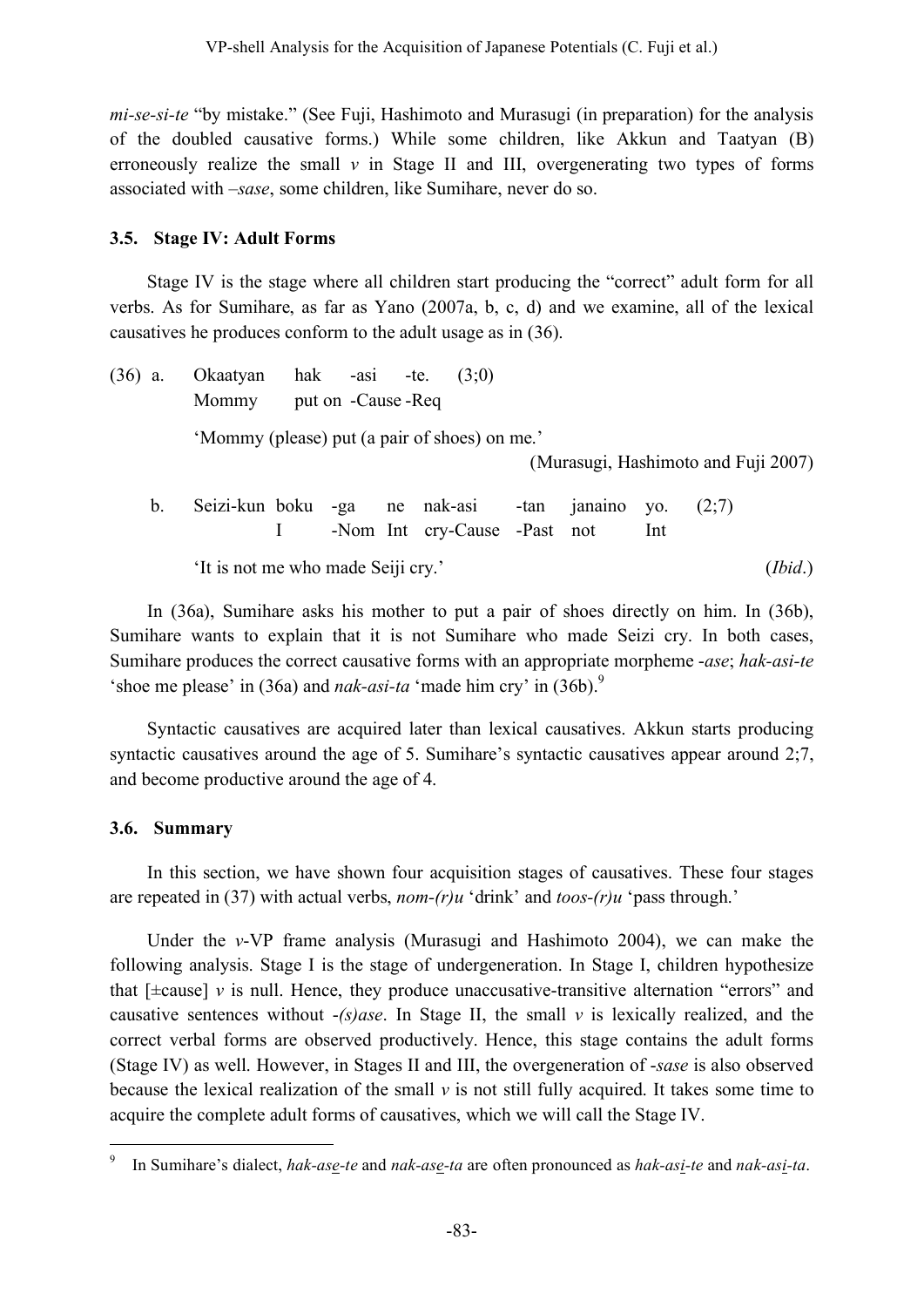| <b>Stage</b> | Children's causatives                        | utterances                                                                                                                                              |
|--------------|----------------------------------------------|---------------------------------------------------------------------------------------------------------------------------------------------------------|
|              | $v = null$                                   | $-(s)$ ase omission errors and transitive-intransitive alternation<br>errors                                                                            |
| $\rm II$     | a verb (preverbal<br>$form) + \textit{save}$ | nomi<br>-te<br>$-sase$<br>the preverval form of the verb <i>nom-(r)u</i> -Cause<br>-Reg<br>'please let me go through'<br>(Adult form: nom-ase-te)       |
| Ш            | a causative verb<br>$+$ -sase                | $to$ os-i<br>-te<br>$-sase$<br>the preverval form of the causative verb $toos-(r)u$ -Cause-Req<br>'please let me go through'<br>(Adult form: too-si-te) |
| IV           | the adult form                               |                                                                                                                                                         |

(37) Table 1: The acquisition stages of causatives

Then, how are other complex predicates, for example, *-(rar)e* potentials acquired? In the next section, we will examine the acquisition of -(*rar)e* potentials in Japanese.

### **4. The Acquisition of Potentials**

In the previous section, we showed the four acquisition stages of -*(s)ase* causatives. In this section, we will examine the acquisition data by Yano (2007a, b, c, d), Shibuya (1994), and Arai (2006), and show that the same stages can be found in the acquisition of -*(rar)e* potentials.

#### **4.1. Stage I: The Null Realization of the Small** *v*

As we discussed in 3.2, in the acquisition of causatives, children go through Stage I, where the small  $\nu$  is not phonetically realized. In this section, we will show that this stage is also found in the acquisition of potentials. Note here that Stage I includes two types of "errors" as for potentials: the one that the potential morpheme -*(rar)e* is omitted (4.1.1.), and the other that -*(rar)e* is produced as a part of the unanalyzed form of the large V (4.1.2.).

# **4.1.1. The Non-Morphological Realization of the Small** *v*

In the initial stage, the potential morpheme is not realized phonetically as in (38).

| $(38)$ a. | Mother: Zenbu tabe -rare-ru ne.<br>$( = 3a)$<br>eat - can - Pres Int<br>all            |                            |
|-----------|----------------------------------------------------------------------------------------|----------------------------|
|           | 'You can eat all.'                                                                     |                            |
|           | Sumihare: Zenbu <i>tabe-<math>\phi</math></i> -ru ne.<br>(2:1)<br>eat -Pres Int<br>all | (adult form: tabe-rare-ru) |
|           | Literal meaning: $(I)$ eat all.'<br>Intended meaning: '(I) can eat all.'               | (Noji 1974-77)             |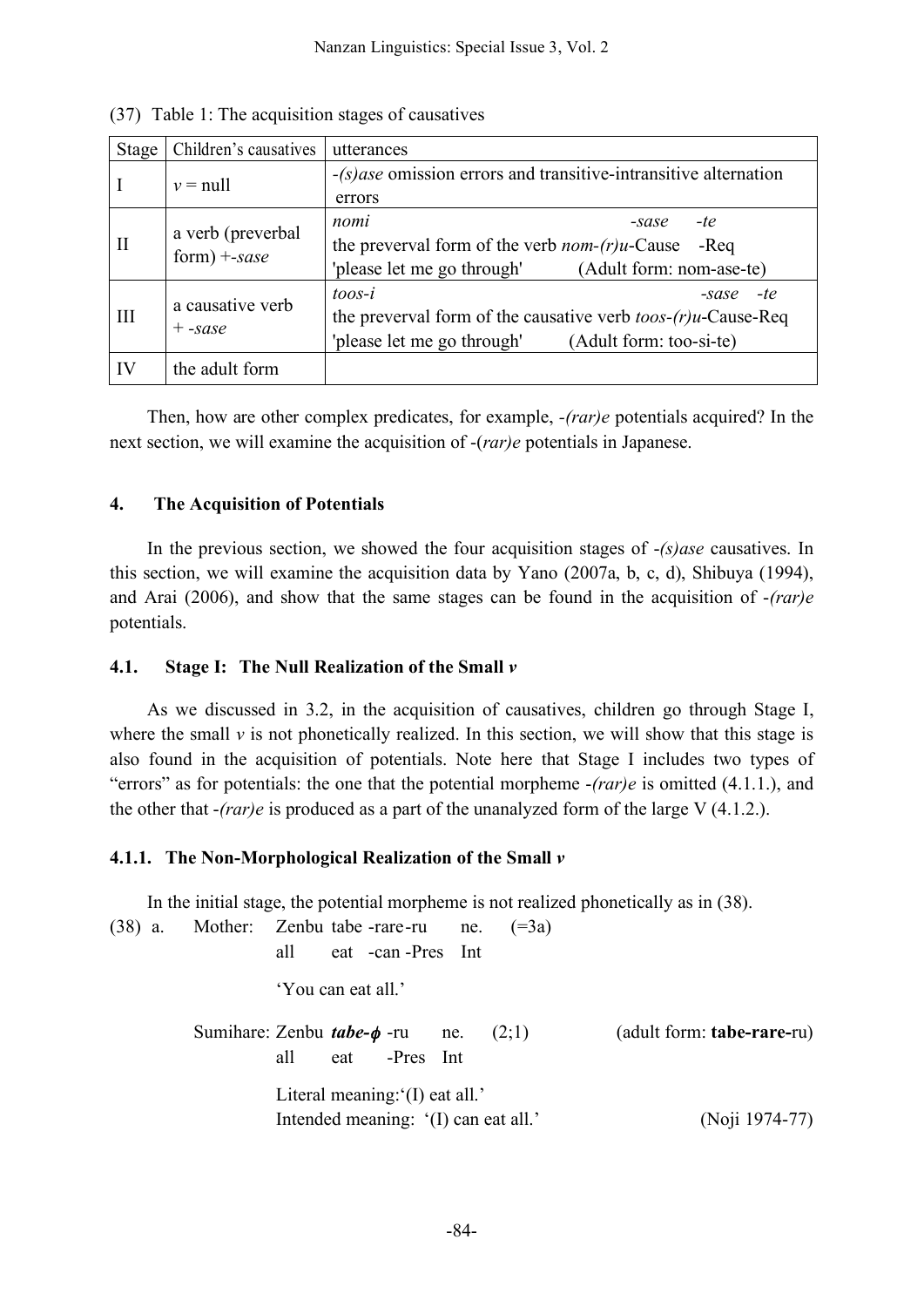b. *Tabe*-φ -naku nattyau. (2;2) (adult form: **tabe-rare-**naku) eat -Neg become Literal meaning: 'I will not eat.' Intended meaning: '(It) will be uneatable.' (Ito 1990) c. **Sime-** $\phi$  -nai wa yo. (2;3) (=3c) close -Neg Int Int (adult form: **sime-rare-**nai) Literal meaning: '(I) don't close (it).' Intended meaning: '(I) cannot close (it).' (Okubo 1967)

(38a) is the same example as (3a). As we mentioned in Section 1, in this context, according to the observer (Noji, 1974), the child repeats after his mother without using -*rare* form, despite the fact that the mother speaks to her son using -*rare* form *tabe-rare-ru* 'can eat.' In (38b), according to Ito (1990), the potential form *tabe-rare-nai* 'cannot eat' must be used in this context. However, the child omits -*rare*, and the negative morpheme is attached to the verb stem directly as in *tabe-nai* 'don't eat.' (38c) (=3c) indicates the same type of error reported in Okubo (1967). Given the transcribers' comments, this stage seems to correspond to Stage I we proposed for the acquisition of causatives, where the small *v* is not phonetically realized.

#### **4.1.2. Uninflected Adult Forms**

While the omission of -*(rar)e* is observed in the early 2 year-old, it is reported that "correct" potential sentences are also produced at around 2;0 (Okubo 1967, Ito 1990, Shibuya 1994, Arai 2006, Yano 2007a, b, c, d).

Based on her analysis of Noji corpus from CHILDES database, Yano (2007a, b, c, d) finds that -*e* potentials appear very early, at 2;0. Some examples of Sumihare's potential sentences are given in (39).

| $(39)$ a.      | Toor -e -n. $(2,0)$<br>pass -can -not                       |                       |
|----------------|-------------------------------------------------------------|-----------------------|
|                | '(I) cannot pass.'                                          | (Yano 2007a, b, c, d) |
| $\mathbf b$ .  | Kakko -ga hak -e -n. $(2,2)$<br>shoes -Nom put on -can -not |                       |
|                | '(I) cannot put on my shoes.'                               | (Ibid.)               |
| $\mathbf{c}$ . | Tor $-e$ $-ta$ .<br>(2;2)<br>take - can - Past              |                       |
|                | '(I) could take (this).'                                    | (Ibid.)               |

In (39a) through (39c), Sumihare apparently produces potential forms correctly. *Toor-e-n*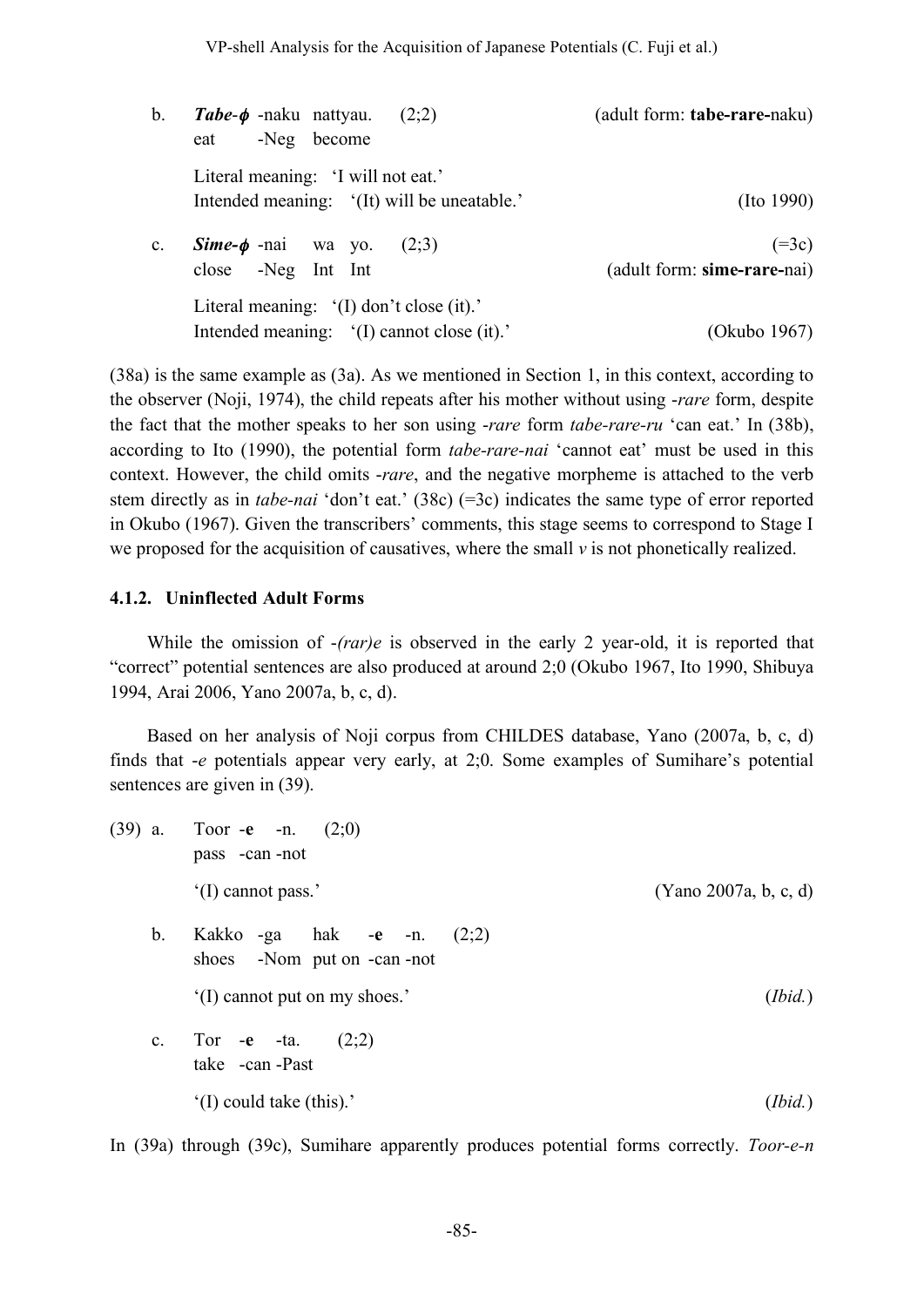'cannot pass' in (39a) and *hak-e-n* 'cannot put on' in (39b) are the short forms of *toor-e-nai* and *hak-e-nai*. Those phrases are often used even in the adult grammar. In (39c), Sumihare produces the "correct" potential form *tor-e* 'can take' with the past tense marker -*ta*.

Then, are potentials really acquired in such an early stage, even at 2;0? A possible answer for this question is a positive one, i.e., the adult syntax of potentials is acquired very early compared with other complex predicates. The other possibility is that the answer for the question is negative; what apparently looks like the adult potential form does not have exactly the same structure as adults,' but rather, it is an unanalyzed form. Hereafter, we support the latter possibility, and propose that Sumihare's potential sentences produced at early age of 2 are, in fact, uninflected adult forms, and hence, this is the stage where the small  $v$  is phonetically null as well. In other words, in this stage, the child puts the potential morpheme -*(rar)e* onto V. This claim is supported by three pieces of evidence from Sumihare's acquisition data.

The first evidence is found in the "erroneous" inflection forms of tense markers. According to Murasugi and Fuji (2007), Sumihare (Noji 1974-1977) produces some erroneous inflection forms in this stage.

| $(40)$ a. |             | father                                                                                                                  | here dust stick-Past Int                                |            |                                                                              |  |  |     | Tootyan, koko gomi tui -ta yo $(2,1)$ (adult form: tui-te iru(perfect))        |         |
|-----------|-------------|-------------------------------------------------------------------------------------------------------------------------|---------------------------------------------------------|------------|------------------------------------------------------------------------------|--|--|-----|--------------------------------------------------------------------------------|---------|
|           |             |                                                                                                                         |                                                         |            |                                                                              |  |  |     | 'Daddy, you have got the dust here (=on your cheek).' (Murasugi and Fuji 2007) |         |
|           | $b_{\cdot}$ | Sumihare: Nak- $\mathbf{u}$ nak- $\mathbf{u}$<br>(adult form: nai-te iru (progressive))<br>(2;1)<br>cry -Pres cry -Pres |                                                         |            |                                                                              |  |  |     |                                                                                |         |
|           |             |                                                                                                                         |                                                         |            | Literal meaning: '(He) cries, cries.'<br>Intended meaning: '(He) is crying.' |  |  |     |                                                                                |         |
|           |             |                                                                                                                         | Father: Dare-ga<br>who-Nom cry-te iru (progressive) $Q$ | nai-te iru |                                                                              |  |  | no? |                                                                                |         |
|           |             |                                                                                                                         | 'Who is crying?'                                        |            |                                                                              |  |  |     |                                                                                | (Ibid.) |

The context of (40a) is that Sumihare wants to tell his father that his father has dust on his cheek. In this context, the perfect form -*te iru* should be used. However, Sumihare employs the simple past form and says *tui-ta* 'stuck' instead of *tui-te iru* 'be sticking.' In (40b), Sumihare intends to describe that somebody is crying. Thus, the -*te iru* form which conveys the progressive meaning in this case should be used in the adult grammar. Nevertheless, Sumihare uses the present form and produces *nak-u* 'cry' instead of *nai-te iru* 'be crying.'

Based on the close study on the acquisition of progressive forms of Sumihare (Noji 1974-1977), Murasugi and Fuji (2007) propose that tense markers such as -*te(iru)*, -*ta*, or -*(r)u*, are not realized as T independently at the very early stage of language acquisition, but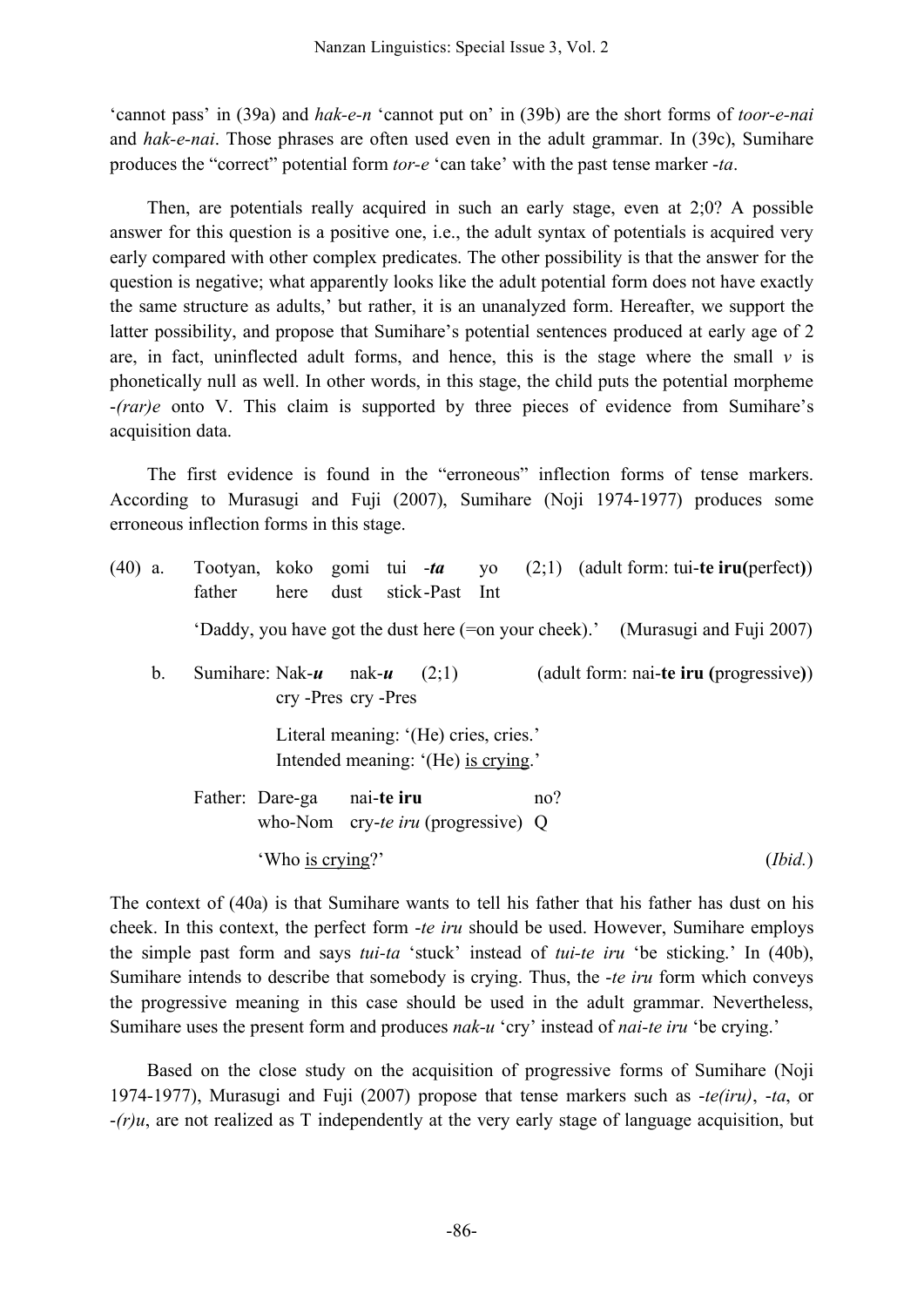rather, they are realized as V together with the verbs. That is, Sumihare puts these tense markers onto V and regards the whole *tui-ta* in (40a) and *nak-u* in (40b) as V.

The second evidence is found in the acquisition of negation. In adult Japanese, -*nai* 'not' is a verbal predicate which itself carries finite tense (Sano 2000). The structure of negation is represented schematically in (41).



The following examples in (42) indicate that Sumihare does not have the structure in (41).

| $(42)$ a. |               | Father:       | Sinbun                                   | tot $-ta$ ? |       |                                 | newspaper take -Past 'Have (you) taken newspaper yet?'         |
|-----------|---------------|---------------|------------------------------------------|-------------|-------|---------------------------------|----------------------------------------------------------------|
|           |               |               | Sumihare: Tot -ta -nai.<br>take-Past-not |             | (2;1) | $^{\circ}$ (I) haven't.'        | (adult form: tot- <b>te-nai</b> )<br>(Murasugi and Fuji, 2007) |
|           | Mother:<br>b. |               | Oti<br>fall down-Pres Int                | -ru         | VO.   | '(You) will fall down.'         |                                                                |
|           |               | Sumihare: Oti | fall down-Past -not                      | -ta         | -nai  | (2;1)<br>$^{\circ}$ (I) won't.' | (adult form: oti- <b>te-nai</b> /oti <b>-nai</b> )<br>(Ibid.)  |

In (42a), Sumihare is asked if he has already taken newspaper, and intends to answer 'No, I haven't.' In the adult grammar, the negative form *tot-te-nai* 'haven't taken' should be used, but Sumihare puts -*nai* to the past tense form *tot-ta* 'took,' and produces the unacceptable negative form *tot-ta-nai*. (42b) is the same type of error. Even though his mother speaks to him with the present verbal form *oti-ru* 'fall down,' he says *oti-ta-nai*, putting -*nai* to the past tense form *oti-ta* 'fell down,' though the negative form *oti-te-nai* or *oti-nai* should be used.

These data indicate that Sumihare does not consider the past tense marker to appear in the head of IP. He puts -*ta* directly to V instead. Thus, it can be conjectured that Sumihare regards the whole past tense form of verbs, *totta* or *otita*, as V, and puts -*nai* 'not' to them. <sup>10</sup>

<sup>&</sup>lt;sup>10</sup> Sano (2000) shows that children produce erroneous negative forms such as in (i).

<sup>(</sup>i) a. Nor-u nai. (2;6) ride-Pres not '(It) does not ride.'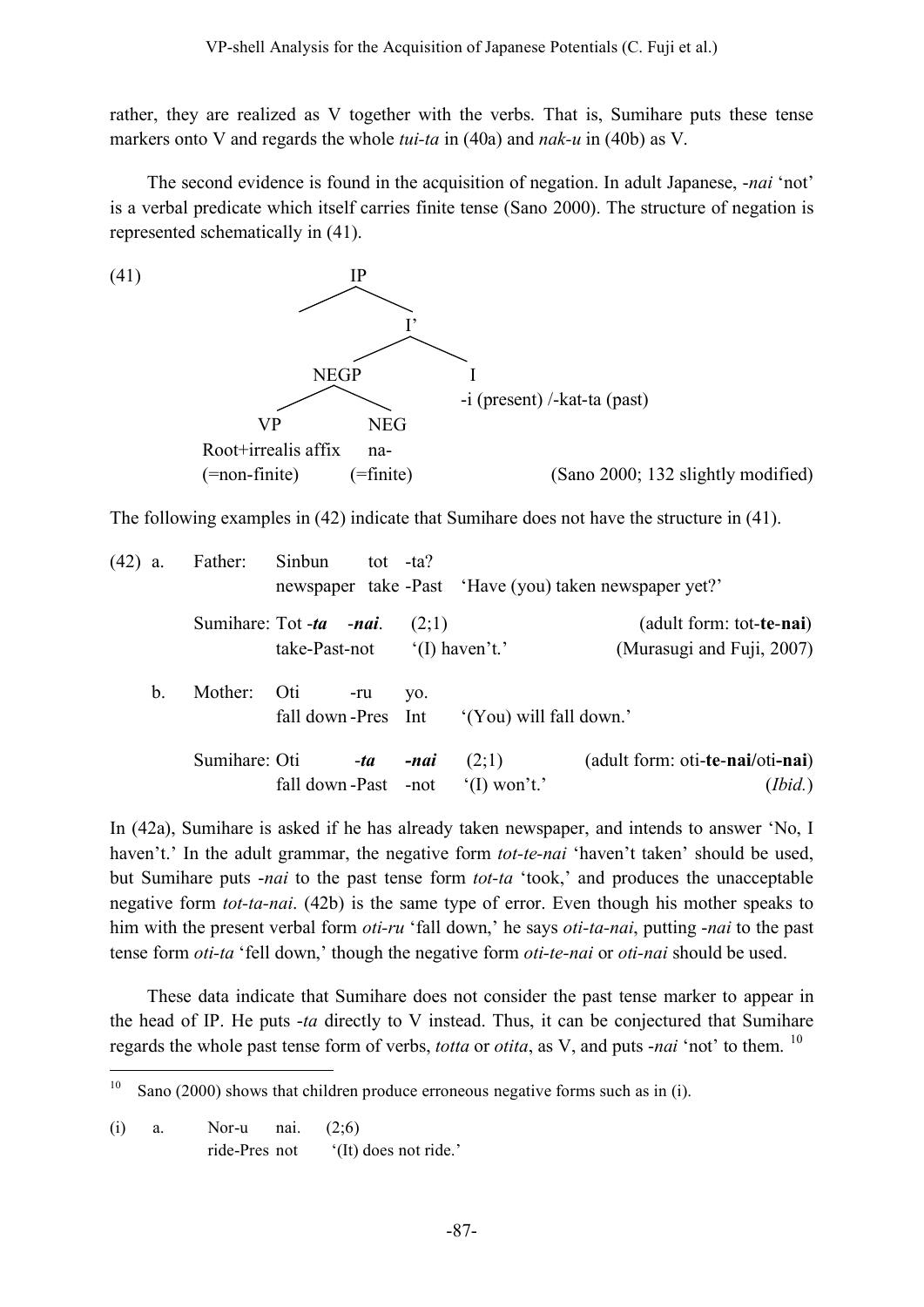The third evidence is found in the acquisition of causatives discussed in Section 3. Recall here that Sumihare produces a lot of transitive and unaccusative alternation "errors" from 2;1 to 2;5, as shown in (43).

(43) a. Kaatyan *ai -te*. (2;1) (=32a) mother be open -Req Literal meaning: '(Please) be open, mother.' Intended meaning: '(Please) open (the door), mother.' (Murasugi, Hashimoto and Fuji 2007) b. *Nui*-ta koko. (2;1) (=32b) pull-Past here Literal meaning: 'I pulled (this) here.' Intended meaning: '(This) is out from here.' (*Ibid.*)

As mentioned above in Section 3, children produce such errors since they hypothesize that the [±cause] *v* is null. Thus, in (43), Sumihare puts a transitive or an unaccusative suffix to V not *v*, and produces erroneous verbal forms (Murasugi and Hashimoto 2004, Murasugi, Hashimoto and Fuji 2007).

The three pieces of evidence lead us to conjecture that Sumihare, at early age of 2, produces unanalyzed verbal forms and the examples in (39) are "lexical potentials." He

b. Tuk -u nai. (2;4) attach -Pres not '(It) does not attach.' (Sano 2000, 134 slightly modified)

In (i), children attach *nai* 'not' to a finite non-past form of the verbs. Sano (2000) reports that erroneous forms like in (i) are rarely observed with verbs which have roots ending with a vowel. Based on these observations, Sano (2000) proposes that it takes some time for children to acquire the irrealis form of a verb. He argues that children assume the structure in (ii) for negations instead of (41).

 $\overline{a}$ 



In this structure, the negated verb is finite and it is selected by NEG. See Murasugi (2007a,b,c) and Murasugi, Fuji and Hashimoto (2007).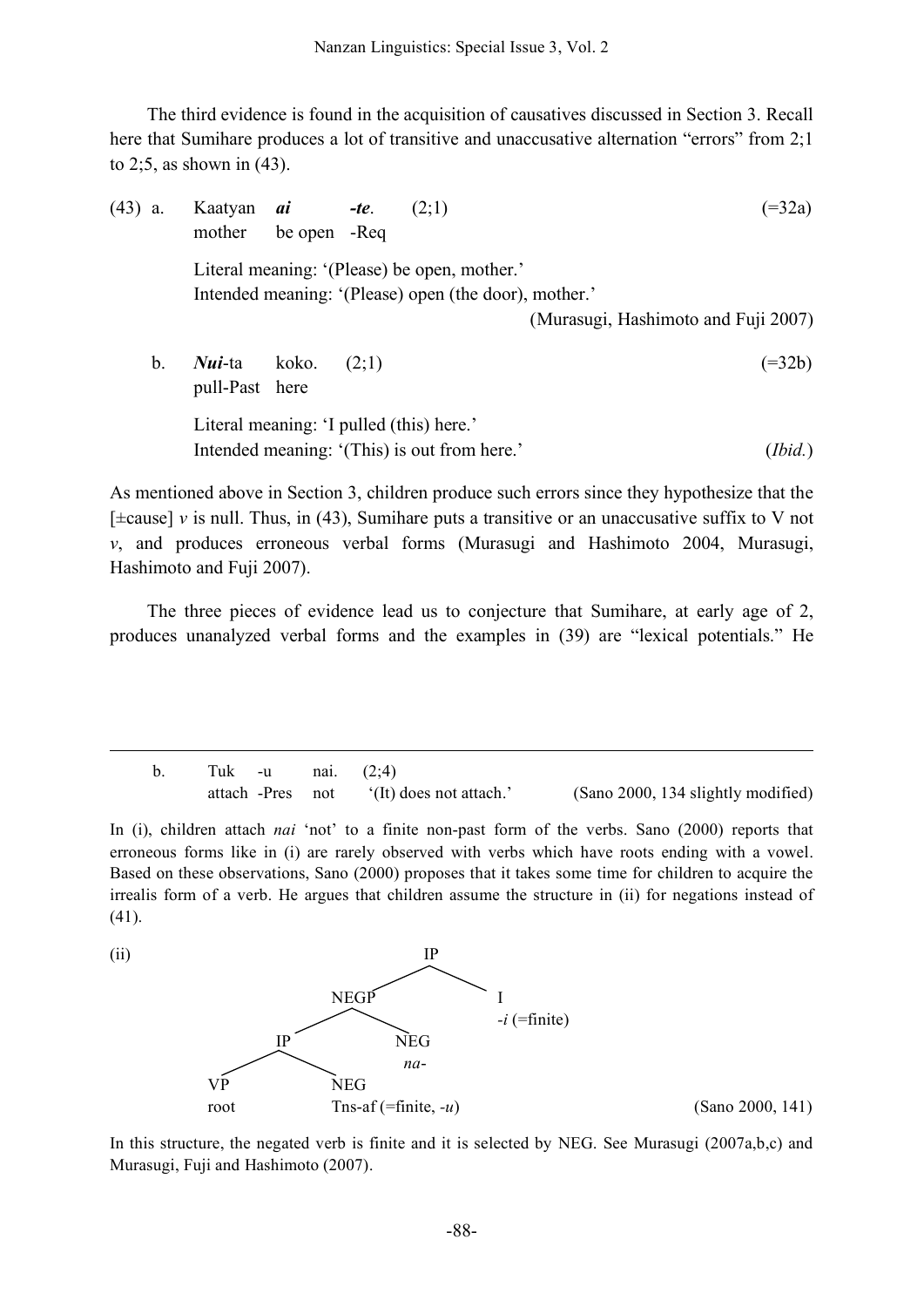attaches tense morphemes or transitive or unaccusative morphemes to V though they are in I (or T) or the small  $\nu$  in the adult grammar.<sup>11</sup>

Therefore, Stage I of the acquisition of -*(rar)e* potentials seems to be parallel to that of the acquisition of  $-(s)$ *ase* causatives. In this stage, children hypothesize that the small *v* is phonetically null.

Note here, however, that the close examination of the acquisition data of -*(s)ase* causatives and -*(rar)e* potentials reveals some differences between them. First, the omission "errors" are found more often in causatives than potentials. Second, erroneous verbal forms in the acquisition of causatives have more varieties than those in the acquisition of potentials. That is, while the transitive and unaccusative alternation "errors" are observed besides the -*(s)ase* omission "errors" in the causative acquisition, only the -*(rar)e* omission "errors" are observed in the acquisition of potentials. The third difference is the age when children retreat from such "errors." The -*(rar)e* omission "errors" produced by Sumihare and by other children reported in Okubo (1967) and Ito (1990) are all observed in the early 2 years old. On the other hand, the -*(s)ase* omission "errors" and the unaccusative and transitive alternation "errors" are observed until relatively late, 2;6 for Sumihare and 4;8 for Akkun.

We conjecture that these differences are grounded in the properties of two features: [±cause] and [±potential]. When the small *v* has [+cause], a verb is transitive or causative, while when the small  $\nu$  has [-cause], a verb is unaccusative. In the acquisition of causatives, children need to learn how each realization of the  $[\pm \text{cause}]$  *v* is correlated to verbal properties, such as transitive, unaccusative and causative. Hence, even after they notice that the  $[\pm \text{cause}]$ *v* must be realized phonetically, they still make some errors on their forms. Thus, children are easily confused by the realization of the  $[\pm \text{cause}]$  *v*. On the other hand,  $[\pm \text{potential}]$  just adds the potential meaning to a verb. There is no antonymous lexeme associated with [-potential]. In the acquisition of potentials, what children need to learn is just to put a potential suffix to a verb as a realization of [+potential]. Therefore, the three differences listed above, i.e., the frequency of the suffix omission "errors, the existence/non-existence of transitive and unaccusative alternation "errors", and the age when children retreat from such "errors," could all be captured by the asymmetries in the lexical realization of  $[\pm \text{cause}]$  and  $[\pm \text{potential}]$ features. 12

<sup>&</sup>lt;sup>11</sup> When Sumihare produces "lexical potentials" as in  $(39)$ , he also produces other forms of those verbs, such as present tensed form and past tensed form (e.g. *too-ru* (pass-Pres) and *toot-ta* (pass-Past) for *toor-en* (cannot pass)). Although Sumihare's potential forms are uninflected adult forms, he uses those potential forms in the correct situations. That indicates that the small  $\nu$  is not phonetically realized, but it has the [+potential]. Hence, the null realization of the small *v* does not indicate that it does not have its feature.

 $12$  We would like to thank Mamoru Saito for making this point to us.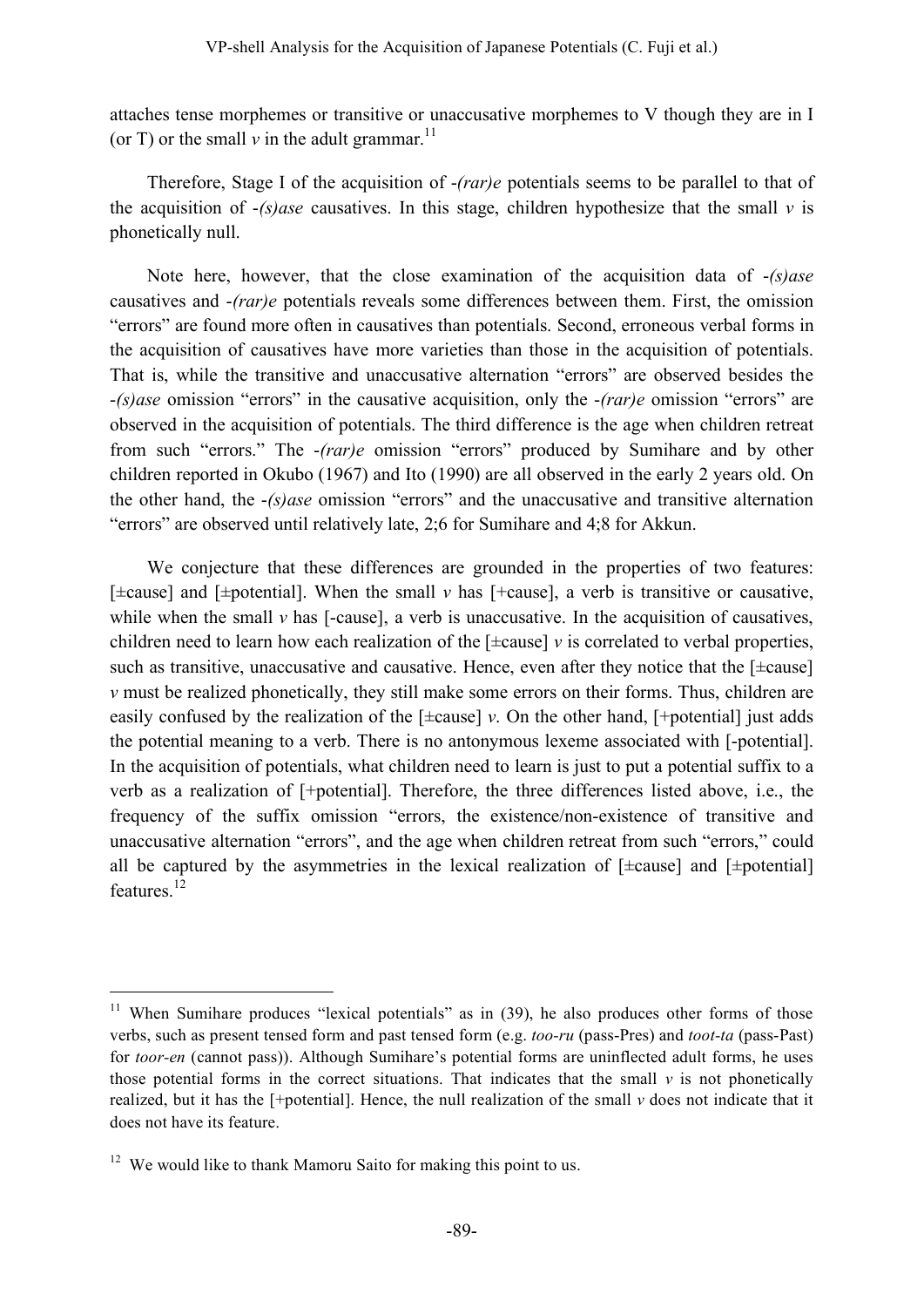### **4.2. Stage II, Stage III and Stage IV**

In 4.1, we showed that children go through Stage I, where the small  $\nu$  is phonetically null, in the acquisition of -*(rar)e* potentials. Then, how about other stages? In this section, we will show that some children produce "errors" in  $-(r a r)e$  potentials just like the "errors" produced in Stage II and III in the acquisition of causatives (Shibuya 1994, Arai 2006), while Sumihare produces very few erroneous potential sentences.

### **4.2.1. The Case of Sumihare (Yano 2007a, b, c, d)**

Yano (2007a,b,c,d) analyzes potential sentences in Sumihare's productive data (CHILDES) in line with Murasugi and Hashimoto (2004). She shows that -*e* potentials are acquired as early as lexical causatives which has a mono-clausal structure in (30) and thereby supports the VP complement structure proposed by Bobaljik and Wurmbrand (2007), as shown in  $(16a)(=(44b))$ . The structures in (30) and (16a) are repeated below in (44).



Given the analysis that the potentials in early 2 year-old are uninflected adult forms and that -*e* potentials are acquired as early as lexical causatives, it is plausible to consider that Sumihare starts producing the potential morpheme -*e* as a realization of the small *v* at the time when he acquires lexical causatives.

According to Murasugi, Hashimoto and Fuji (2007), Sumihare starts producing lexical causatives at around 2;3. Some examples are shown in (45).

(45) a. Mi-se -te -goran  $(2,3)$ see-Cause -Req-Sug 'Why don't you show (it) to me?' (Noji 1974-1977)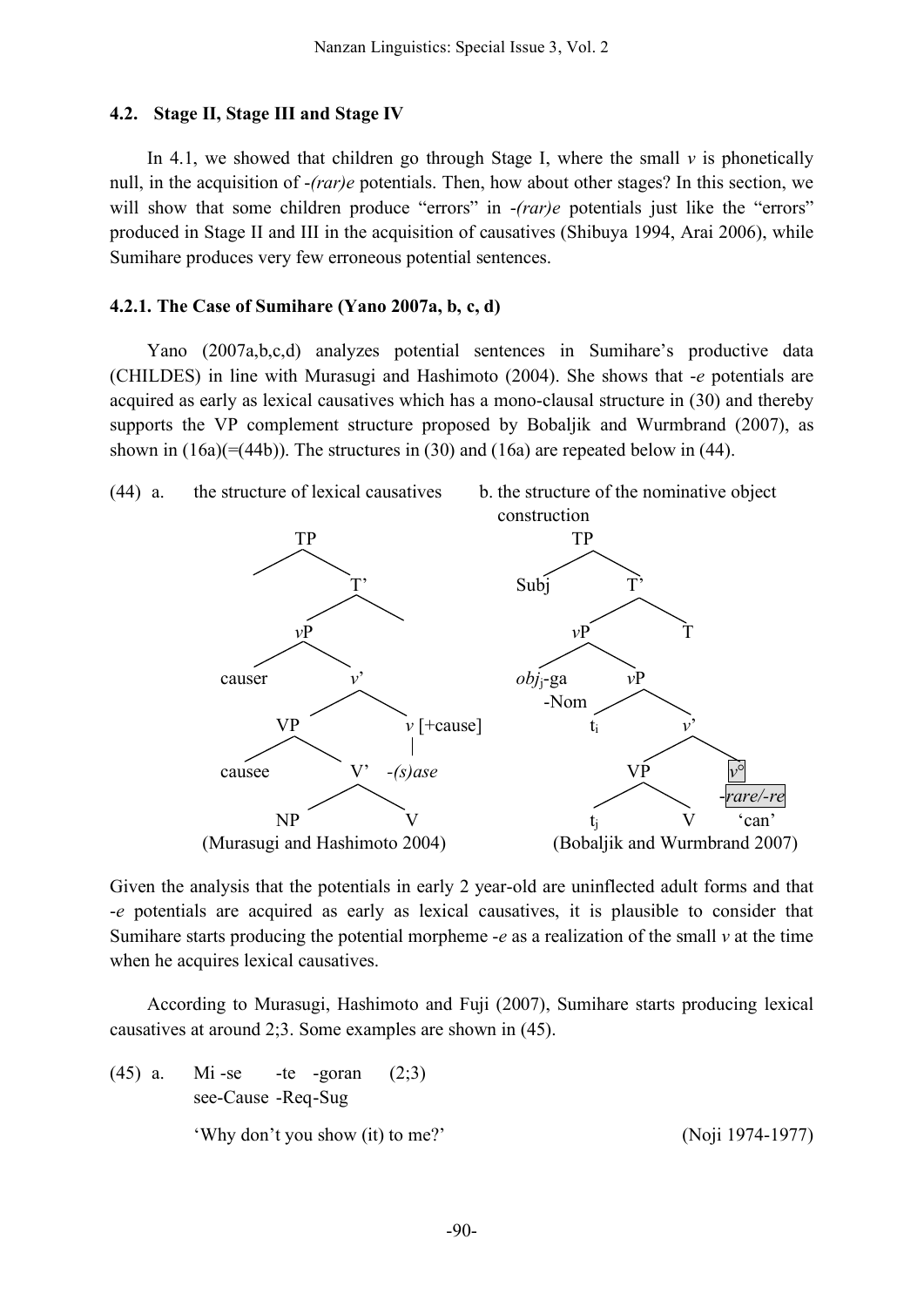VP-shell Analysis for the Acquisition of Japanese Potentials (C. Fuji et al.)

| b. Kiiroino fuku ki -tye -te $(2,5)$   |  |  |  |         |
|----------------------------------------|--|--|--|---------|
| yellow clothes wear-Cause-Req          |  |  |  |         |
| 'Please put the yellow clothes on me.' |  |  |  | (Ibid.) |

Sumihare utters (45a) when he is watching his mother trying to repair his younger brother's toy (Noji 1974-1977 II; 388). He correctly uses the causative verb *mi-se-te* 'show me.' In (45b), he asks his mother to put the yellow clothes on him (Noji 1974-1977 II; 631). *Ki-tye-te* is *ki-se-te* 'dress me' in adult speech, which is the correct causative verb in this context.

Therefore, we conjecture that potential sentences produced after 2;3 are not uninflected adult forms any more. In other words, the potential morpheme -*e* is produced as a realization of the small  $v$ , but not V. A couple of examples are given in (46).

| $(46)$ a.   | Ame-ga futte onmo -de asyob -e -nai ne<br>outside-in play -can -not Int<br>rain -Nom fall | (2:3) |                       |
|-------------|-------------------------------------------------------------------------------------------|-------|-----------------------|
|             | 'Since it's raining, (I) cannot play outside.'                                            |       | (Yano 2007a, b, c, d) |
| $b_{\cdot}$ | Boku yoku kam -e -ru yo<br>(2:5)<br>good chew-can-Pres Int                                |       |                       |
|             | 'I can chew (this) very well.'                                                            |       | (Noji 1974-1977)      |

*Asyob-e-nai* in (46a) is a child phonetic form of *asob-e-nai* 'cannot play', which is a correct potential form. (46b) is uttered when Sumihare is eating a sweet (Noji 1974-1977 II; 594). The correct potential form *kam-e-ru* 'can chew' is used.

At around the age of 2;5, Sumihare starts producing potentials attaching the suffix -*(r)are*. However, at around the age of 3, Sumihare produces some erroneous potential forms. Some examples are given in (47a) through (47c).

- (47) a. Kaatyan nakanaka tor -*are* -n yo (3;3) mommy not easily take -can -Neg Int 'Mommy, I can't take (it) easily.'
	- b. Mada ik**-***are***-**n (3;4) still go-can-Neg
		- '(I) still cannot go.'
	- c. Gakko-ni ik *-e -re* -ru (3;1) school-to go-can-can -Pres '(I) can go to school.'

In (47a) and (47b), the suffix -*e* should be attached to yield the potential form *tor-e-n* in (47a)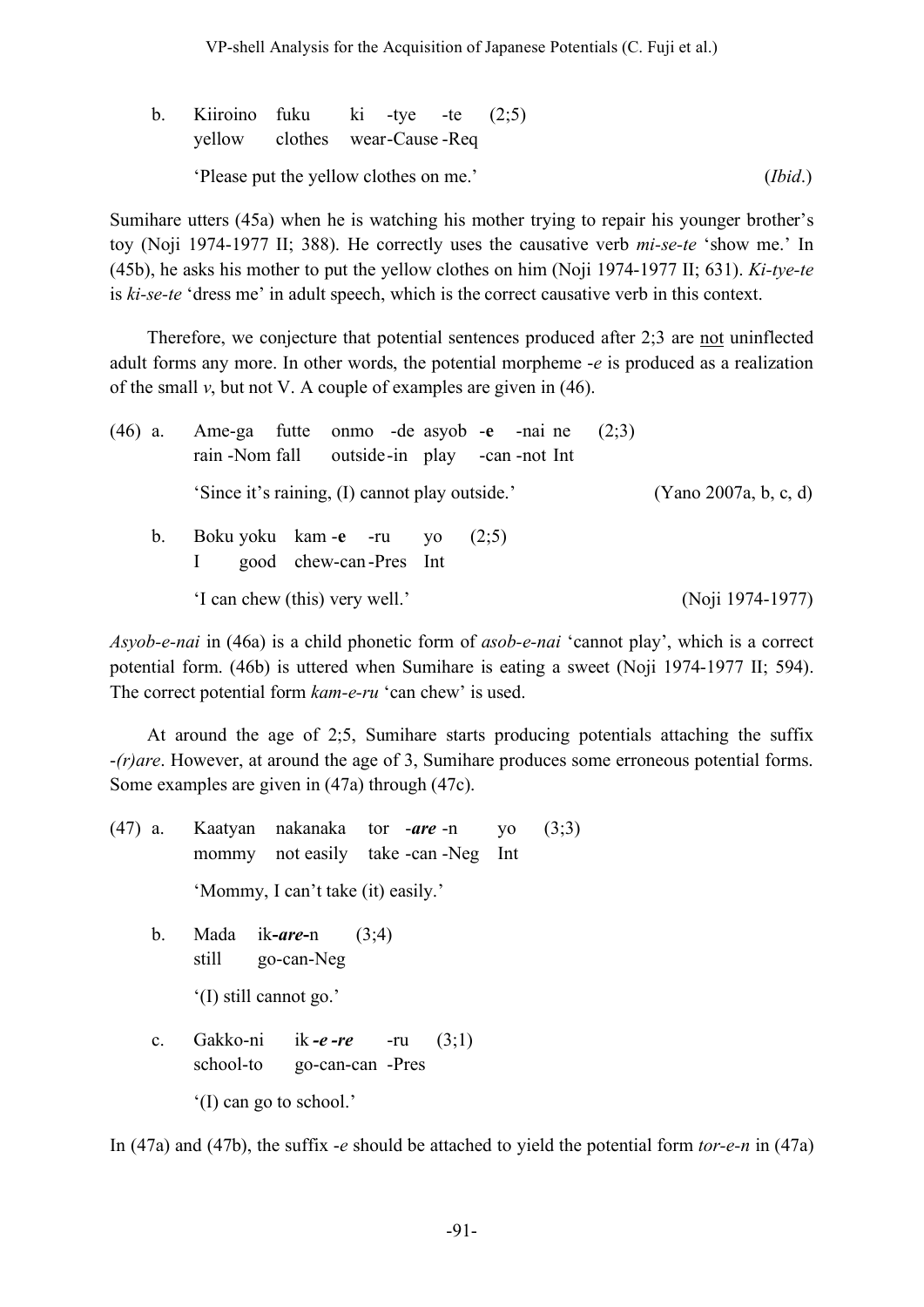and *ik-e-n* in (47b). However, Sumihare attaches -*(r)are* to the verb stems and produces erroneous potential forms. In (47c), Sumihare correctly attaches the suffix -*e* to the verb *ik*- 'go.' Yet, he attaches another potential suffix -*re*, and yields the unacceptable potential form.

Thus, although Sumihare produces few erroneous causatives, it seems that he is confused by the choice of appropriate morphemes in the small *v* in this stage.

In the proceeding subsections, we will introduce two empirical findings of the erroneous potential verbs as for the intermediate stages of potential acquisition. Together with Sumihare's data given above, the longitudinal studies reported in Shibuya (1994) (4.2.2.) and Arai (2006) (4.2.3.) seem to show exactly the same four stages as we found in causatives, thereby supporting Murasugi and Hashimoto's (2004) *v*-VP frame analysis.

# **4.2.2. The Case of Taatyan (A) (Shibuya 1994)**

Shibuya (1994), based on his corpus study of Taatyan (A)'s data<sup>13</sup> from National Institute for Japanese Language, reports that there are four stages in acquiring -*(rar)e* potentials as in (48).

(48) Stage I: the "verb+- $e$ " form<sup>14</sup>

Stage II: the "verb+-*rare*" form

- Stage III: the "verb+-*e+-rare*" form
- Stage IV: the adult form

According to Shibuya (1994), Taatyan (A) starts producing the "verb+-*e*" form first. Some examples are given in (49).

- (49) a. tor-**e**-ru 'can take' (2;1)
	- b. ik-**e**-ru 'can go' (2;2)

<sup>&</sup>lt;sup>14</sup> Before Stage I, Taatyan (A) seems to understand potential sentences (Shibuya 1994).

| (i) |                    |     |        | Adult: Taatyan yoguruto tabe-rare-ru?<br>yogurt eat-can-Pres | 'Can you eat yogurt?' |         |
|-----|--------------------|-----|--------|--------------------------------------------------------------|-----------------------|---------|
|     | Child: Un. $(2,0)$ |     |        |                                                              |                       |         |
|     |                    | ves | 'Yes.' |                                                              |                       | (Ibid.) |

In (i), the mother asks her child if he can eat yogurt using the -*(rar)e* potential form, and the child answers correctly. Thus, Shibuya (1994) reports that even -*(rar)e* potentials are never produced in this age, before 2-years-old, it seems that the child understands -*(rar)e* potential sentences.

<sup>&</sup>lt;sup>13</sup> This child is different from Taatyan in Arai (2006) we discuss later in 4.2.3. For convenience, we distinguish those two children who have the same nickname accidentally, by using Taatyan (A) for Shibuya (1994) and Taatyan (B) for Arai (2006).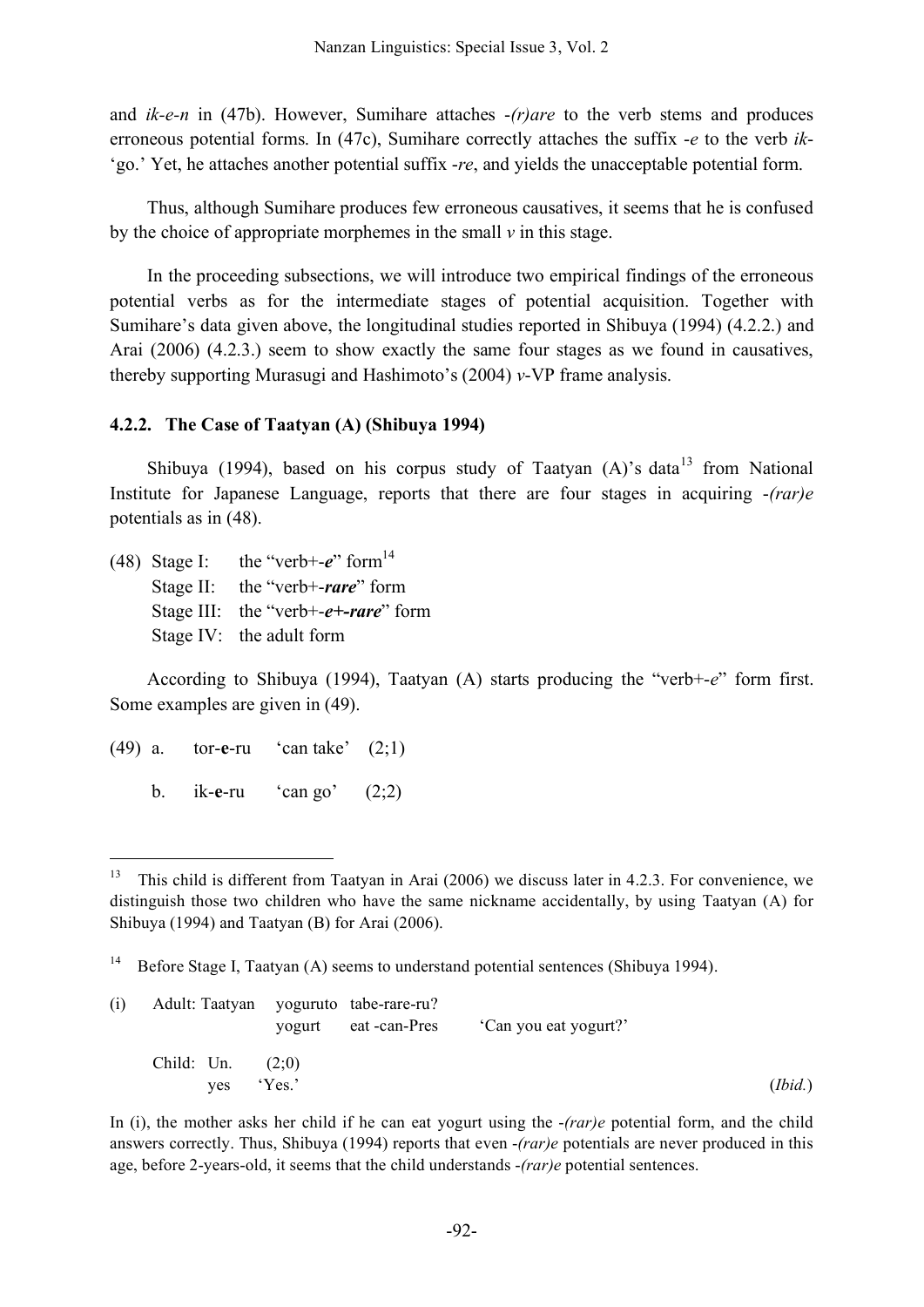c. hair-**e**-ru 'can enter' (2;3) (Shibuya 1994)

In (49a) through (49c), all potential forms are "correctly" produced.

Note here that the "correct" potential forms produced by Taatyan (A) in this stage look similar to those produced by Sumihare in the same age, i.e., the "verb+-*e*" form. Thus, as we discussed in 4.1.2, potential sentences in this stage are considered to be uninflected adult forms. Despite its appearance, it is plausible to consider that he puts the potential morpheme -*e* to V.

Shibuya (1994) reports that after Stage I, in Stage II, the "verb+*-rare*" form appears. In this stage, such overgeneration as in (50) is observed.

| $(50)$ Deki- <i>rare</i> -nai. $(3,7)$ |                                | (adult form: deki-nai) |
|----------------------------------------|--------------------------------|------------------------|
|                                        | can -can-not $(1)$ cannot do.' | (Ibid.)                |

In (50), the verb *deki-ru,* which itself means 'can,' does not need any potential suffix. However, Taatyan (A) overgenerates *-rare*, yielding the unacceptable negative form *deki-rare-nai* instead of the correct form *deki-nai*.

Since "verb+*-rare*" forms are observed in the stage termed Stage II by Shibuya (1994), this stage seems to be the same as Stage II in the acquisition of causatives, where "verb+-*sase*" forms appear.

In the next stage, Taatyan (A) starts producing "verb+-*erare*" forms, which are not correct in the adult grammar. A couple of examples are given in (51).

| $(51)$ a.   |                            | straw | Adult: Sutoroo dasi                           | -te Taatyan.<br>take out -Req 'Taatyan, take a straw out.'                                                                            |                                         |
|-------------|----------------------------|-------|-----------------------------------------------|---------------------------------------------------------------------------------------------------------------------------------------|-----------------------------------------|
|             |                            |       | Child: Das -e -rare-nai $(3,0)$               | take out -can -can -not (I) cannot take it out.'                                                                                      | (adult form: das-e-nai)<br>(Ibid.)      |
| $b_{\cdot}$ | line<br>kana. $(2,9)$<br>Q |       |                                               | <i>Narabe</i> $-\phi$ -ru kana, narabe $-re$ $- rare$ -ru kana, narabe $- rare$ -ru<br>-Pres Q line -can -can -Pres Q line -can -Pres | $( = 3g)$                               |
|             |                            |       | Intended meaning: 'Could (I) line (them) up?' |                                                                                                                                       | (adult form: narabe-rare-ru)<br>(Ibid.) |

In (51a), the adult form should be *das-e-nai* 'cannot take out' with the potential suffix -*e*, but Taatyan (A) puts the erroneous suffix -*erare* and produces *das-erare-nai*. (51b) is the same example we looked at in Section 1. It seems that the child tries some possible suffixes. First he omits *-rare*. Next, he puts the erroneous suffix, *-rerare*, and finally he produces the correct form. Shibuya (1994) refers this stage as Stage III.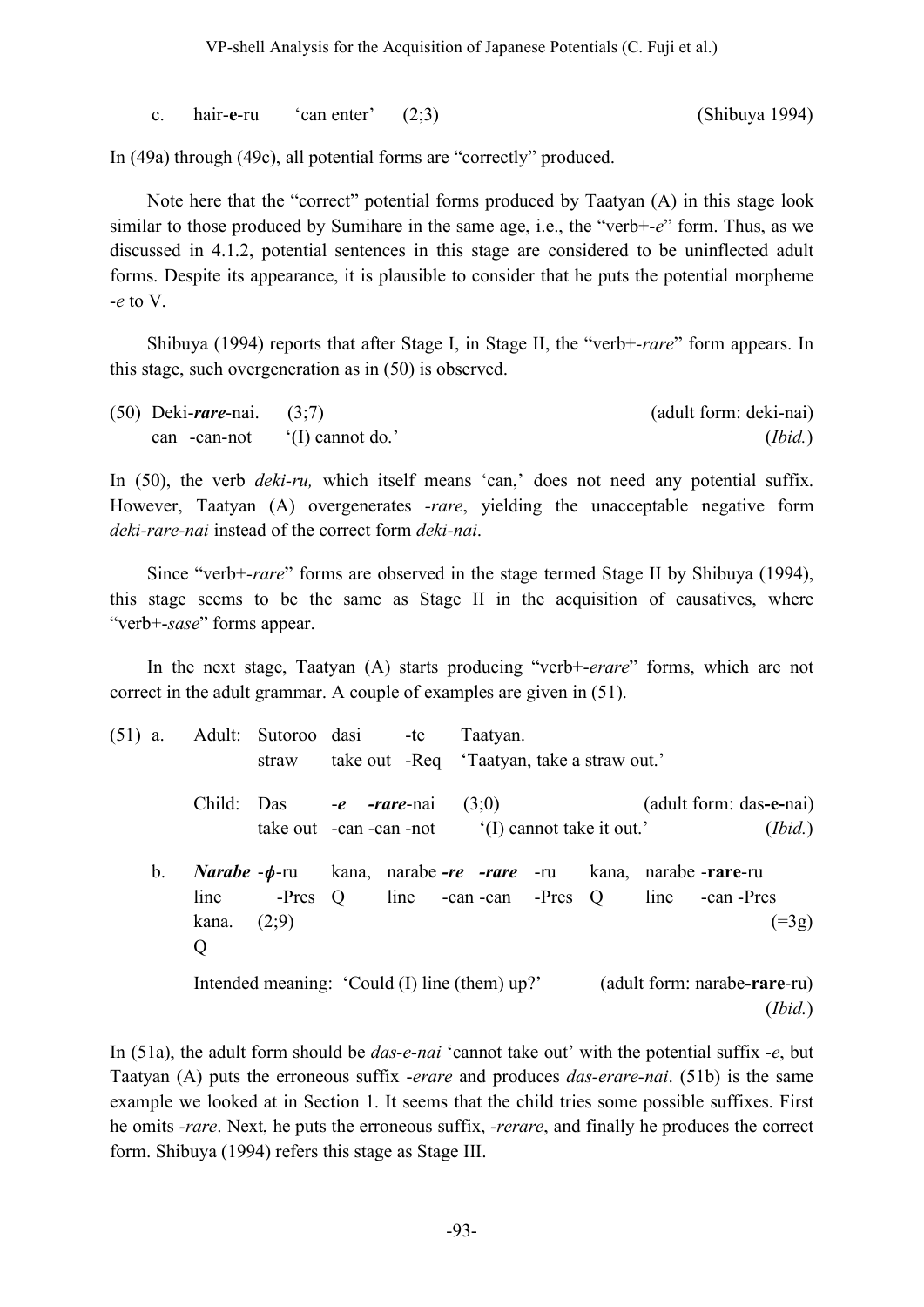Considering these data closely, we find that Taatyan (A) puts -*rare* to potential verbs in this stage. In (50a), *das-e* 'can take out' is the correct potential form if one puts the negative *-nai* to it, but he inserts -*rare* between the potential morpheme and the negative marker. In (50b), *narabe-re* 'can line up' is the correct form in the *Ra*-omission Type if one puts the present tense marker *-ru* to it. Taatyan (A) inserts -*rare* between the potential morpheme and the present tense marker in this example, too. Therefore, this stage seems to be parallel to Stage III in the acquisition of causatives, where the incorrect "causative verb+-*sase*" form is produced. And finally, in Stage IV, Taatyan (A) starts producing potentials as the same form as adult usage (Shibuya 1994).

Thus, the four acquisition stages of -*(rar)e* potentials proposed by Shibuya (1994) are parallel to those of causatives in (20). In the next subsection, we will discuss another longitudinal study on potentials made by Arai (2006), which apparently proposes different four stages, but in fact does not, as we discuss in 4.2.4.

# **4.2.3. The Case of Taatyan (B) (Arai 2006)**

Arai (2006) observes the utterances of his son, Taatyan (B), longitudinally from 1;10 to 6;8.15 He reports that Taatyan (B) produces erroneous potential sentences, and proposes that the errors are of two types of overgeneration.

Taatyan (B)'s -*e* potential sentences are observed at the very early stage of language acquisition, at the age of two (Arai 2006). Arai (2006) terms this stage as Conservative Stage. He discusses that in Conservative Stage, the child produces potential sentences as what he actually hears and he does not use them productively. In other words, the child just imitates what adults say.

Arai's (2006) analysis is similar to our analysis that potential sentences in early age of two are uninflected adult usage. Therefore, the stage termed Conservative Stage by Arai (2006) is the same as Stage I, where the small *v* is phonologically null.

Arai (2006) reports that from 2;8 to 3;5, Taatyan (B) erroneously puts -*rare* to verbs as shown in  $(52)$ .

| $(52)$ a. |                | Taakun                                 | hitori-de<br>by oneself | make-can -Past                                       |       | tukur $-(r)$ are-ta $(3,0)$ (adult form: tukur-e-ta) | $(=3c)$            |
|-----------|----------------|----------------------------------------|-------------------------|------------------------------------------------------|-------|------------------------------------------------------|--------------------|
|           |                |                                        |                         | 'Taakun (/I) could make (this) by himself(/myself).' |       |                                                      | (Arai 2006)        |
|           | b <sub>1</sub> | Yar- $(r)$ are -nai.<br>$do$ -can -Neg |                         | 'I cannot do.'                                       | (3:5) | (adult form: yar-e nai)                              | $(=3d)$<br>(Ibid.) |

<sup>&</sup>lt;sup>15</sup> He recorded Taatyan (B)'s naturalistic data everyday focusing on transitive verbs, causatives, and potentials. Taatyan (B) was born in Osaka where Mixed Type *-(rar)e* potentials, according to Arai (2006), are spoken. When Taatyan (B) was three years old, he moved to Shiga prefecture. The dialect spoken there is similar to the Kyoto dialect, or *Ra*-omission Type we discussed in 2.1.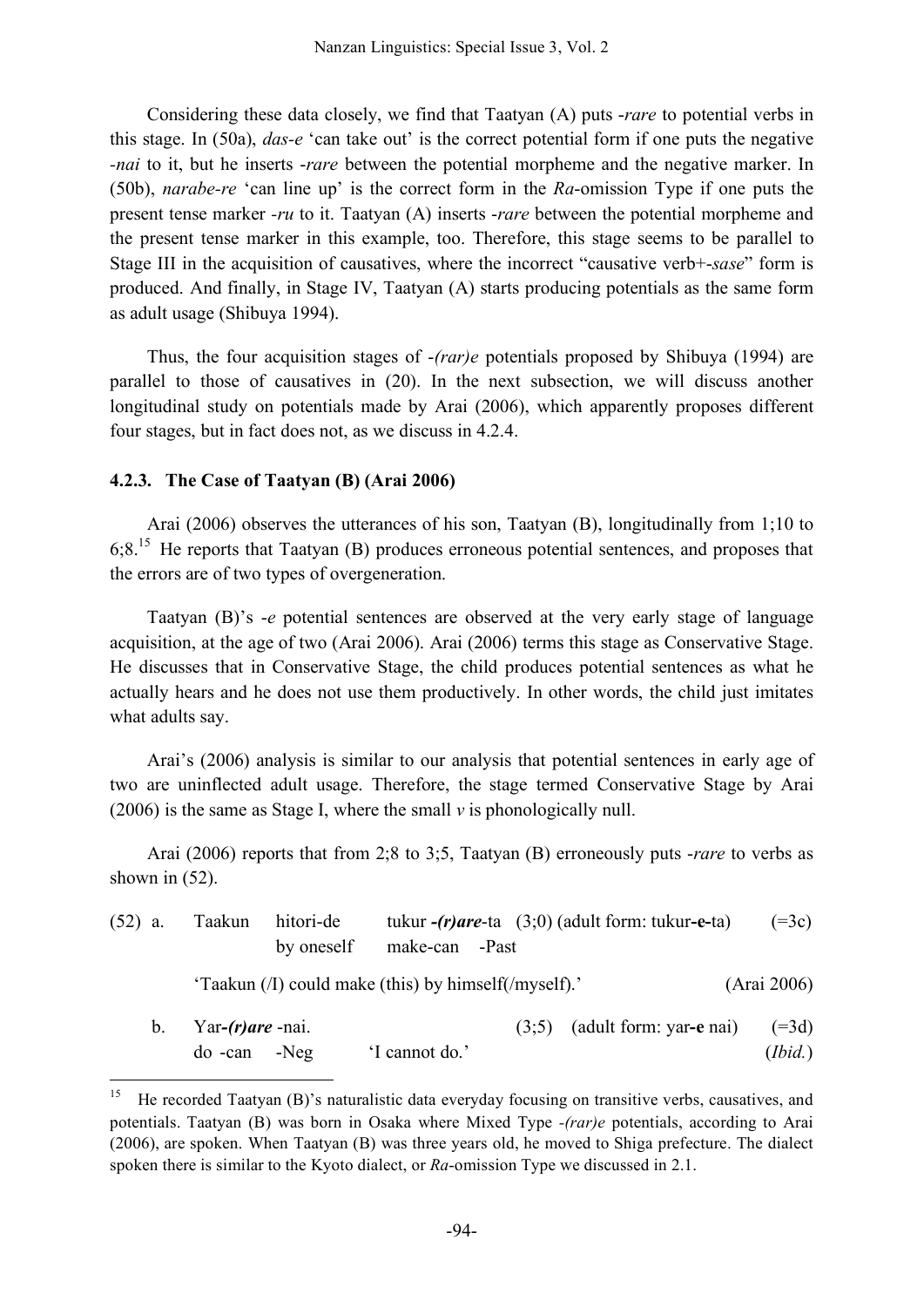In standard Japanese, -*rare* is attached to vocalic verb stems while -*e* to consonantal verb stems as shown in Section 1, but Taatyan (B) overgenerates -*rare* in this stage. He obeys his own morpho-phonological rule, according to Arai (2006), and puts *-rare* to vocalic verbs while *-are* to consonantal verbs. Thus, in (52a) and (52b), the suffix *-are* attaches to the stems of the verbs *tukur-(r)u* 'make' and *yar-(r)u* 'do,' though the suffix -*e* should attach in the adult grammar. This stage is the same as Stage II we discussed in 4.2.2.

After Stage II, Arai (2006) reports that there is another type of overgeneration observed. Taatyan (B) erroneously puts -*rare* to a verb without following his morpho-phonological rule mentioned above at the age of 3;5. According to Arai's (2006) analysis, the child puts -*rare* even to a consonantal verb and inserts the vowel -*e* between the ending consonant of a verb stem and the beginning consonant of -*rare*, as shown in (53).

| $(53)$ a. |             |                  | Konnani ippai hakob- <i>e</i><br>like this many carry - Vowel - can - Past |  | <b><i>-rare-ta.</i></b> $(3,11)$ | (adult form: hakob-e-ta)<br>(Ibid.) |
|-----------|-------------|------------------|----------------------------------------------------------------------------|--|----------------------------------|-------------------------------------|
|           |             |                  | (I) could carry so many things like this.'                                 |  |                                  |                                     |
|           | $b_{\cdot}$ | Zyoozuni<br>well | mot - <i>e</i> - <i>rare</i> -ta. $(4,2)$<br>have-Vowel-can -Past          |  |                                  | (adult form:mot-e-ta) $(=3f)$       |

'I could bring (this) up very well.' (*Ibid.*)

In (53a), the stem of the verb *hakob-(r)u* 'carry' ends with a consonant -*b*, but Taatyan (B) attaches -*rare*, inserting the vowel -*e* between the verb stem and -*rare*. The same error is found in (53b). Taatyan (B) puts -*rare* to the consonantal verb *mot-(r)u* and inserts the vowel -*e* between the consonants, yielding an unacceptable form *mot-e-rare-ta*.

According to Arai (2006), Taatyan (B) goes through the four stages in acquiring -*(rar)e* potentials as illustrated in (54).

(54) "conservative stage" (2;0-2;8): The child produces potentials "correctly" "overgeneration 1" (2;8-3;5): The child overgenerates -*(r)are*, and follows his own morpho-phonological rule "overgeneration 2" (3;5-4;8): The child overgenerates-*rare*, and follows the phonological rule to insert a vowel between consonants "the adult form"

Arai (2006) mentions two possible analyses for the four stages given above. One is based on the (morpho-)phonological rules Taatyan (B) obeys as shown in (53). This (morpho-)phonological analysis, however, faces learnability problems, as it is not crystal clear why it is the case that children try various (morpho-)phonological rules and what triggers the transition from one (morpho-)phonological rule to another. Another possible analysis Arai (2006) mentions is based on Bowerman's (1982) examples such as "straightenen" that English-speaking children erroneously make. He suggests that the "overgeneration 2" of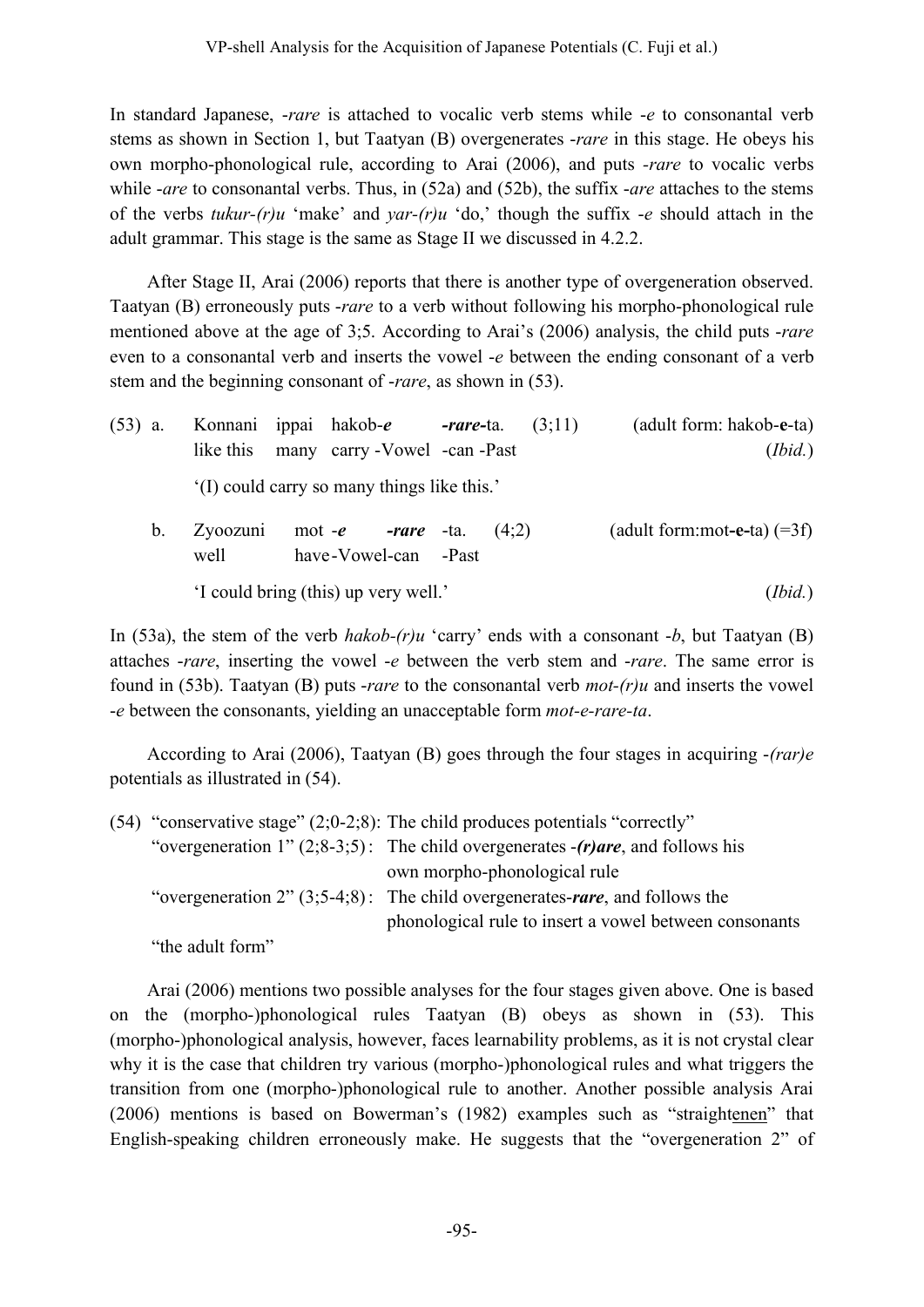Taachan (B) indicates the stage where children doubly attach the potential morphemes, -*e* and -*rare*, like English-speaking children do*.*

In 4.2.3., we will reanalyze Arai's (2006) data by pursuing the second possibility he mentions, and show that Taatyan  $(B)$  goes through exactly the same stages as Taatyan  $(A)$ observed by Shibuya (1994), and hence Arai's (2006) four stages are the same as those in causatives as shown in (20).

## **4.2.3. The Reanalysis of Arai's (2006) Data**

Table 2 shows Taatyan (B)'s utterances of *-(rar)e* potentials. We put a circle (○) for the correct usage, a spade (♠) for the "verb+-*e*" form, a white diamond (◊) for the "verb+-*rare*" form, and a black diamond (♦) for the "verb+-*erare"* form.

Let us take the first one *tor-e-nai* 'cannot take' as an example. Since this is the correct form, we put a circle (○) to it. Moreover, since the utterance is the "verb+-*e*" form, we also put a spade (♠) to it. We can divide these data into four stages. Interestingly, these stages correspond to the acquisition stages found in causative constructions. These four stages are illustrated in (55).

|  | (55) Stage I: the "verb+-e" form $(2,0) \rightarrow \bullet$                  |
|--|-------------------------------------------------------------------------------|
|  | Stage II: the "verb+-(r)are" form $(2,5-4,7) \Rightarrow$                     |
|  | Stage III: the "verb+- <i>e</i> +- <i>rare</i> " form $(3,7-5,8) \Rightarrow$ |
|  | Stage IV: the adult form                                                      |

Stage I, the stage which Arai (2006) terms "Conservative Stage", starts at around the age of two. The potential sentences observed in this stage have the "verb+-*e*" form. This is the same as the case in Sumihare and Taatyan (A). Thus, we conjecture that the "verb+-*e*" form in the early stage is the undifferentiated adult form. This is the stage of undergeneration, or Stage I, where the small  $\nu$  is lexically realized null. Note here that the  $[+\text{potential}]$  feature is there, and the meaning of the verb is [verb+potential].

In Stage II, from 2;5<sup>16</sup> to 4;7, Taatyan (B) produces the "verb+-*(r)are*" form. For example, in 12 of Table 1, Taatyan (B) puts -*are* to the consonantal verb *tukur-(r)u* 'make.' On the other hand, in 24 of Table 1, -*rare* attaches to the vocalic verb *oki-ru* 'get up.' This corresponds to our Stage II.

In Stage III, from 3;7 to 5;8, Taatyan (B) produces the "verb+-*e+-rare*" form. For example, in 18 of Table 1, the correct potential form should be *tor-e-ta* 'could take.' As for 34 of Table 1, the correct adult form is *naos-e-ru* 'can repair'. Thus, in this stage, Taatyan (B) adds the extra suffix -*rare* to the correct potential forms, yielding erroneous potential forms such as *tor-e-rare-ta* in 18 and *naos-e-rare-ru* in 34 of Table 1. This corresponds to our Stage

<sup>&</sup>lt;sup>16</sup> Arai (2006) argues that the first overgeneration starts at the age of 2 years and 8 months. However, since the utterance *ake-rare-nai* 'cannot open' is the "verb+-*rare*" form, we classify it into Stage II.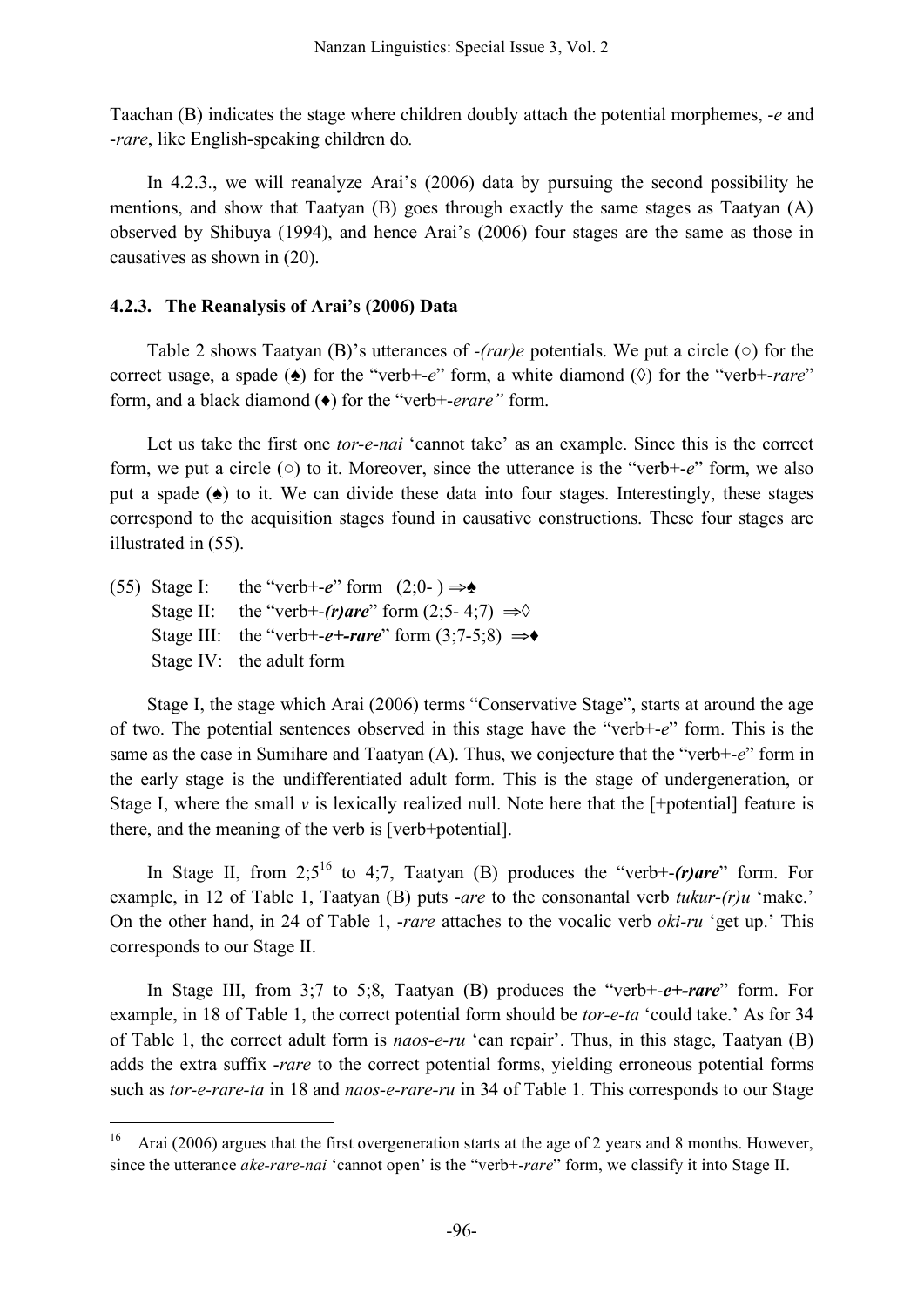III. Again, it takes some time for Taatyan (B), too, to attain the complete "correct" adult potential forms.

|                | age  | his utterances                     | translations |    | age  | his utterances      |                  | translations   |
|----------------|------|------------------------------------|--------------|----|------|---------------------|------------------|----------------|
| 1              | 2;0  | tor-e-nai<br>⊙♠                    | cannot take  | 28 | 4;5  | erab-e-rare-hen     | ٠                | cannot choose  |
| $\overline{c}$ | 2:5  | ake-rare-nai<br>$\circ \Diamond$   | cannot open  | 29 | 4:5  | sim-e-rare-ta       | $\bullet$        | could close    |
| $\overline{3}$ | 2;8  | si-e-naku<br>$\blacklozenge$       | cannot do    | 30 | 4;6  | ire-rare-ta         | $\circ \Diamond$ | could put in   |
| 4              | 2;8  | kir-are-ru<br>♦                    | can cut      | 31 | 4;6  | ut-e-rare-ru        | ٠                | can shoot      |
| 5              | 2;9  | $\circ \Diamond$<br>kake-rare-nai  | cannot hang  | 32 | 4;6  | ik-e-rare-hen       | ٠                | cannot go      |
| 6              | 3;0  | $\Diamond$<br>tukur-are-ta         | can make     | 33 | 4:7  | naos-e-rare-ta      | $\blacklozenge$  | could repair   |
| $\overline{7}$ | 3;0  | $\Diamond$<br>$si-(r)a-(r)e-ru$    | can do       | 34 | 4:7  | naos-e-rare-ru      | $\blacklozenge$  | can repair     |
| 8              | 3;5  | $\Diamond$<br>yar-are-nai          | cannot do    | 35 | 4:7  | kowas-e-rare-ta     | ٠                | could break    |
| 9              | 3:7  | mat-e-ran-nai<br>٠                 | cannot wait  | 36 | 4:7  | muk-e-rare-ta       | $\bullet$        | could open     |
| 10             | 3:7  | kak-e-rare-ru<br>$\bullet$         | can write    | 37 | 4:7  | ori-re-nai          | $\Diamond$       | cannot go down |
| 11             | 3;8  | $\Diamond$<br>mot-i-rare-ta        | could lift   | 38 | 4;8  | huk-e-rare-ru       | ٠                | can wipe       |
| 12             | 3;8  | $\blacklozenge$<br>or-e-rare-ta    | could break  | 39 | 4;8  | huk-e-ru            | ⊙♠               | can wipe       |
| 13             | 3;10 | tukur-are-ta<br>$\Diamond$         | could make   | 40 | 4;8  | huk-e-rare-nai      | ٠                | cannot wipe    |
| 14             | 3:11 | $\blacklozenge$<br>hakob-e-rare-ta | could carry  | 41 | 4;9  | mi-re-rare-hen      | ٠                | cannot watch   |
| 15             | 4:2  | mot-e-rare-ta<br>٠                 | could lift   | 42 | 4:10 | mak-e-ru            | ⊙♠               | can wrap       |
| 16             | 4:3  | nuk-e-rare-ru<br>$\blacklozenge$   | can pull out | 43 | 4:10 | aw-e-nai            | ⊙♠               | cannot meet    |
| 17             | 4;3  | $\Diamond$<br>kir-are-ta           | could cut    | 44 | 4;10 | mi-rare-soo         | ∘                | can see        |
| 18             | 4:3  | $\blacklozenge$<br>tor-e-rare-ta   | could take   | 45 | 4;10 | aw-e-ru             | ⊙♠               | can meet       |
| 19             | 4:3  | kat-e-rare-ta<br>$\blacklozenge$   | could win    | 46 | 4;11 | kam-e-rare-ru       | $\blacklozenge$  | can bite       |
| 20             | 4:3  | $\Diamond$<br>yar-are-ta           | could do     | 47 | 5;0  | tukam-e-ru          | ♠                | can catch      |
| 21             | 4:3  | mak-e-rare-n-de ◆                  | can roll up  | 48 | 5;0  | oyog-e-ru           | ⊙♠               | can swim       |
| 22             | 4:3  | otos-are-nen-de ◊                  | can drop     | 49 | 5;3  | moraw-e-hen         | ⊙♠               | cannot get     |
| 23             | 4;3  | oyog-e-rare-ru                     | can swim     | 50 | 5:3  | moraw-are-hen       | $\circ \Diamond$ | cannot get     |
| 24             | 4;3  | $\Diamond$<br>oki-rare-ta          | could get up | 51 | 5:7  | mot-e-rare-ru       | ٠                | can grasp      |
| 25             | 4;4  | $\Diamond$<br>tukur-are-ta         | could make   | 52 | 5;7  | i-rare-nai          | $\circ \Diamond$ | cannot be      |
| 26             | 4;4  | mi-re-rare-n-de                    | can see      | 53 | 5;8  | nokos-i-tok-e-ra    |                  | can leave      |
| 27             | 4;4  | muk-e-rare-ta<br>٠                 | could open   | 54 | 5;8  | nokos-i-tok-e-ru ◆o |                  | can leave      |

Table 2: Taatyan (B)'s utterances of -(*rar)e* potentials (based on Arai (2006))

○= the adult form, ♠= the "verb+-*e*" form, ◊=the "verb+-*(r)are*" form, ♦=the "verb+-*erare*" form

The reanalyzed Taatyan (B)'s four acquisition stages of -*(rar)e* potentials are exactly the same as Taatyan (A)'s four stages proposed in Shibuya (1994), as shown in (55) and (48). And these two children's acquisition stages of -*(rar)e* potentials are parallel to those of causatives given in (20).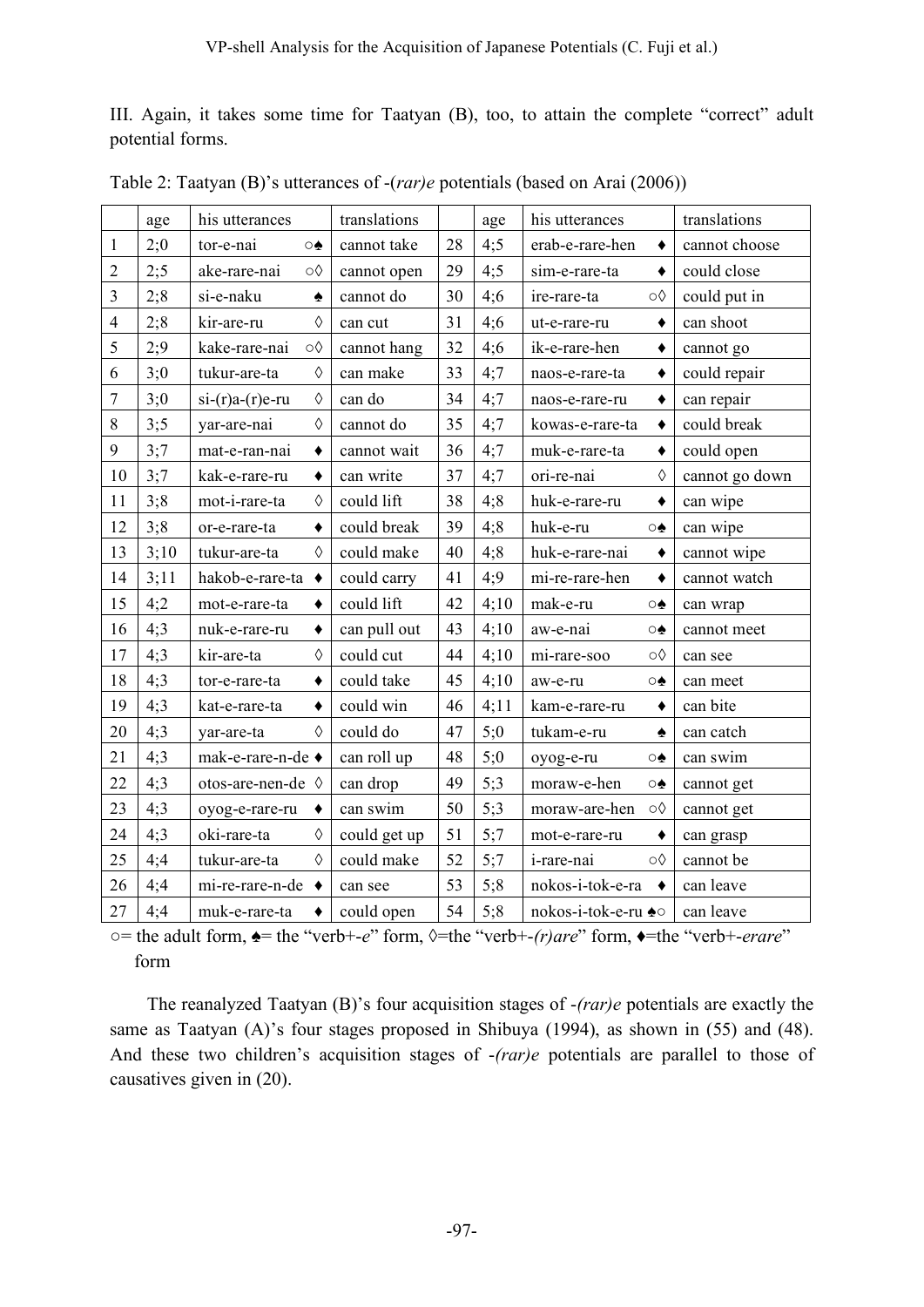# **4.3. Summary**

In this section, we discussed the acquisition of -*(rar)e* potentials. We showed that the four acquisition stages of -*(rar)e* potentials are identical with those of -*(s)ase* causatives. Those stages are illustrated in (56) and (57) respectively.

|                                            | (56) The four acquisition stages of $-(s)$ <i>ase</i> causatives |                                                                           |  |  |  |
|--------------------------------------------|------------------------------------------------------------------|---------------------------------------------------------------------------|--|--|--|
| Stage I: the small $\nu$ is realized null: |                                                                  |                                                                           |  |  |  |
|                                            |                                                                  | $-(s)$ ase omission errors and transitive-unaccusative alternation errors |  |  |  |
| Stage II: a verb (preverbal form) + -sase  |                                                                  |                                                                           |  |  |  |
|                                            | Stage III : a causative verb + -sase                             |                                                                           |  |  |  |
|                                            |                                                                  | Stage IV: the adult form                                                  |  |  |  |
|                                            |                                                                  | $(57)$ The four acquisition stages of - <i>(rar)e</i> potentials          |  |  |  |
|                                            |                                                                  | Stage I: the small $\nu$ is realized null:                                |  |  |  |
|                                            |                                                                  | $-(rar)e$ omission errors and the uninflected adult form ("verb+-e")      |  |  |  |
|                                            |                                                                  |                                                                           |  |  |  |

- Stage II: a verb + -*rare*
- Stage III: a potential verb *+-rare* form
- Stage IV: the adult form

Furthermore, we pointed out three differences between the acquisition of -*(s)ase* causatives and that of -*(rar)e* potentials: i) the frequency of the suffix omission "errors," ii) the existence/non-existence of transitive and unaccusative alternation "errors," and iii) the difference of the age when children retreat from such "errors." We argued that these differences are due to the properties of [±cause] and [±potential]. While [±cause] is realized in three different kinds of verbs such as unaccusative, transitive, or causative verbs, there is no such variety in [ $\pm$ potential].

# **5. Conclusion**

In this paper, we discussed the acquisition of Japanese complex predicates, in particular, potentials and causatives, and proposed that the "erroneous" verbal forms reflect the stages where the small  $\nu$  and  $T$  (or I) are lexically realized null as the VP-shell analysis expects (Murasugi and Hashimoto 2004).

In Section 2, we examined -*(rar)e* potentials in the adult grammar. In Section 3, we overviewed Murasugi and Hashimoto's (2004) VP-shell analysis on the acquisition of -*(s)ase* causatives and agentive (di)transitives. Based on their longitudinal study and the CHILDES data (Murasugi, Hashimoto and Fuji 2007), we discussed that causatives are acquired in the four steps: i) children hypothesize that the small  $\nu$  is phonetically null, ii) children produce the "verb+-*sase*" form, iii) children produce the "causative verb+-*sase*" form, and iv) children produce adult-like causatives. In passing, we pointed out that there are individual differences regarding whether or not children go through Stage II and Stage III, or the two overgeneration stages.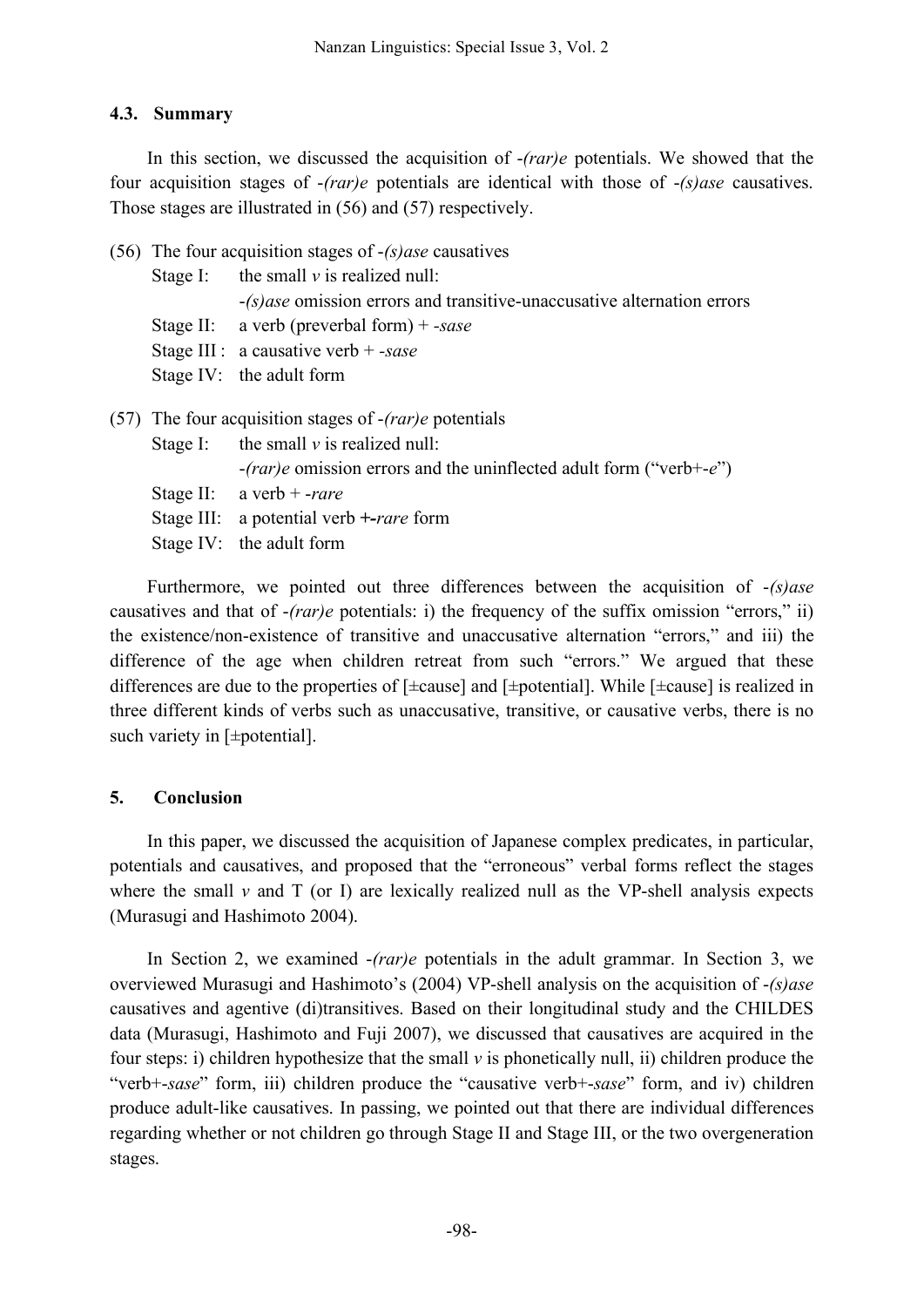In Section 4, we turned to the acquisition of potentials. We have reanalyzed Yano (2007a, b, c, d), Shibuya (1994) and Arai (2006) in line with Murasugi and Hashimoto's (2004) VP-shell analysis, and we have shown that potential constructions are acquired in the very similar way to causative constructions. Under the *v*-VP frame analysis, we proposed that intermediate stages of potential acquisition are explained in the parallel way as causative acquisition: i) children hypothesize that the small  $\nu$  is phonetically null, ii) children produce the "verb+-*rare*" form, iii) children produce the "potential verb+-*rare*" form, and iv) children produce adult-like potentials. Again, in passing, we pointed out that there are individual differences regarding whether or not children go through the two overgeneration stages.

We thus conclude that although the structures (or the projections of  $v$  and  $V$ ) are acquired at a very early stage, the lexical acquisition takes time. One of the intermediate stages observed in the acquisition of complex predicates in an agglutinative language such as Japanese is attributed to the lexical realization of the small  $\nu$  in the VP-shell or functional categories (Murasugi 2007a, b, c, d). It is the exact lexical (morphological) realization of the small *v* and the functional categories that takes time for the children to acquire, and this is the origin of the undergeneration and overgeneration phenomena of causatives and potentials in Japanese.

# **References**

- Arai, F. (2003) 'Nihongo niokeru Kiin Tadousi no Syuutoku Dankai [Developmental Sequence in the Acquisition of Lexical Causative Verbs – Implications of Causative Errors in Japanese –].' *Kyoto Sangyo Daigaku Ronsyu Zinbunkagaku Keiretu [Essays on Humanity Science, Kyoto Sangyo University]* 30, Kyoto Sangyo University, 1-38.
- Arai, F. (2006) 'Nihongo niokeru Kanou Hyougen no Syuutoku Katei [Developmental Sequence in the Acquisition of the Potential Construction in Japanese].' *Kyoto Sangyo Daigaku Ronsyu Zinbunkagaku Keiretu [Essays on Humanity Science, Kyoto Sangyo University]* 34, Kyoto Sangyo University, 1-23.
- Bobaljik, J. D. and S. Wurmbrand (2007) 'Complex Predicates, Aspect, and Anti-reconstruction.' *Journal of East Asian Linguistics* 16, Number 1, 27-42.
- Bowerman, M. (1982) 'Evaluating Competing Linguistic Models with Language Acquisition Data: Implication of Developmental Errors with Causative Verbs.' *Quaderni di Sematica* 3, pp.5-66.
- Fuji, C. (2006a) *Two Types of Causatives in Japanese and Japanese Sign Language: A Study in Syntax and Acquisition*. M.A. thesis, Nanzan University.
- Fuji, C. (2006b) 'Two Types of Causatives in Japanese and Japanese Sign Language: A Study in Syntax and Acquisition.' Paper presented at Cambridge-Hyderabad-Nanzan Joint Workshop on Functional and Lexical Categories. Center for Linguistics, Nanzan University, March 9th.
- Fuji, C., T. Hashimoto, and K. Murasugi (2007) 'Intermediate Stages in the Acquisition of the Potential Construction.' Paper presented at Connecticut-Nanzan Joint Workshop on Minimalist Syntax. Center for Linguistics, Nanzan University, June 24th.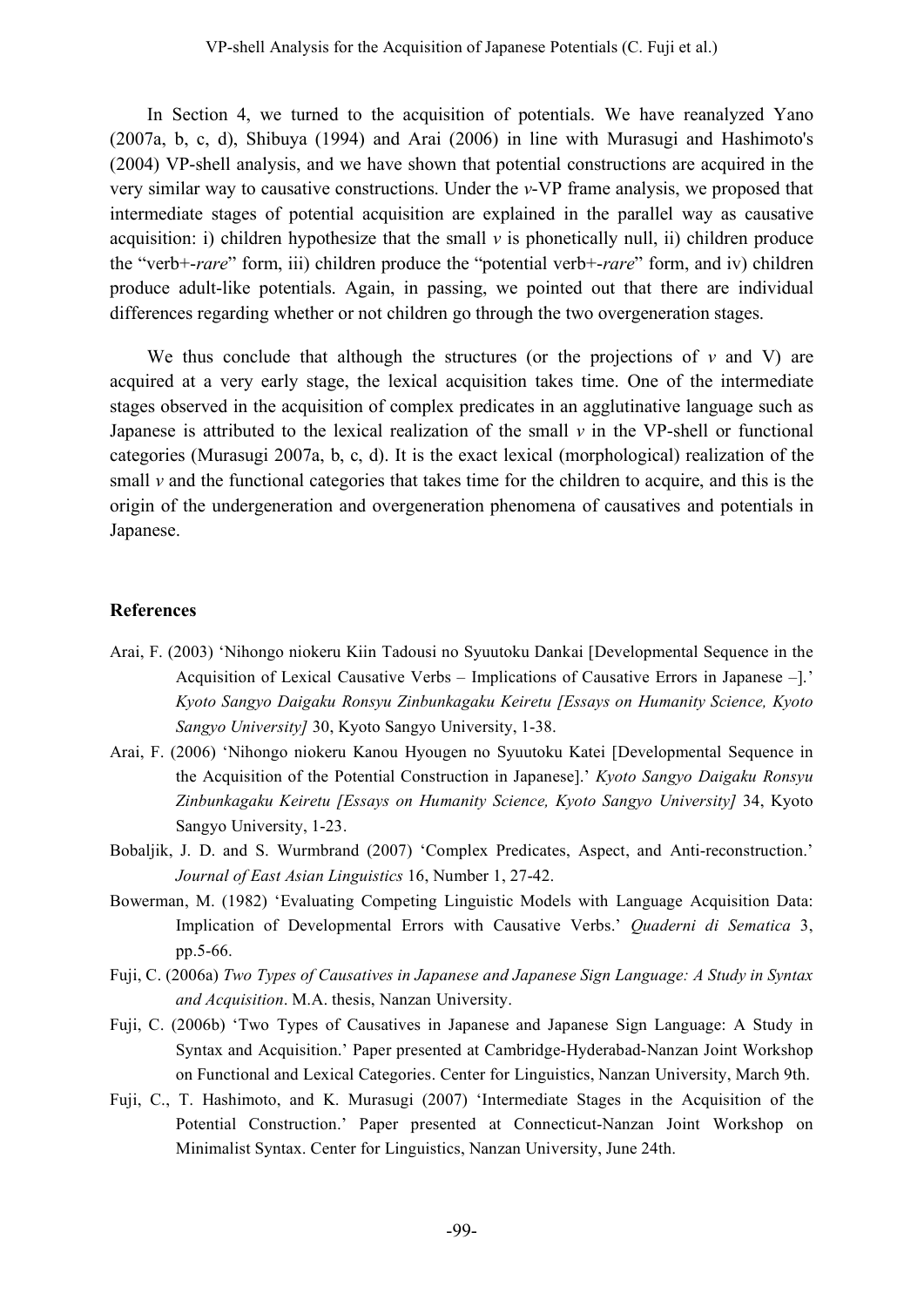- Fuji, C., T. Hashimoto, and K. Murasugi (in preparation) 'A Theoretical Account for the Undergeneration and the Overgeneration in Japanese Complex Predicates.' *BUCLD 28 Proceedings Online Supplement*.
- Inoue, F. (1998) *Nihongo Wottingu [Japanese Watching]*. Tokyo: Iwanami Shoten, 2-31.
- Ito, K. (1990) *Kodomo no kotoba - Shutoku to Souzou [Child Language: Acquisition and Innovation].* Tokyo: Keiso Shobo.
- Kinsui, S. (2003) '*Ra*-nuki Kotoba no Rekisiteki Kenkyu [A historical Study of *Ra*-omission Forms].' *Gengo [Language]* vol.32, No.4, 56-62.
- Koizumi, M. (1995) *Phrase Structure in Minimalist Syntax*. Ph.D. dissertation, MIT
- Kuno, S. (1973) *The Structure of the Japanese Languages*. Cambridge, MA: MIT Press.
- MacWhinney, B. (2000) *The CHILDES Project*: *Tools for Analyzing Talk*. Mahwah, NJ: Lawrence Erlbaum.
- Matsumoto, Y. (1996) *Complex Predicates in Japanese: A Syntactic and Semantic Study of the Notion 'Word.'* Stanford, CA: CSLI Publishers.
- Morikawa, H. (1997) *Acquisition of Case Marking and Argument Structure in Japanese*. Tokyo: Kuroshio Publishers.
- Murasugi, K. (2007a) 'Intermediate Acquisition Stages: A View from Japanese.' Paper presented at the Workshop on Romance-Japanese: Comparative Syntax and Language Acquisition: Cambridge-Connecticut-Hyderabad-Tsing Hua-Siena-Nanzan Consortium. University of Siena, Siena, Italy, May 5th.
- Murasugi, K. (2007b) 'Intermediate Stages in Language Acquisition: Prism in an Agglutinative Language.' Paper presented at the 3rd Acquisition Research Workshop, Center for Linguistics. Nanzan University, June 16th.
- Murasugi, K. (2007c) 'Intermediate Stages in Grammar Acquisition: A View from Japanese.' Paper presented at the 7th Symposium of the Nordic Association of Japanese and Korean Studies (NAJAKS 7) , Copenhagen, Denmark, August 25th.
- Murasugi, K. (2007d) 'Null Functional Head Hypothesis for Language Acquisition.' Paper presented at International Symposium of Cambridge-Connecticut-Hyderabad-Nanzan-Siena-Tsing Hua Consortium for Linguistics. National Tsing Hua University. December 17th.
- Murasugi, K. and C. Fuji (2007) 'Asupekuto no Kakutoku: Ehimehoogen kara Gengo(riron) e [The Acquisition of Aspects: Theoretical Implications from Ehime Syntax].' *Academia* 82, Nanzan University.
- Murasugi, K., C. Fuji, and T. Hashimoto (2007) 'What Acquired Later in an Agglutinative Language.' Paper presented at GLOW in Asia VI, Chinese University of Hong Kong, December 27th.
- Murasugi, K. and T. Hashimoto (2004) 'Three Pieces of Acquisition Evidence for the v-VP Frame.' *Nanzan Linguistics* 1, 1-19.
- Murasugi, K., T. Hashimoto, and C. Fuji (2007) 'VP-Shell Analysis for the Acquisition of Japanese Intransitive Verbs, Transitive Verbs, and Causatives.' *Linguistics* 45, vol. 3, 615-651.
- Murasugi, K., T. Hashimoto, and S. Kato (2003) 'On the Acquisition of Causatives in Japanese.' In Alejna Brugos, Linnea Micciulla and Christine E. Smith (eds.), *BUCLD 28 Proceedings Online Supplement*. (http://www.bu.edu/linguistics/APPLIED/BUCLD/supp.html)
- National Institute for Japanese Language (1982) *Hougen Bunpou Siryouzu Syuu [Database of the grammar of dialects] (II)*.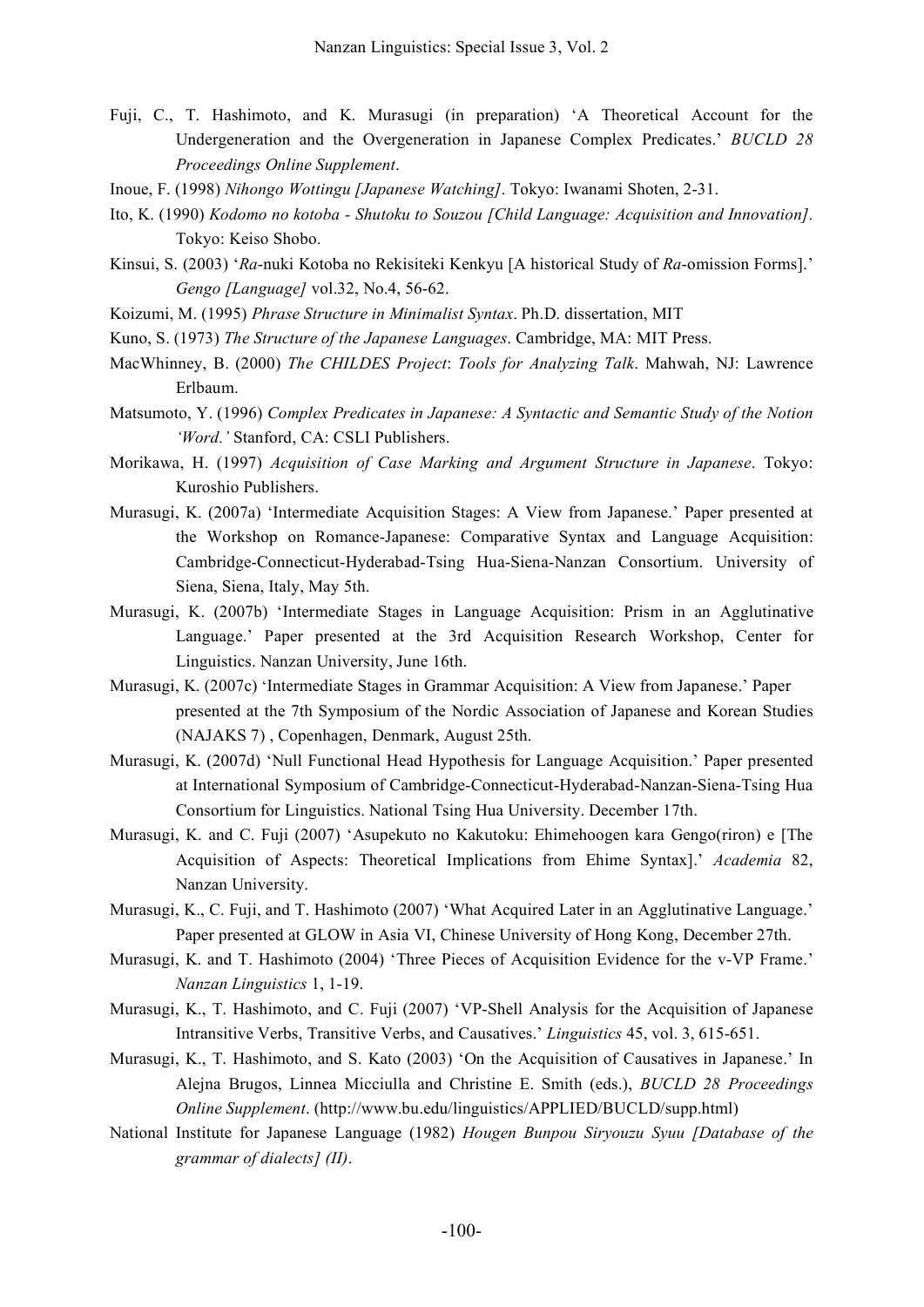- National Institute for Japanese Language (1983) *Hougen Bunpou Siryouzu Syuu [Database of the grammar of dialects] (III)*.
- Noji, J. (1974-1977) *Youzi no Gengoseikatu no Zittai [Substance of the Language Use in Child Age]* I-IV. Tokyo: Bunka Hyoron Syuppan.
- Nomura, M. (2005) *Nominative Case and AGREE(ment)*. Ph.D. dissertation, University of Connecticut.
- Okabe, R. (2007) 'Children's Acquisition of Causatives and Bi-clausality in Japanese: An Experimental Study.' In Belikova, A., Meroni, L., and Umeda, M. (eds.), *Proceedings of the 2nd Conference on Generative Approach to Language Acquisition North America* (GALANA). Somerville, MA: Cascadilla Proceedings Project. 309-320.
- Okubo, A. (1967) *Youji Gengo no Hattatsu [The Development of Child Language]*. Tokyo: Tokyodo Shuppan.
- Saito, M and H. Hoshi (1998) 'Control in Complex Predicates.' *Report of the Special Research Project for the Typological Investigation of Language and Cultures of the East and West,* University of Tsukuba, 15-46.
- Sanada, S. (1995) 'Osaka no Kotoba no Henyoo o Megutte –K-si to no Taidan– [On the change of the language in Osaka –An interview with Mr. K–.' In M. Tokugawa and S. Sanada (ed.) *Kansai Hooden no Syakai Gengogaku [Sociolinguistics of Kansai Dialects]*. Tokyo: Sekai Shisosha. 201-214.
- Sano, M. (1985) 'LF-movement in Japanese.' *Descriptive and Applied Linguistics*, vol. XVIII, 245-259.
- Sano, T. (2000) 'Issues on Unaccusatives and Passives in the Acquisition of Japanese.' *Proceedings of Tokyo Conference on Psycholinguistics* 1, Tokyo: Hituzi Syobo, 1-21.
- Shibuya, K. (1993) 'Nihongo Kanou Hyougen no Syosou to Hatten [The State and the Development of Japanese Potential Construction].' *Osaka Daigaku Bungakubu Kiyou [Memories of Osaka University School of Letters]* 33, Osaka University.
- Shibuya, K. (1994) 'Youzi no Kanou Hyougen no Kakutoku [The Acquisition of the Potential Construction].' *Musa* 1, Kyoto University of Foreign Studies*,* 23-40.
- Shibuya, K. (2006) 'Zihatu·Kanou [Spontaneous Potentials].' In T. Kobayashi et al. (ed.) *Hougen no Bunpou [Grammar of Dialects]*. Tokyo: Iwanami Shoten, 47-92
- Shin, S. (2002) '"*Ra*-nuki Kotoba" no Kenkyuu Gaikan [A Survey of the Study of *Ra*-Omission Forms].' *Gengo Bunka to Nihongo Kyouiku [Language, Culture and Japanese Education]*, 102-119.
- Tada, H. (1992) 'Nominative Objects in Japanese.' *Journal of Japanese Linguistics* 14, 91-108.
- Takano, Y. (2003) 'Nominative Objects in Japanese Complex Predicate Constructions: A Prolepsis Analysis.' *Natural Language and Linguistic Theory* 21, 779-834.
- Takeda, K. (2006) 'Yomukoto ga Dekiru (Nouryoku Kanou·Zyoukyou Kanou) [You Can Read (Potentials for Person's Ability and for the Situations)]' *Gengo [Language]* vol. 35, No. 12, 52-55.
- Yano, K. (2007a) *Fukugozyutugobun no Kakutoku – Kanou Koubun o Tyuusin tosite.* [*The Acquisition of Complex Predicates: A Case Study of the Potential Construction*] M.A. thesis, Nanzan University.